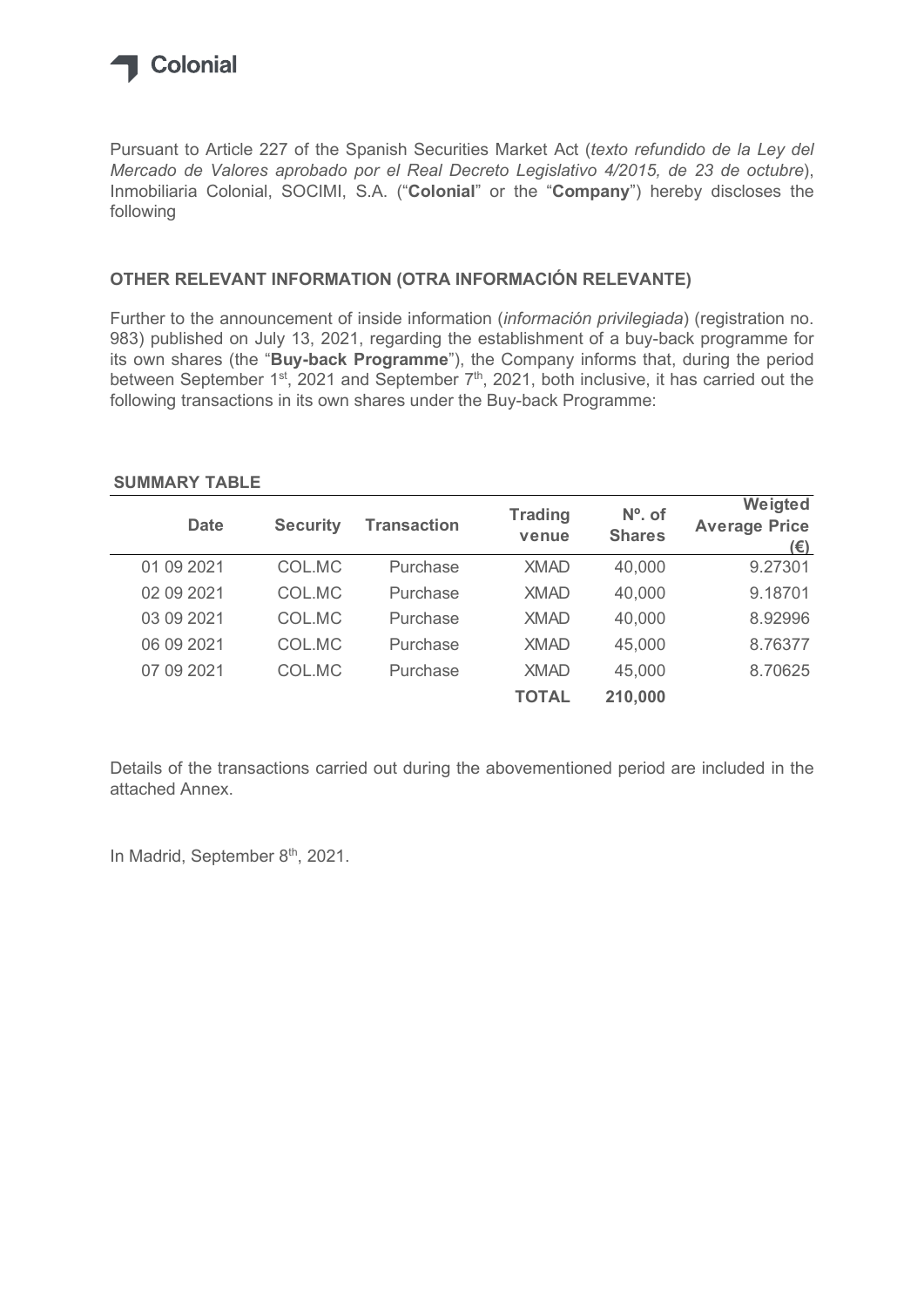

## ANNEX

|            |                 |                    | <b>ANNEX</b>         |                            |                    |                      |
|------------|-----------------|--------------------|----------------------|----------------------------|--------------------|----------------------|
| Date       | <b>Security</b> | <b>Transaction</b> | <b>Trading</b>       | $No$ . of<br><b>Shares</b> | Price $(\epsilon)$ | Intermediary         |
| 01/09/2021 | COL.MC          | Purchase           | venue<br><b>XMAD</b> | 298                        | 9.325              | Banco Sabadell, S.A. |
| 01/09/2021 | COL.MC          | Purchase           | <b>XMAD</b>          | 65                         | 9.31               | Banco Sabadell, S.A. |
| 01/09/2021 | COL.MC          | Purchase           | <b>XMAD</b>          | 263                        | 9.31               | Banco Sabadell, S.A. |
| 01/09/2021 | COL.MC          | Purchase           | <b>XMAD</b>          | 300                        | 9.305              | Banco Sabadell, S.A. |
| 01/09/2021 | COL.MC          | Purchase           | <b>XMAD</b>          | 108                        | 9.305              | Banco Sabadell, S.A. |
| 01/09/2021 | COL.MC          | Purchase           | <b>XMAD</b>          | 640                        | 9.305              | Banco Sabadell, S.A. |
| 01/09/2021 | COL.MC          | Purchase           | <b>XMAD</b>          | 228                        | 9.305              | Banco Sabadell, S.A. |
| 01/09/2021 | COL.MC          | Purchase           | <b>XMAD</b>          | 297                        | 9.315              | Banco Sabadell, S.A. |
| 01/09/2021 | COL.MC          | Purchase           | <b>XMAD</b>          | 436                        | 9.31               | Banco Sabadell, S.A. |
| 01/09/2021 | COL.MC          | Purchase           | <b>XMAD</b>          | 102                        | 9.305              | Banco Sabadell, S.A. |
| 01/09/2021 | COL.MC          | Purchase           | <b>XMAD</b>          | 163                        | 9.295              | Banco Sabadell, S.A. |
| 01/09/2021 | COL.MC          | Purchase           | <b>XMAD</b>          | 208                        | 9.285              | Banco Sabadell, S.A. |
| 01/09/2021 | COL.MC          | Purchase           | <b>XMAD</b>          | 108                        | 9.285              | Banco Sabadell, S.A. |
| 01/09/2021 | COL.MC          | Purchase           | <b>XMAD</b>          | 876                        | 9.295              | Banco Sabadell, S.A. |
| 01/09/2021 | COL.MC          | Purchase           | <b>XMAD</b>          | 16                         | 9.3                | Banco Sabadell, S.A. |
| 01/09/2021 | COL.MC          | Purchase           | <b>XMAD</b>          | 146                        | 9.285              | Banco Sabadell, S.A. |
| 01/09/2021 | COL.MC          | Purchase           | <b>XMAD</b>          | 463                        | 9.285              | Banco Sabadell, S.A. |
| 01/09/2021 | COL.MC          | Purchase           | <b>XMAD</b>          | 63                         | 9.31               | Banco Sabadell, S.A. |
| 01/09/2021 | COL.MC          | Purchase           | <b>XMAD</b>          | 11                         | 9.31               | Banco Sabadell, S.A. |
| 01/09/2021 | COL.MC          | Purchase           | <b>XMAD</b>          | 292                        | 9.305              | Banco Sabadell, S.A. |
| 01/09/2021 | COL.MC          | Purchase           | <b>XMAD</b>          | 72                         | 9.305              | Banco Sabadell, S.A. |
| 01/09/2021 | COL.MC          | Purchase           | <b>XMAD</b>          | 275                        | 9.295              | Banco Sabadell, S.A. |
| 01/09/2021 | COL.MC          | Purchase           | <b>XMAD</b>          | 116                        | 9.305              | Banco Sabadell, S.A. |
| 01/09/2021 | COL.MC          | Purchase           | <b>XMAD</b>          | 266                        | 9.33               | Banco Sabadell, S.A. |
| 01/09/2021 | COL.MC          | Purchase           | <b>XMAD</b>          | 418                        | 9.325              | Banco Sabadell, S.A. |
| 01/09/2021 | COL.MC          | Purchase           | <b>XMAD</b>          | 56                         | 9.285              | Banco Sabadell, S.A. |
| 01/09/2021 | COL.MC          | Purchase           | <b>XMAD</b>          | 139                        | 9.29               | Banco Sabadell, S.A. |
| 01/09/2021 | COL.MC          | Purchase           | <b>XMAD</b>          | 393                        | 9.29               | Banco Sabadell, S.A. |
| 01/09/2021 | COL.MC          | Purchase           | <b>XMAD</b>          | 252                        | 9.27               | Banco Sabadell, S.A. |
| 01/09/2021 | COL.MC          | Purchase           | <b>XMAD</b>          | 235                        | 9.27               | Banco Sabadell, S.A. |
| 01/09/2021 | COL.MC          | Purchase           | <b>XMAD</b>          | 58                         | 9.27               | Banco Sabadell, S.A. |
| 01/09/2021 | COL.MC          | Purchase           | <b>XMAD</b>          | 685                        | 9.305              | Banco Sabadell, S.A. |
| 01/09/2021 | COL.MC          | Purchase           | <b>XMAD</b>          | 214                        | 9.295              | Banco Sabadell, S.A. |
| 01/09/2021 | COL.MC          | Purchase           | <b>XMAD</b>          | 76                         | 9.295              | Banco Sabadell, S.A. |
| 01/09/2021 | COL.MC          | Purchase           | <b>XMAD</b>          | 214                        | 9.295              | Banco Sabadell, S.A. |
| 01/09/2021 | COL.MC          | Purchase           | <b>XMAD</b>          | 491                        | 9.29               | Banco Sabadell, S.A. |
| 01/09/2021 | COL.MC          | Purchase           | <b>XMAD</b>          | 74                         | 9.29               | Banco Sabadell, S.A. |
| 01/09/2021 | COL.MC          | Purchase           | <b>XMAD</b>          | 357                        | 9.305              | Banco Sabadell, S.A. |
| 01/09/2021 | COL.MC          | Purchase           | <b>XMAD</b>          | 384                        | 9.295              | Banco Sabadell, S.A. |
| 01/09/2021 | COL.MC          | Purchase           | <b>XMAD</b>          | 363                        | 9.295              | Banco Sabadell, S.A. |
| 01/09/2021 | COL.MC          | Purchase           | <b>XMAD</b>          | 633                        | 9.305              | Banco Sabadell, S.A. |
| 01/09/2021 | COL.MC          | Purchase           | <b>XMAD</b>          | 44                         | 9.3                | Banco Sabadell, S.A. |
| 01/09/2021 | COL.MC          | Purchase           | <b>XMAD</b>          | 293                        | 9.3                | Banco Sabadell, S.A. |
| 01/09/2021 | COL.MC          | Purchase           | <b>XMAD</b>          | 125                        | 9.275              | Banco Sabadell, S.A. |
|            | COL.MC          | Purchase           | <b>XMAD</b>          | 178                        | 9.275              | Banco Sabadell, S.A. |
| 01/09/2021 |                 |                    |                      |                            |                    |                      |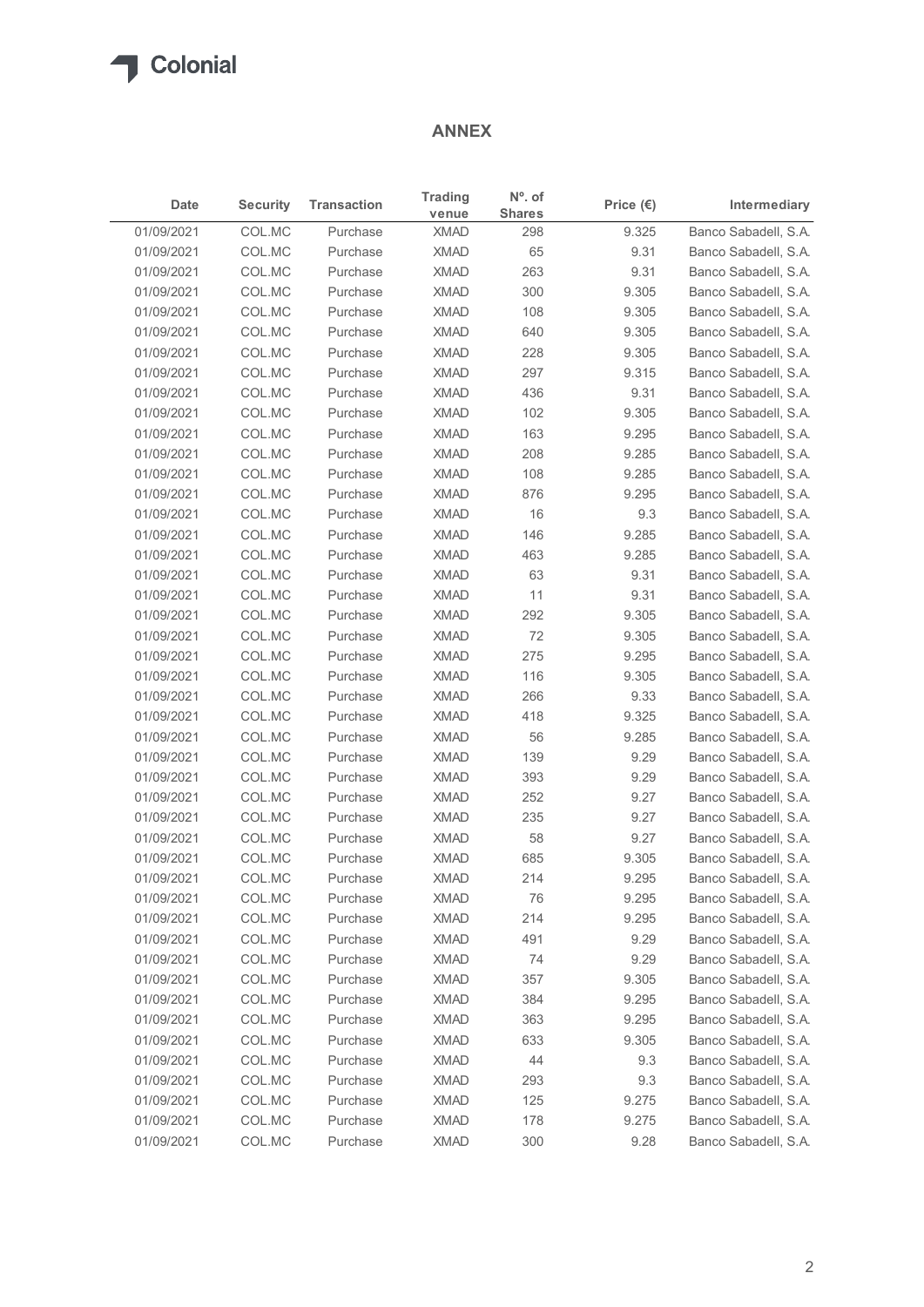

| COL.MC<br>Banco Sabadell, S.A.<br>01/09/2021<br>9.28<br>Purchase<br><b>XMAD</b><br>33<br>01/09/2021<br>COL.MC<br>255<br>9.29<br>Purchase<br><b>XMAD</b><br>$\sqrt{2}$<br>COL.MC<br><b>XMAD</b><br>01/09/2021<br>Purchase<br>9.285<br>676<br>01/09/2021<br>COL.MC<br>Purchase<br><b>XMAD</b><br>9.31<br>COL.MC<br><b>XMAD</b><br>216<br>01/09/2021<br>Purchase<br>9.3<br>01/09/2021<br>COL.MC<br><b>XMAD</b><br>15<br>Purchase<br>9.305<br>01/09/2021<br>COL.MC<br><b>XMAD</b><br>226<br>Purchase<br>9.3<br>COL.MC<br>121<br>01/09/2021<br>Purchase<br><b>XMAD</b><br>9.29<br>01/09/2021<br>COL.MC<br><b>XMAD</b><br>54<br>9.295<br>Purchase<br>COL.MC<br><b>XMAD</b><br>198<br>01/09/2021<br>Purchase<br>9.295<br>COL.MC<br>292<br>01/09/2021<br>Purchase<br><b>XMAD</b><br>9.285<br>COL.MC<br><b>XMAD</b><br>320<br>01/09/2021<br>Purchase<br>9.28<br><b>XMAD</b><br>61<br>01/09/2021<br>COL.MC<br>Purchase<br>9.27<br>316<br>01/09/2021<br>COL.MC<br>XMAD<br>9.3<br>Purchase<br>01/09/2021<br>COL.MC<br>Purchase<br><b>XMAD</b><br>11<br>9.3<br>COL.MC<br><b>XMAD</b><br>81<br>9.28<br>01/09/2021<br>Purchase<br>01/09/2021<br>COL.MC<br>Purchase<br><b>XMAD</b><br>170<br>9.285<br>COL.MC<br>01/09/2021<br><b>XMAD</b><br>163<br>9.225<br>Purchase<br>COL.MC<br>97<br>9.225<br>01/09/2021<br>Purchase<br><b>XMAD</b><br>600<br>01/09/2021<br>COL.MC<br>Purchase<br><b>XMAD</b><br>9.245<br>01/09/2021<br>COL.MC<br><b>XMAD</b><br>316<br>9.245<br>Purchase<br><b>XMAD</b><br>804<br>9.25<br>01/09/2021<br>COL.MC<br>Purchase<br>COL.MC<br>5<br>01/09/2021<br>Purchase<br><b>XMAD</b><br>9.245<br>303<br>01/09/2021<br>COL.MC<br><b>XMAD</b><br>9.245<br>Purchase<br>288<br>01/09/2021<br>COL.MC<br><b>XMAD</b><br>9.245<br>Purchase<br>252<br>01/09/2021<br>COL.MC<br><b>XMAD</b><br>9.26<br>Purchase<br>01/09/2021<br>COL.MC<br>Purchase<br><b>XMAD</b><br>72<br>9.255<br><b>XMAD</b><br>279<br>9.26<br>01/09/2021<br>COL.MC<br>Purchase<br>01/09/2021<br>COL.MC<br><b>XMAD</b><br>600<br>9.25<br>Purchase<br>COL.MC<br>01/09/2021<br>Purchase<br><b>XMAD</b><br>184<br>9.25<br>300<br>01/09/2021<br>COL.MC<br>Purchase<br><b>XMAD</b><br>9.255<br>01/09/2021<br>COL.MC<br>Purchase<br><b>XMAD</b><br>694<br>9.255<br>01/09/2021<br>COL.MC<br>Purchase<br><b>XMAD</b><br>21<br>9.25<br><b>XMAD</b><br>9.26<br>01/09/2021<br>COL.MC<br>Purchase<br>$\overline{1}$<br>COL.MC<br>374<br>01/09/2021<br><b>XMAD</b><br>9.26<br>Purchase<br>COL.MC<br>31<br>01/09/2021<br>Purchase<br><b>XMAD</b><br>9.265<br>01/09/2021<br>COL.MC<br><b>XMAD</b><br>143<br>9.265<br>Purchase<br>01/09/2021<br>COL.MC<br><b>XMAD</b><br>335<br>9.265<br>Purchase<br><b>XMAD</b><br>9.255<br>01/09/2021<br>COL.MC<br>Purchase<br>190<br>9.255<br>01/09/2021<br>COL.MC<br><b>XMAD</b><br>142<br>Purchase<br>COL.MC<br>9.23<br>01/09/2021<br><b>XMAD</b><br>192<br>Purchase<br>COL.MC<br>9.23<br>01/09/2021<br>Purchase<br><b>XMAD</b><br>465<br>01/09/2021<br>COL.MC<br>Purchase<br><b>XMAD</b><br>300<br>9.24<br>01/09/2021<br>COL.MC<br><b>XMAD</b><br>691<br>9.24<br>Purchase<br>01/09/2021<br>COL.MC<br>Purchase<br><b>XMAD</b><br>246<br>9.235<br>9.235<br>01/09/2021<br>COL.MC<br>Purchase<br><b>XMAD</b><br>339<br>01/09/2021<br>COL.MC<br><b>XMAD</b><br>146<br>9.24<br>Purchase<br>9.24<br>01/09/2021<br>COL.MC<br>Purchase<br><b>XMAD</b><br>113<br>COL.MC<br>01/09/2021<br>Purchase<br><b>XMAD</b><br>199<br>9.255 | Date | <b>Security</b> | <b>Transaction</b> | <b>Trading</b><br>venue | N°. of<br><b>Shares</b> | Price $(\epsilon)$ | Intermediary |
|-----------------------------------------------------------------------------------------------------------------------------------------------------------------------------------------------------------------------------------------------------------------------------------------------------------------------------------------------------------------------------------------------------------------------------------------------------------------------------------------------------------------------------------------------------------------------------------------------------------------------------------------------------------------------------------------------------------------------------------------------------------------------------------------------------------------------------------------------------------------------------------------------------------------------------------------------------------------------------------------------------------------------------------------------------------------------------------------------------------------------------------------------------------------------------------------------------------------------------------------------------------------------------------------------------------------------------------------------------------------------------------------------------------------------------------------------------------------------------------------------------------------------------------------------------------------------------------------------------------------------------------------------------------------------------------------------------------------------------------------------------------------------------------------------------------------------------------------------------------------------------------------------------------------------------------------------------------------------------------------------------------------------------------------------------------------------------------------------------------------------------------------------------------------------------------------------------------------------------------------------------------------------------------------------------------------------------------------------------------------------------------------------------------------------------------------------------------------------------------------------------------------------------------------------------------------------------------------------------------------------------------------------------------------------------------------------------------------------------------------------------------------------------------------------------------------------------------------------------------------------------------------------------------------------------------------------------------------------------------------------------------------------------------------------------------------------------------------------------------------------------------------------------------------------------------------------------------------------------------------------------------------------------------------------------------------------------------------------------------------------------------------------------------|------|-----------------|--------------------|-------------------------|-------------------------|--------------------|--------------|
| Banco Sabadell, S.A.<br>Banco Sabadell, S.A.<br>Banco Sabadell, S.A.<br>Banco Sabadell, S.A.<br>Banco Sabadell, S.A.<br>Banco Sabadell, S.A.<br>Banco Sabadell, S.A.<br>Banco Sabadell, S.A.<br>Banco Sabadell, S.A.<br>Banco Sabadell, S.A.<br>Banco Sabadell, S.A.<br>Banco Sabadell, S.A.<br>Banco Sabadell, S.A.<br>Banco Sabadell, S.A.<br>Banco Sabadell, S.A.<br>Banco Sabadell, S.A.<br>Banco Sabadell, S.A.<br>Banco Sabadell, S.A.<br>Banco Sabadell, S.A.<br>Banco Sabadell, S.A.<br>Banco Sabadell, S.A.<br>Banco Sabadell, S.A.<br>Banco Sabadell, S.A.<br>Banco Sabadell, S.A.<br>Banco Sabadell, S.A.<br>Banco Sabadell, S.A.<br>Banco Sabadell, S.A.<br>Banco Sabadell, S.A.<br>Banco Sabadell, S.A.<br>Banco Sabadell, S.A.<br>Banco Sabadell, S.A.<br>Banco Sabadell, S.A.<br>Banco Sabadell, S.A.<br>Banco Sabadell, S.A.<br>Banco Sabadell, S.A.<br>Banco Sabadell, S.A.<br>Banco Sabadell, S.A.<br>Banco Sabadell, S.A.<br>Banco Sabadell, S.A.<br>Banco Sabadell, S.A.<br>Banco Sabadell, S.A.<br>Banco Sabadell, S.A.<br>Banco Sabadell, S.A.<br>Banco Sabadell, S.A.<br>Banco Sabadell, S.A.<br>Banco Sabadell, S.A.<br>Banco Sabadell, S.A.<br>Banco Sabadell, S.A.                                                                                                                                                                                                                                                                                                                                                                                                                                                                                                                                                                                                                                                                                                                                                                                                                                                                                                                                                                                                                                                                                                                                                                                                                                                                                                                                                                                                                                                                                                                                                                                                                                                                                                                                                                                                                                                                                                                                                                                                                                                                                                                                                                                                              |      |                 |                    |                         |                         |                    |              |
|                                                                                                                                                                                                                                                                                                                                                                                                                                                                                                                                                                                                                                                                                                                                                                                                                                                                                                                                                                                                                                                                                                                                                                                                                                                                                                                                                                                                                                                                                                                                                                                                                                                                                                                                                                                                                                                                                                                                                                                                                                                                                                                                                                                                                                                                                                                                                                                                                                                                                                                                                                                                                                                                                                                                                                                                                                                                                                                                                                                                                                                                                                                                                                                                                                                                                                                                                                                                           |      |                 |                    |                         |                         |                    |              |
|                                                                                                                                                                                                                                                                                                                                                                                                                                                                                                                                                                                                                                                                                                                                                                                                                                                                                                                                                                                                                                                                                                                                                                                                                                                                                                                                                                                                                                                                                                                                                                                                                                                                                                                                                                                                                                                                                                                                                                                                                                                                                                                                                                                                                                                                                                                                                                                                                                                                                                                                                                                                                                                                                                                                                                                                                                                                                                                                                                                                                                                                                                                                                                                                                                                                                                                                                                                                           |      |                 |                    |                         |                         |                    |              |
|                                                                                                                                                                                                                                                                                                                                                                                                                                                                                                                                                                                                                                                                                                                                                                                                                                                                                                                                                                                                                                                                                                                                                                                                                                                                                                                                                                                                                                                                                                                                                                                                                                                                                                                                                                                                                                                                                                                                                                                                                                                                                                                                                                                                                                                                                                                                                                                                                                                                                                                                                                                                                                                                                                                                                                                                                                                                                                                                                                                                                                                                                                                                                                                                                                                                                                                                                                                                           |      |                 |                    |                         |                         |                    |              |
|                                                                                                                                                                                                                                                                                                                                                                                                                                                                                                                                                                                                                                                                                                                                                                                                                                                                                                                                                                                                                                                                                                                                                                                                                                                                                                                                                                                                                                                                                                                                                                                                                                                                                                                                                                                                                                                                                                                                                                                                                                                                                                                                                                                                                                                                                                                                                                                                                                                                                                                                                                                                                                                                                                                                                                                                                                                                                                                                                                                                                                                                                                                                                                                                                                                                                                                                                                                                           |      |                 |                    |                         |                         |                    |              |
|                                                                                                                                                                                                                                                                                                                                                                                                                                                                                                                                                                                                                                                                                                                                                                                                                                                                                                                                                                                                                                                                                                                                                                                                                                                                                                                                                                                                                                                                                                                                                                                                                                                                                                                                                                                                                                                                                                                                                                                                                                                                                                                                                                                                                                                                                                                                                                                                                                                                                                                                                                                                                                                                                                                                                                                                                                                                                                                                                                                                                                                                                                                                                                                                                                                                                                                                                                                                           |      |                 |                    |                         |                         |                    |              |
|                                                                                                                                                                                                                                                                                                                                                                                                                                                                                                                                                                                                                                                                                                                                                                                                                                                                                                                                                                                                                                                                                                                                                                                                                                                                                                                                                                                                                                                                                                                                                                                                                                                                                                                                                                                                                                                                                                                                                                                                                                                                                                                                                                                                                                                                                                                                                                                                                                                                                                                                                                                                                                                                                                                                                                                                                                                                                                                                                                                                                                                                                                                                                                                                                                                                                                                                                                                                           |      |                 |                    |                         |                         |                    |              |
|                                                                                                                                                                                                                                                                                                                                                                                                                                                                                                                                                                                                                                                                                                                                                                                                                                                                                                                                                                                                                                                                                                                                                                                                                                                                                                                                                                                                                                                                                                                                                                                                                                                                                                                                                                                                                                                                                                                                                                                                                                                                                                                                                                                                                                                                                                                                                                                                                                                                                                                                                                                                                                                                                                                                                                                                                                                                                                                                                                                                                                                                                                                                                                                                                                                                                                                                                                                                           |      |                 |                    |                         |                         |                    |              |
|                                                                                                                                                                                                                                                                                                                                                                                                                                                                                                                                                                                                                                                                                                                                                                                                                                                                                                                                                                                                                                                                                                                                                                                                                                                                                                                                                                                                                                                                                                                                                                                                                                                                                                                                                                                                                                                                                                                                                                                                                                                                                                                                                                                                                                                                                                                                                                                                                                                                                                                                                                                                                                                                                                                                                                                                                                                                                                                                                                                                                                                                                                                                                                                                                                                                                                                                                                                                           |      |                 |                    |                         |                         |                    |              |
|                                                                                                                                                                                                                                                                                                                                                                                                                                                                                                                                                                                                                                                                                                                                                                                                                                                                                                                                                                                                                                                                                                                                                                                                                                                                                                                                                                                                                                                                                                                                                                                                                                                                                                                                                                                                                                                                                                                                                                                                                                                                                                                                                                                                                                                                                                                                                                                                                                                                                                                                                                                                                                                                                                                                                                                                                                                                                                                                                                                                                                                                                                                                                                                                                                                                                                                                                                                                           |      |                 |                    |                         |                         |                    |              |
|                                                                                                                                                                                                                                                                                                                                                                                                                                                                                                                                                                                                                                                                                                                                                                                                                                                                                                                                                                                                                                                                                                                                                                                                                                                                                                                                                                                                                                                                                                                                                                                                                                                                                                                                                                                                                                                                                                                                                                                                                                                                                                                                                                                                                                                                                                                                                                                                                                                                                                                                                                                                                                                                                                                                                                                                                                                                                                                                                                                                                                                                                                                                                                                                                                                                                                                                                                                                           |      |                 |                    |                         |                         |                    |              |
|                                                                                                                                                                                                                                                                                                                                                                                                                                                                                                                                                                                                                                                                                                                                                                                                                                                                                                                                                                                                                                                                                                                                                                                                                                                                                                                                                                                                                                                                                                                                                                                                                                                                                                                                                                                                                                                                                                                                                                                                                                                                                                                                                                                                                                                                                                                                                                                                                                                                                                                                                                                                                                                                                                                                                                                                                                                                                                                                                                                                                                                                                                                                                                                                                                                                                                                                                                                                           |      |                 |                    |                         |                         |                    |              |
|                                                                                                                                                                                                                                                                                                                                                                                                                                                                                                                                                                                                                                                                                                                                                                                                                                                                                                                                                                                                                                                                                                                                                                                                                                                                                                                                                                                                                                                                                                                                                                                                                                                                                                                                                                                                                                                                                                                                                                                                                                                                                                                                                                                                                                                                                                                                                                                                                                                                                                                                                                                                                                                                                                                                                                                                                                                                                                                                                                                                                                                                                                                                                                                                                                                                                                                                                                                                           |      |                 |                    |                         |                         |                    |              |
|                                                                                                                                                                                                                                                                                                                                                                                                                                                                                                                                                                                                                                                                                                                                                                                                                                                                                                                                                                                                                                                                                                                                                                                                                                                                                                                                                                                                                                                                                                                                                                                                                                                                                                                                                                                                                                                                                                                                                                                                                                                                                                                                                                                                                                                                                                                                                                                                                                                                                                                                                                                                                                                                                                                                                                                                                                                                                                                                                                                                                                                                                                                                                                                                                                                                                                                                                                                                           |      |                 |                    |                         |                         |                    |              |
|                                                                                                                                                                                                                                                                                                                                                                                                                                                                                                                                                                                                                                                                                                                                                                                                                                                                                                                                                                                                                                                                                                                                                                                                                                                                                                                                                                                                                                                                                                                                                                                                                                                                                                                                                                                                                                                                                                                                                                                                                                                                                                                                                                                                                                                                                                                                                                                                                                                                                                                                                                                                                                                                                                                                                                                                                                                                                                                                                                                                                                                                                                                                                                                                                                                                                                                                                                                                           |      |                 |                    |                         |                         |                    |              |
|                                                                                                                                                                                                                                                                                                                                                                                                                                                                                                                                                                                                                                                                                                                                                                                                                                                                                                                                                                                                                                                                                                                                                                                                                                                                                                                                                                                                                                                                                                                                                                                                                                                                                                                                                                                                                                                                                                                                                                                                                                                                                                                                                                                                                                                                                                                                                                                                                                                                                                                                                                                                                                                                                                                                                                                                                                                                                                                                                                                                                                                                                                                                                                                                                                                                                                                                                                                                           |      |                 |                    |                         |                         |                    |              |
|                                                                                                                                                                                                                                                                                                                                                                                                                                                                                                                                                                                                                                                                                                                                                                                                                                                                                                                                                                                                                                                                                                                                                                                                                                                                                                                                                                                                                                                                                                                                                                                                                                                                                                                                                                                                                                                                                                                                                                                                                                                                                                                                                                                                                                                                                                                                                                                                                                                                                                                                                                                                                                                                                                                                                                                                                                                                                                                                                                                                                                                                                                                                                                                                                                                                                                                                                                                                           |      |                 |                    |                         |                         |                    |              |
|                                                                                                                                                                                                                                                                                                                                                                                                                                                                                                                                                                                                                                                                                                                                                                                                                                                                                                                                                                                                                                                                                                                                                                                                                                                                                                                                                                                                                                                                                                                                                                                                                                                                                                                                                                                                                                                                                                                                                                                                                                                                                                                                                                                                                                                                                                                                                                                                                                                                                                                                                                                                                                                                                                                                                                                                                                                                                                                                                                                                                                                                                                                                                                                                                                                                                                                                                                                                           |      |                 |                    |                         |                         |                    |              |
|                                                                                                                                                                                                                                                                                                                                                                                                                                                                                                                                                                                                                                                                                                                                                                                                                                                                                                                                                                                                                                                                                                                                                                                                                                                                                                                                                                                                                                                                                                                                                                                                                                                                                                                                                                                                                                                                                                                                                                                                                                                                                                                                                                                                                                                                                                                                                                                                                                                                                                                                                                                                                                                                                                                                                                                                                                                                                                                                                                                                                                                                                                                                                                                                                                                                                                                                                                                                           |      |                 |                    |                         |                         |                    |              |
|                                                                                                                                                                                                                                                                                                                                                                                                                                                                                                                                                                                                                                                                                                                                                                                                                                                                                                                                                                                                                                                                                                                                                                                                                                                                                                                                                                                                                                                                                                                                                                                                                                                                                                                                                                                                                                                                                                                                                                                                                                                                                                                                                                                                                                                                                                                                                                                                                                                                                                                                                                                                                                                                                                                                                                                                                                                                                                                                                                                                                                                                                                                                                                                                                                                                                                                                                                                                           |      |                 |                    |                         |                         |                    |              |
|                                                                                                                                                                                                                                                                                                                                                                                                                                                                                                                                                                                                                                                                                                                                                                                                                                                                                                                                                                                                                                                                                                                                                                                                                                                                                                                                                                                                                                                                                                                                                                                                                                                                                                                                                                                                                                                                                                                                                                                                                                                                                                                                                                                                                                                                                                                                                                                                                                                                                                                                                                                                                                                                                                                                                                                                                                                                                                                                                                                                                                                                                                                                                                                                                                                                                                                                                                                                           |      |                 |                    |                         |                         |                    |              |
|                                                                                                                                                                                                                                                                                                                                                                                                                                                                                                                                                                                                                                                                                                                                                                                                                                                                                                                                                                                                                                                                                                                                                                                                                                                                                                                                                                                                                                                                                                                                                                                                                                                                                                                                                                                                                                                                                                                                                                                                                                                                                                                                                                                                                                                                                                                                                                                                                                                                                                                                                                                                                                                                                                                                                                                                                                                                                                                                                                                                                                                                                                                                                                                                                                                                                                                                                                                                           |      |                 |                    |                         |                         |                    |              |
|                                                                                                                                                                                                                                                                                                                                                                                                                                                                                                                                                                                                                                                                                                                                                                                                                                                                                                                                                                                                                                                                                                                                                                                                                                                                                                                                                                                                                                                                                                                                                                                                                                                                                                                                                                                                                                                                                                                                                                                                                                                                                                                                                                                                                                                                                                                                                                                                                                                                                                                                                                                                                                                                                                                                                                                                                                                                                                                                                                                                                                                                                                                                                                                                                                                                                                                                                                                                           |      |                 |                    |                         |                         |                    |              |
|                                                                                                                                                                                                                                                                                                                                                                                                                                                                                                                                                                                                                                                                                                                                                                                                                                                                                                                                                                                                                                                                                                                                                                                                                                                                                                                                                                                                                                                                                                                                                                                                                                                                                                                                                                                                                                                                                                                                                                                                                                                                                                                                                                                                                                                                                                                                                                                                                                                                                                                                                                                                                                                                                                                                                                                                                                                                                                                                                                                                                                                                                                                                                                                                                                                                                                                                                                                                           |      |                 |                    |                         |                         |                    |              |
|                                                                                                                                                                                                                                                                                                                                                                                                                                                                                                                                                                                                                                                                                                                                                                                                                                                                                                                                                                                                                                                                                                                                                                                                                                                                                                                                                                                                                                                                                                                                                                                                                                                                                                                                                                                                                                                                                                                                                                                                                                                                                                                                                                                                                                                                                                                                                                                                                                                                                                                                                                                                                                                                                                                                                                                                                                                                                                                                                                                                                                                                                                                                                                                                                                                                                                                                                                                                           |      |                 |                    |                         |                         |                    |              |
|                                                                                                                                                                                                                                                                                                                                                                                                                                                                                                                                                                                                                                                                                                                                                                                                                                                                                                                                                                                                                                                                                                                                                                                                                                                                                                                                                                                                                                                                                                                                                                                                                                                                                                                                                                                                                                                                                                                                                                                                                                                                                                                                                                                                                                                                                                                                                                                                                                                                                                                                                                                                                                                                                                                                                                                                                                                                                                                                                                                                                                                                                                                                                                                                                                                                                                                                                                                                           |      |                 |                    |                         |                         |                    |              |
|                                                                                                                                                                                                                                                                                                                                                                                                                                                                                                                                                                                                                                                                                                                                                                                                                                                                                                                                                                                                                                                                                                                                                                                                                                                                                                                                                                                                                                                                                                                                                                                                                                                                                                                                                                                                                                                                                                                                                                                                                                                                                                                                                                                                                                                                                                                                                                                                                                                                                                                                                                                                                                                                                                                                                                                                                                                                                                                                                                                                                                                                                                                                                                                                                                                                                                                                                                                                           |      |                 |                    |                         |                         |                    |              |
|                                                                                                                                                                                                                                                                                                                                                                                                                                                                                                                                                                                                                                                                                                                                                                                                                                                                                                                                                                                                                                                                                                                                                                                                                                                                                                                                                                                                                                                                                                                                                                                                                                                                                                                                                                                                                                                                                                                                                                                                                                                                                                                                                                                                                                                                                                                                                                                                                                                                                                                                                                                                                                                                                                                                                                                                                                                                                                                                                                                                                                                                                                                                                                                                                                                                                                                                                                                                           |      |                 |                    |                         |                         |                    |              |
|                                                                                                                                                                                                                                                                                                                                                                                                                                                                                                                                                                                                                                                                                                                                                                                                                                                                                                                                                                                                                                                                                                                                                                                                                                                                                                                                                                                                                                                                                                                                                                                                                                                                                                                                                                                                                                                                                                                                                                                                                                                                                                                                                                                                                                                                                                                                                                                                                                                                                                                                                                                                                                                                                                                                                                                                                                                                                                                                                                                                                                                                                                                                                                                                                                                                                                                                                                                                           |      |                 |                    |                         |                         |                    |              |
|                                                                                                                                                                                                                                                                                                                                                                                                                                                                                                                                                                                                                                                                                                                                                                                                                                                                                                                                                                                                                                                                                                                                                                                                                                                                                                                                                                                                                                                                                                                                                                                                                                                                                                                                                                                                                                                                                                                                                                                                                                                                                                                                                                                                                                                                                                                                                                                                                                                                                                                                                                                                                                                                                                                                                                                                                                                                                                                                                                                                                                                                                                                                                                                                                                                                                                                                                                                                           |      |                 |                    |                         |                         |                    |              |
|                                                                                                                                                                                                                                                                                                                                                                                                                                                                                                                                                                                                                                                                                                                                                                                                                                                                                                                                                                                                                                                                                                                                                                                                                                                                                                                                                                                                                                                                                                                                                                                                                                                                                                                                                                                                                                                                                                                                                                                                                                                                                                                                                                                                                                                                                                                                                                                                                                                                                                                                                                                                                                                                                                                                                                                                                                                                                                                                                                                                                                                                                                                                                                                                                                                                                                                                                                                                           |      |                 |                    |                         |                         |                    |              |
|                                                                                                                                                                                                                                                                                                                                                                                                                                                                                                                                                                                                                                                                                                                                                                                                                                                                                                                                                                                                                                                                                                                                                                                                                                                                                                                                                                                                                                                                                                                                                                                                                                                                                                                                                                                                                                                                                                                                                                                                                                                                                                                                                                                                                                                                                                                                                                                                                                                                                                                                                                                                                                                                                                                                                                                                                                                                                                                                                                                                                                                                                                                                                                                                                                                                                                                                                                                                           |      |                 |                    |                         |                         |                    |              |
|                                                                                                                                                                                                                                                                                                                                                                                                                                                                                                                                                                                                                                                                                                                                                                                                                                                                                                                                                                                                                                                                                                                                                                                                                                                                                                                                                                                                                                                                                                                                                                                                                                                                                                                                                                                                                                                                                                                                                                                                                                                                                                                                                                                                                                                                                                                                                                                                                                                                                                                                                                                                                                                                                                                                                                                                                                                                                                                                                                                                                                                                                                                                                                                                                                                                                                                                                                                                           |      |                 |                    |                         |                         |                    |              |
|                                                                                                                                                                                                                                                                                                                                                                                                                                                                                                                                                                                                                                                                                                                                                                                                                                                                                                                                                                                                                                                                                                                                                                                                                                                                                                                                                                                                                                                                                                                                                                                                                                                                                                                                                                                                                                                                                                                                                                                                                                                                                                                                                                                                                                                                                                                                                                                                                                                                                                                                                                                                                                                                                                                                                                                                                                                                                                                                                                                                                                                                                                                                                                                                                                                                                                                                                                                                           |      |                 |                    |                         |                         |                    |              |
|                                                                                                                                                                                                                                                                                                                                                                                                                                                                                                                                                                                                                                                                                                                                                                                                                                                                                                                                                                                                                                                                                                                                                                                                                                                                                                                                                                                                                                                                                                                                                                                                                                                                                                                                                                                                                                                                                                                                                                                                                                                                                                                                                                                                                                                                                                                                                                                                                                                                                                                                                                                                                                                                                                                                                                                                                                                                                                                                                                                                                                                                                                                                                                                                                                                                                                                                                                                                           |      |                 |                    |                         |                         |                    |              |
|                                                                                                                                                                                                                                                                                                                                                                                                                                                                                                                                                                                                                                                                                                                                                                                                                                                                                                                                                                                                                                                                                                                                                                                                                                                                                                                                                                                                                                                                                                                                                                                                                                                                                                                                                                                                                                                                                                                                                                                                                                                                                                                                                                                                                                                                                                                                                                                                                                                                                                                                                                                                                                                                                                                                                                                                                                                                                                                                                                                                                                                                                                                                                                                                                                                                                                                                                                                                           |      |                 |                    |                         |                         |                    |              |
|                                                                                                                                                                                                                                                                                                                                                                                                                                                                                                                                                                                                                                                                                                                                                                                                                                                                                                                                                                                                                                                                                                                                                                                                                                                                                                                                                                                                                                                                                                                                                                                                                                                                                                                                                                                                                                                                                                                                                                                                                                                                                                                                                                                                                                                                                                                                                                                                                                                                                                                                                                                                                                                                                                                                                                                                                                                                                                                                                                                                                                                                                                                                                                                                                                                                                                                                                                                                           |      |                 |                    |                         |                         |                    |              |
|                                                                                                                                                                                                                                                                                                                                                                                                                                                                                                                                                                                                                                                                                                                                                                                                                                                                                                                                                                                                                                                                                                                                                                                                                                                                                                                                                                                                                                                                                                                                                                                                                                                                                                                                                                                                                                                                                                                                                                                                                                                                                                                                                                                                                                                                                                                                                                                                                                                                                                                                                                                                                                                                                                                                                                                                                                                                                                                                                                                                                                                                                                                                                                                                                                                                                                                                                                                                           |      |                 |                    |                         |                         |                    |              |
|                                                                                                                                                                                                                                                                                                                                                                                                                                                                                                                                                                                                                                                                                                                                                                                                                                                                                                                                                                                                                                                                                                                                                                                                                                                                                                                                                                                                                                                                                                                                                                                                                                                                                                                                                                                                                                                                                                                                                                                                                                                                                                                                                                                                                                                                                                                                                                                                                                                                                                                                                                                                                                                                                                                                                                                                                                                                                                                                                                                                                                                                                                                                                                                                                                                                                                                                                                                                           |      |                 |                    |                         |                         |                    |              |
|                                                                                                                                                                                                                                                                                                                                                                                                                                                                                                                                                                                                                                                                                                                                                                                                                                                                                                                                                                                                                                                                                                                                                                                                                                                                                                                                                                                                                                                                                                                                                                                                                                                                                                                                                                                                                                                                                                                                                                                                                                                                                                                                                                                                                                                                                                                                                                                                                                                                                                                                                                                                                                                                                                                                                                                                                                                                                                                                                                                                                                                                                                                                                                                                                                                                                                                                                                                                           |      |                 |                    |                         |                         |                    |              |
|                                                                                                                                                                                                                                                                                                                                                                                                                                                                                                                                                                                                                                                                                                                                                                                                                                                                                                                                                                                                                                                                                                                                                                                                                                                                                                                                                                                                                                                                                                                                                                                                                                                                                                                                                                                                                                                                                                                                                                                                                                                                                                                                                                                                                                                                                                                                                                                                                                                                                                                                                                                                                                                                                                                                                                                                                                                                                                                                                                                                                                                                                                                                                                                                                                                                                                                                                                                                           |      |                 |                    |                         |                         |                    |              |
|                                                                                                                                                                                                                                                                                                                                                                                                                                                                                                                                                                                                                                                                                                                                                                                                                                                                                                                                                                                                                                                                                                                                                                                                                                                                                                                                                                                                                                                                                                                                                                                                                                                                                                                                                                                                                                                                                                                                                                                                                                                                                                                                                                                                                                                                                                                                                                                                                                                                                                                                                                                                                                                                                                                                                                                                                                                                                                                                                                                                                                                                                                                                                                                                                                                                                                                                                                                                           |      |                 |                    |                         |                         |                    |              |
|                                                                                                                                                                                                                                                                                                                                                                                                                                                                                                                                                                                                                                                                                                                                                                                                                                                                                                                                                                                                                                                                                                                                                                                                                                                                                                                                                                                                                                                                                                                                                                                                                                                                                                                                                                                                                                                                                                                                                                                                                                                                                                                                                                                                                                                                                                                                                                                                                                                                                                                                                                                                                                                                                                                                                                                                                                                                                                                                                                                                                                                                                                                                                                                                                                                                                                                                                                                                           |      |                 |                    |                         |                         |                    |              |
|                                                                                                                                                                                                                                                                                                                                                                                                                                                                                                                                                                                                                                                                                                                                                                                                                                                                                                                                                                                                                                                                                                                                                                                                                                                                                                                                                                                                                                                                                                                                                                                                                                                                                                                                                                                                                                                                                                                                                                                                                                                                                                                                                                                                                                                                                                                                                                                                                                                                                                                                                                                                                                                                                                                                                                                                                                                                                                                                                                                                                                                                                                                                                                                                                                                                                                                                                                                                           |      |                 |                    |                         |                         |                    |              |
|                                                                                                                                                                                                                                                                                                                                                                                                                                                                                                                                                                                                                                                                                                                                                                                                                                                                                                                                                                                                                                                                                                                                                                                                                                                                                                                                                                                                                                                                                                                                                                                                                                                                                                                                                                                                                                                                                                                                                                                                                                                                                                                                                                                                                                                                                                                                                                                                                                                                                                                                                                                                                                                                                                                                                                                                                                                                                                                                                                                                                                                                                                                                                                                                                                                                                                                                                                                                           |      |                 |                    |                         |                         |                    |              |
|                                                                                                                                                                                                                                                                                                                                                                                                                                                                                                                                                                                                                                                                                                                                                                                                                                                                                                                                                                                                                                                                                                                                                                                                                                                                                                                                                                                                                                                                                                                                                                                                                                                                                                                                                                                                                                                                                                                                                                                                                                                                                                                                                                                                                                                                                                                                                                                                                                                                                                                                                                                                                                                                                                                                                                                                                                                                                                                                                                                                                                                                                                                                                                                                                                                                                                                                                                                                           |      |                 |                    |                         |                         |                    |              |
|                                                                                                                                                                                                                                                                                                                                                                                                                                                                                                                                                                                                                                                                                                                                                                                                                                                                                                                                                                                                                                                                                                                                                                                                                                                                                                                                                                                                                                                                                                                                                                                                                                                                                                                                                                                                                                                                                                                                                                                                                                                                                                                                                                                                                                                                                                                                                                                                                                                                                                                                                                                                                                                                                                                                                                                                                                                                                                                                                                                                                                                                                                                                                                                                                                                                                                                                                                                                           |      |                 |                    |                         |                         |                    |              |
| 01/09/2021<br><b>XMAD</b><br>9.255<br>Banco Sabadell, S.A.<br>Purchase                                                                                                                                                                                                                                                                                                                                                                                                                                                                                                                                                                                                                                                                                                                                                                                                                                                                                                                                                                                                                                                                                                                                                                                                                                                                                                                                                                                                                                                                                                                                                                                                                                                                                                                                                                                                                                                                                                                                                                                                                                                                                                                                                                                                                                                                                                                                                                                                                                                                                                                                                                                                                                                                                                                                                                                                                                                                                                                                                                                                                                                                                                                                                                                                                                                                                                                                    |      | COL.MC          |                    |                         | 59                      |                    |              |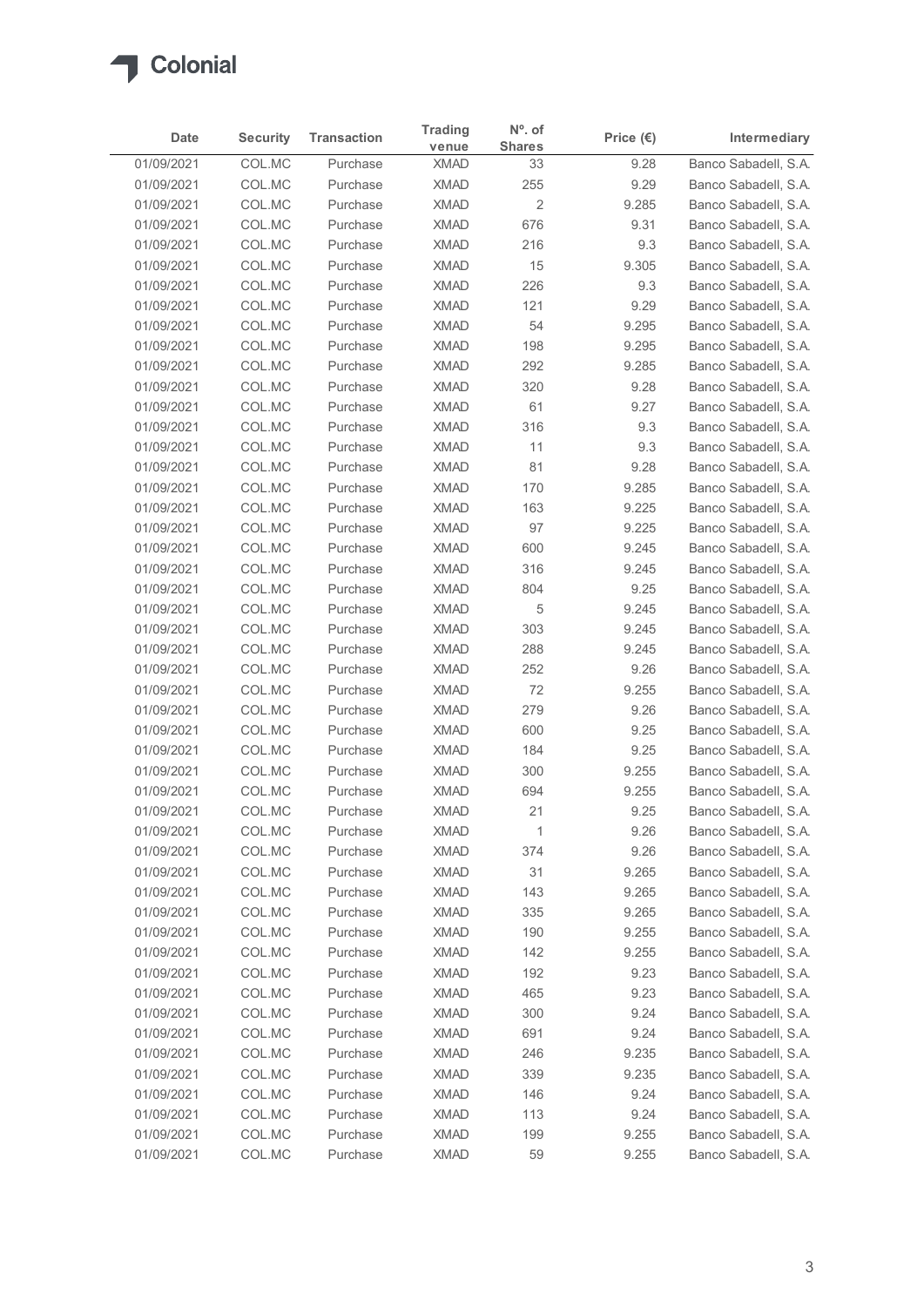

| Date                     | <b>Security</b>  | <b>Transaction</b>   | <b>Trading</b>             | $N^{\circ}$ . of     | Price $(\epsilon)$ | Intermediary                                 |
|--------------------------|------------------|----------------------|----------------------------|----------------------|--------------------|----------------------------------------------|
| 01/09/2021               | COL.MC           | Purchase             | venue<br><b>XMAD</b>       | <b>Shares</b><br>261 | 9.26               | Banco Sabadell, S.A.                         |
| 01/09/2021               | COL.MC           | Purchase             | <b>XMAD</b>                | 225                  | 9.255              | Banco Sabadell, S.A.                         |
| 01/09/2021               | COL.MC           | Purchase             | <b>XMAD</b>                | 36                   | 9.255              | Banco Sabadell, S.A.                         |
| 01/09/2021               | COL.MC           | Purchase             | <b>XMAD</b>                | 28                   | 9.255              | Banco Sabadell, S.A.                         |
| 01/09/2021               | COL.MC           | Purchase             | <b>XMAD</b>                | 42                   | 9.255              | Banco Sabadell, S.A.                         |
| 01/09/2021               | COL.MC           | Purchase             | <b>XMAD</b>                | 245                  | 9.265              | Banco Sabadell, S.A.                         |
| 01/09/2021               | COL.MC           | Purchase             | <b>XMAD</b>                | 243                  | 9.28               | Banco Sabadell, S.A.                         |
| 01/09/2021<br>01/09/2021 | COL.MC<br>COL.MC | Purchase<br>Purchase | <b>XMAD</b><br><b>XMAD</b> | 401<br>3             | 9.295<br>9.295     | Banco Sabadell, S.A.<br>Banco Sabadell, S.A. |
| 01/09/2021               | COL.MC           | Purchase             | <b>XMAD</b>                | 300                  | 9.28               | Banco Sabadell, S.A.                         |
| 01/09/2021               | COL.MC           | Purchase             | <b>XMAD</b>                | 38                   | 9.28               | Banco Sabadell, S.A.                         |
| 01/09/2021               | COL.MC           | Purchase             | <b>XMAD</b>                | 556                  | 9.275              | Banco Sabadell, S.A.                         |
| 01/09/2021               | COL.MC           | Purchase             | <b>XMAD</b>                | 687                  | 9.275              | Banco Sabadell, S.A.                         |
| 01/09/2021               | COL.MC           | Purchase             | <b>XMAD</b>                | 240                  | 9.265              | Banco Sabadell, S.A.                         |
| 01/09/2021               | COL.MC           | Purchase             | <b>XMAD</b>                | 830                  | 9.285              | Banco Sabadell, S.A.                         |
| 01/09/2021               | COL.MC           | Purchase             | <b>XMAD</b>                | 696                  | 9.29               | Banco Sabadell, S.A.                         |
| 01/09/2021               | COL.MC           | Purchase             | <b>XMAD</b>                | 106                  | 9.28               | Banco Sabadell, S.A.                         |
| 01/09/2021<br>01/09/2021 | COL.MC           | Purchase             | <b>XMAD</b>                | 451                  | 9.28               | Banco Sabadell, S.A.<br>Banco Sabadell, S.A. |
| 01/09/2021               | COL.MC<br>COL.MC | Purchase<br>Purchase | <b>XMAD</b><br><b>XMAD</b> | 201<br>119           | 9.28<br>9.27       | Banco Sabadell, S.A.                         |
| 01/09/2021               | COL.MC           | Purchase             | <b>XMAD</b>                | 103                  | 9.27               | Banco Sabadell, S.A.                         |
| 01/09/2021               | COL.MC           | Purchase             | XMAD                       | 205                  | 9.275              | Banco Sabadell, S.A.                         |
| 01/09/2021               | COL.MC           | Purchase             | <b>XMAD</b>                | 209                  | 9.275              | Banco Sabadell, S.A.                         |
| 01/09/2021               | COL.MC           | Purchase             | <b>XMAD</b>                | 19                   | 9.27               | Banco Sabadell, S.A.                         |
| 01/09/2021               | COL.MC           | Purchase             | <b>XMAD</b>                | 20                   | 9.27               | Banco Sabadell, S.A.                         |
| 01/09/2021               | COL.MC           | Purchase             | <b>XMAD</b>                | $\overline{7}$       | 9.27               | Banco Sabadell, S.A.                         |
| 01/09/2021               | COL.MC           | Purchase             | <b>XMAD</b>                | 610                  | 9.275              | Banco Sabadell, S.A.                         |
| 01/09/2021               | COL.MC           | Purchase             | <b>XMAD</b>                | 8                    | 9.265              | Banco Sabadell, S.A.                         |
| 01/09/2021<br>01/09/2021 | COL.MC<br>COL.MC | Purchase<br>Purchase | <b>XMAD</b><br><b>XMAD</b> | $\mathbf{1}$<br>236  | 9.265<br>9.265     | Banco Sabadell, S.A.<br>Banco Sabadell, S.A. |
| 01/09/2021               | COL.MC           | Purchase             | <b>XMAD</b>                | 22                   | 9.265              | Banco Sabadell, S.A.                         |
| 01/09/2021               | COL.MC           | Purchase             | <b>XMAD</b>                | 160                  | 9.275              | Banco Sabadell, S.A.                         |
| 01/09/2021               | COL.MC           | Purchase             | <b>XMAD</b>                | 293                  | 9.255              | Banco Sabadell, S.A.                         |
| 01/09/2021               | COL.MC           | Purchase             | <b>XMAD</b>                | 24                   | 9.255              | Banco Sabadell, S.A.                         |
| 01/09/2021               | COL.MC           | Purchase             | <b>XMAD</b>                | 136                  | 9.26               | Banco Sabadell, S.A.                         |
| 01/09/2021               | COL.MC           | Purchase             | <b>XMAD</b>                | 524                  | 9.265              | Banco Sabadell, S.A.                         |
| 01/09/2021               | COL.MC           | Purchase             | <b>XMAD</b>                | 237                  | 9.265              | Banco Sabadell, S.A.                         |
| 01/09/2021               | COL.MC           | Purchase             | <b>XMAD</b>                | 4                    | 9.265              | Banco Sabadell, S.A.                         |
| 01/09/2021<br>01/09/2021 | COL.MC<br>COL.MC | Purchase<br>Purchase | <b>XMAD</b><br><b>XMAD</b> | 484<br>540           | 9.25<br>9.255      | Banco Sabadell, S.A.<br>Banco Sabadell, S.A. |
| 01/09/2021               | COL.MC           | Purchase             | <b>XMAD</b>                | 311                  | 9.255              | Banco Sabadell, S.A.                         |
| 01/09/2021               | COL.MC           | Purchase             | <b>XMAD</b>                | 125                  | 9.255              | Banco Sabadell, S.A.                         |
| 01/09/2021               | COL.MC           | Purchase             | <b>XMAD</b>                | 94                   | 9.255              | Banco Sabadell, S.A.                         |
| 01/09/2021               | COL.MC           | Purchase             | <b>XMAD</b>                | 120                  | 9.245              | Banco Sabadell, S.A.                         |
| 01/09/2021               | COL.MC           | Purchase             | <b>XMAD</b>                | 205                  | 9.245              | Banco Sabadell, S.A.                         |
| 01/09/2021               | COL.MC           | Purchase             | <b>XMAD</b>                | 218                  | 9.245              | Banco Sabadell, S.A.                         |
| 01/09/2021               | COL.MC           | Purchase             | <b>XMAD</b>                | 409                  | 9.245              | Banco Sabadell, S.A.                         |
| 01/09/2021               | COL.MC           | Purchase             | <b>XMAD</b>                | 91                   | 9.245              | Banco Sabadell, S.A.                         |
| 01/09/2021               | COL.MC           | Purchase             | <b>XMAD</b>                | 201                  | 9.245              | Banco Sabadell, S.A.                         |
| 01/09/2021               | COL.MC           | Purchase             | <b>XMAD</b>                | 321                  | 9.245              | Banco Sabadell, S.A.                         |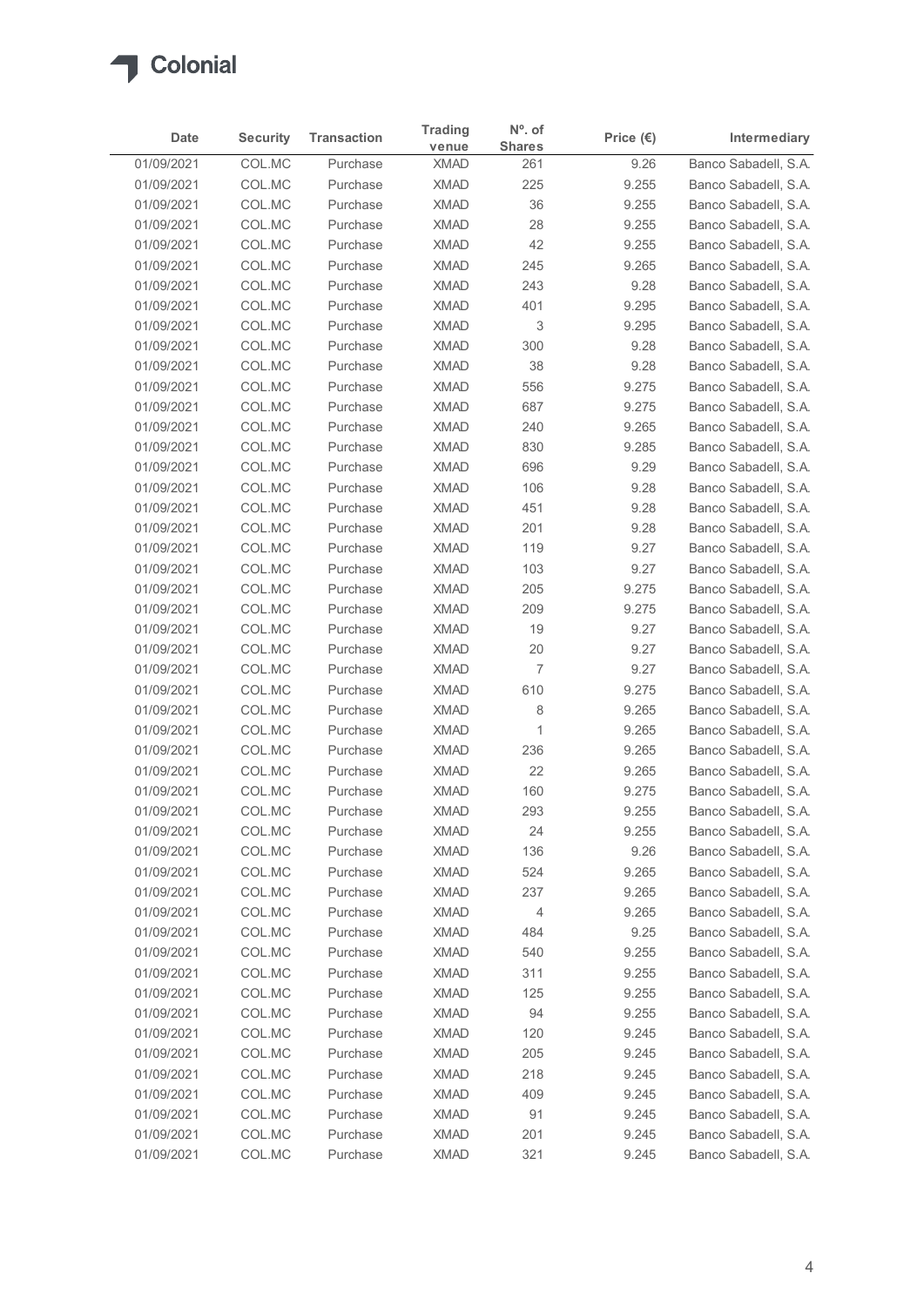

|                          | <b>Security</b>  | <b>Transaction</b>   | <b>Trading</b>             | $N^{\circ}$ . of     | Price $(\epsilon)$ | Intermediary                                 |
|--------------------------|------------------|----------------------|----------------------------|----------------------|--------------------|----------------------------------------------|
| Date<br>01/09/2021       | COL.MC           | Purchase             | venue<br><b>XMAD</b>       | <b>Shares</b><br>225 | 9.245              | Banco Sabadell, S.A.                         |
| 01/09/2021               | COL.MC           | Purchase             | <b>XMAD</b>                | 153                  | 9.255              | Banco Sabadell, S.A.                         |
| 01/09/2021               | COL.MC           | Purchase             | <b>XMAD</b>                | 2,775                | 9.255              | Banco Sabadell, S.A.                         |
| 01/09/2021               | COL.MC           | Purchase             | <b>XMAD</b>                | 1,417                | 9.255              | Banco Sabadell, S.A.                         |
| 02/09/2021               | COL.MC           | Purchase             | <b>XMAD</b>                | 1,249                | 9.235              | Banco Sabadell, S.A.                         |
| 02/09/2021               | COL.MC           | Purchase             | <b>XMAD</b>                | 324                  | 9.235              | Banco Sabadell, S.A.                         |
| 02/09/2021<br>02/09/2021 | COL.MC<br>COL.MC | Purchase<br>Purchase | <b>XMAD</b><br><b>XMAD</b> | 70                   | 9.22<br>9.22       | Banco Sabadell, S.A.<br>Banco Sabadell, S.A. |
| 02/09/2021               | COL.MC           | Purchase             | <b>XMAD</b>                | 92<br>99             | 9.22               | Banco Sabadell, S.A.                         |
| 02/09/2021               | COL.MC           | Purchase             | <b>XMAD</b>                | 114                  | 9.22               | Banco Sabadell, S.A.                         |
| 02/09/2021               | COL.MC           | Purchase             | <b>XMAD</b>                | 645                  | 9.235              | Banco Sabadell, S.A.                         |
| 02/09/2021               | COL.MC           | Purchase             | <b>XMAD</b>                | 78                   | 9.22               | Banco Sabadell, S.A.                         |
| 02/09/2021               | COL.MC           | Purchase             | <b>XMAD</b>                | 180                  | 9.22               | Banco Sabadell, S.A.                         |
| 02/09/2021               | COL.MC           | Purchase             | <b>XMAD</b>                | 151                  | 9.225              | Banco Sabadell, S.A.                         |
| 02/09/2021               | COL.MC           | Purchase             | <b>XMAD</b>                | 251                  | 9.225              | Banco Sabadell, S.A.                         |
| 02/09/2021<br>02/09/2021 | COL.MC<br>COL.MC | Purchase<br>Purchase | XMAD<br><b>XMAD</b>        | 316<br>49            | 9.22<br>9.215      | Banco Sabadell, S.A.<br>Banco Sabadell, S.A. |
| 02/09/2021               | COL.MC           | Purchase             | <b>XMAD</b>                | 29                   | 9.215              | Banco Sabadell, S.A.                         |
| 02/09/2021               | COL.MC           | Purchase             | <b>XMAD</b>                | 37                   | 9.235              | Banco Sabadell, S.A.                         |
| 02/09/2021               | COL.MC           | Purchase             | <b>XMAD</b>                | 324                  | 9.235              | Banco Sabadell, S.A.                         |
| 02/09/2021               | COL.MC           | Purchase             | <b>XMAD</b>                | 240                  | 9.235              | Banco Sabadell, S.A.                         |
| 02/09/2021               | COL.MC           | Purchase             | XMAD                       | 545                  | 9.215              | Banco Sabadell, S.A.                         |
| 02/09/2021               | COL.MC           | Purchase             | <b>XMAD</b>                | 328                  | 9.215              | Banco Sabadell, S.A.                         |
| 02/09/2021               | COL.MC           | Purchase             | <b>XMAD</b>                | 100                  | 9.245              | Banco Sabadell, S.A.                         |
| 02/09/2021               | COL.MC           | Purchase             | <b>XMAD</b>                | 245                  | 9.245              | Banco Sabadell, S.A.                         |
| 02/09/2021               | COL.MC           | Purchase             | <b>XMAD</b>                | 637                  | 9.25               | Banco Sabadell, S.A.                         |
| 02/09/2021<br>02/09/2021 | COL.MC<br>COL.MC | Purchase<br>Purchase | <b>XMAD</b><br><b>XMAD</b> | 668<br>459           | 9.26<br>9.25       | Banco Sabadell, S.A.<br>Banco Sabadell, S.A. |
| 02/09/2021               | COL.MC           | Purchase             | <b>XMAD</b>                | 406                  | 9.25               | Banco Sabadell, S.A.                         |
| 02/09/2021               | COL.MC           | Purchase             | <b>XMAD</b>                | 321                  | 9.22               | Banco Sabadell, S.A.                         |
| 02/09/2021               | COL.MC           | Purchase             | <b>XMAD</b>                | 117                  | 9.22               | Banco Sabadell, S.A.                         |
| 02/09/2021               | COL.MC           | Purchase             | <b>XMAD</b>                | 651                  | 9.23               | Banco Sabadell, S.A.                         |
| 02/09/2021               | COL.MC           | Purchase             | <b>XMAD</b>                | 254                  | 9.215              | Banco Sabadell, S.A.                         |
| 02/09/2021               | COL.MC           | Purchase             | <b>XMAD</b>                | 339                  | 9.215              | Banco Sabadell, S.A.                         |
| 02/09/2021               | COL.MC           | Purchase             | <b>XMAD</b>                | 141                  | 9.225              | Banco Sabadell, S.A.                         |
| 02/09/2021               | COL.MC           | Purchase             | <b>XMAD</b>                | 1,148                | 9.225              | Banco Sabadell, S.A.                         |
| 02/09/2021<br>02/09/2021 | COL.MC<br>COL.MC | Purchase<br>Purchase | <b>XMAD</b><br><b>XMAD</b> | 230<br>546           | 9.24<br>9.245      | Banco Sabadell, S.A.<br>Banco Sabadell, S.A. |
| 02/09/2021               | COL.MC           | Purchase             | <b>XMAD</b>                | 2                    | 9.22               | Banco Sabadell, S.A.                         |
| 02/09/2021               | COL.MC           | Purchase             | <b>XMAD</b>                | 976                  | 9.23               | Banco Sabadell, S.A.                         |
| 02/09/2021               | COL.MC           | Purchase             | <b>XMAD</b>                | 345                  | 9.25               | Banco Sabadell, S.A.                         |
| 02/09/2021               | COL.MC           | Purchase             | <b>XMAD</b>                | 293                  | 9.26               | Banco Sabadell, S.A.                         |
| 02/09/2021               | COL.MC           | Purchase             | <b>XMAD</b>                | 368                  | 9.26               | Banco Sabadell, S.A.                         |
| 02/09/2021               | COL.MC           | Purchase             | <b>XMAD</b>                | 92                   | 9.25               | Banco Sabadell, S.A.                         |
| 02/09/2021               | COL.MC           | Purchase             | <b>XMAD</b>                | 364                  | 9.255              | Banco Sabadell, S.A.                         |
| 02/09/2021               | COL.MC           | Purchase             | <b>XMAD</b><br><b>XMAD</b> | 3<br>479             | 9.21<br>9.21       | Banco Sabadell, S.A.<br>Banco Sabadell, S.A. |
| 02/09/2021<br>02/09/2021 | COL.MC<br>COL.MC | Purchase<br>Purchase | <b>XMAD</b>                | 48                   | 9.215              | Banco Sabadell, S.A.                         |
| 02/09/2021               | COL.MC           | Purchase             | <b>XMAD</b>                | 590                  | 9.22               | Banco Sabadell, S.A.                         |
|                          | COL.MC           | Purchase             | <b>XMAD</b>                | 204                  | 9.215              | Banco Sabadell, S.A.                         |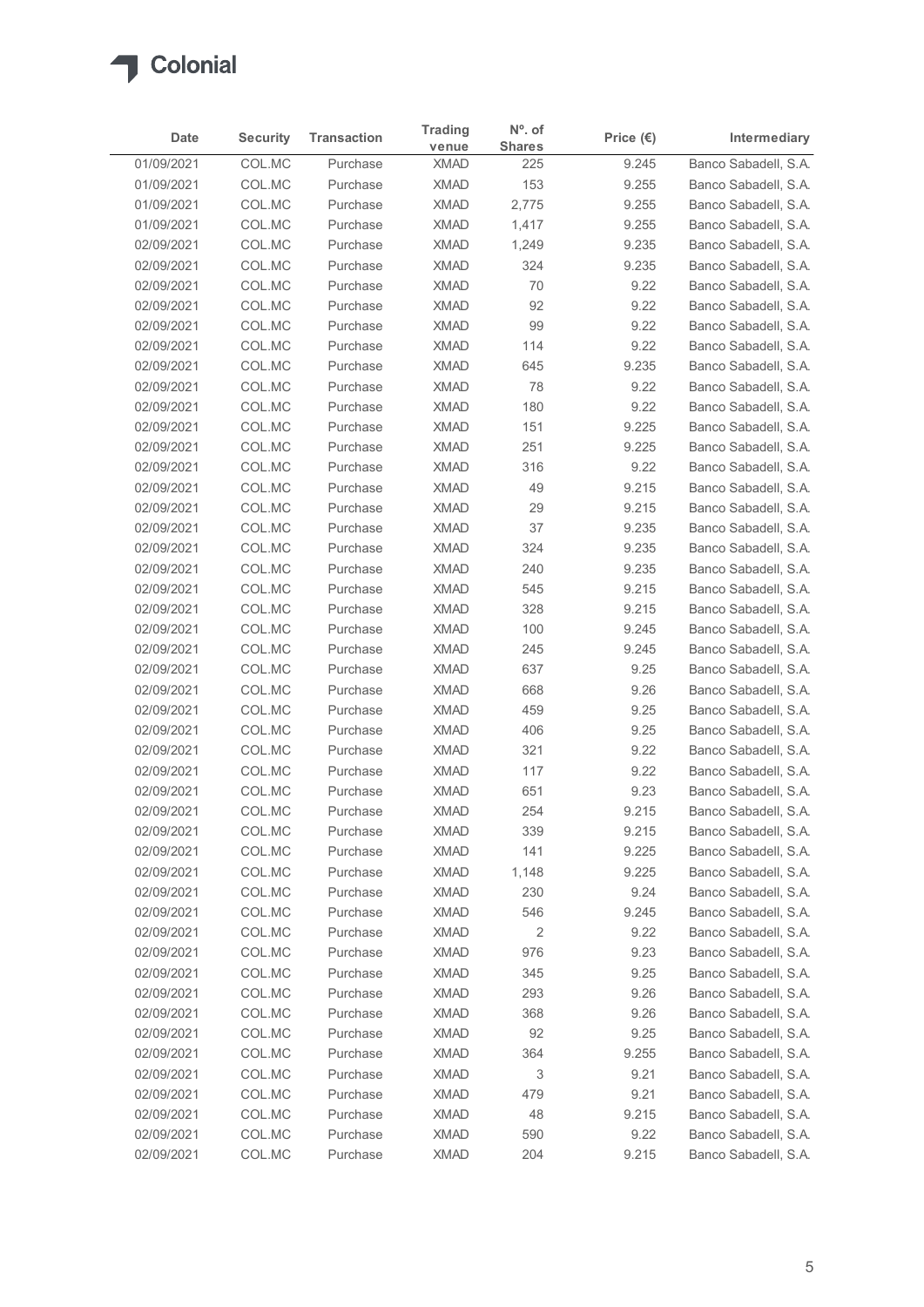

|                          | <b>Security</b>  | <b>Transaction</b>   | <b>Trading</b>             | $N^{\circ}$ . of    | Price $(\epsilon)$ | Intermediary                                 |
|--------------------------|------------------|----------------------|----------------------------|---------------------|--------------------|----------------------------------------------|
| Date<br>02/09/2021       | COL.MC           | Purchase             | venue<br><b>XMAD</b>       | <b>Shares</b><br>91 | 9.215              | Banco Sabadell, S.A.                         |
| 02/09/2021               | COL.MC           | Purchase             | <b>XMAD</b>                | 371                 | 9.215              | Banco Sabadell, S.A.                         |
| 02/09/2021               | COL.MC           | Purchase             | <b>XMAD</b>                | 758                 | 9.215              | Banco Sabadell, S.A.                         |
| 02/09/2021               | COL.MC           | Purchase             | <b>XMAD</b>                | 209                 | 9.225              | Banco Sabadell, S.A.                         |
| 02/09/2021               | COL.MC           | Purchase             | <b>XMAD</b>                | 96                  | 9.225              | Banco Sabadell, S.A.                         |
| 02/09/2021               | COL.MC           | Purchase             | <b>XMAD</b>                | 418                 | 9.225              | Banco Sabadell, S.A.                         |
| 02/09/2021<br>02/09/2021 | COL.MC<br>COL.MC | Purchase<br>Purchase | <b>XMAD</b><br><b>XMAD</b> | 60                  | 9.23               | Banco Sabadell, S.A.<br>Banco Sabadell, S.A. |
| 02/09/2021               | COL.MC           | Purchase             | <b>XMAD</b>                | 103<br>60           | 9.23<br>9.23       | Banco Sabadell, S.A.                         |
| 02/09/2021               | COL.MC           | Purchase             | <b>XMAD</b>                | 256                 | 9.225              | Banco Sabadell, S.A.                         |
| 02/09/2021               | COL.MC           | Purchase             | <b>XMAD</b>                | 40                  | 9.22               | Banco Sabadell, S.A.                         |
| 02/09/2021               | COL.MC           | Purchase             | <b>XMAD</b>                | 313                 | 9.22               | Banco Sabadell, S.A.                         |
| 02/09/2021               | COL.MC           | Purchase             | <b>XMAD</b>                | 627                 | 9.23               | Banco Sabadell, S.A.                         |
| 02/09/2021               | COL.MC           | Purchase             | <b>XMAD</b>                | 39                  | 9.23               | Banco Sabadell, S.A.                         |
| 02/09/2021<br>02/09/2021 | COL.MC<br>COL.MC | Purchase<br>Purchase | <b>XMAD</b><br><b>XMAD</b> | 625<br>45           | 9.235<br>9.23      | Banco Sabadell, S.A.<br>Banco Sabadell, S.A. |
| 02/09/2021               | COL.MC           | Purchase             | <b>XMAD</b>                | 271                 | 9.235              | Banco Sabadell, S.A.                         |
| 02/09/2021               | COL.MC           | Purchase             | <b>XMAD</b>                | 243                 | 9.24               | Banco Sabadell, S.A.                         |
| 02/09/2021               | COL.MC           | Purchase             | <b>XMAD</b>                | 126                 | 9.225              | Banco Sabadell, S.A.                         |
| 02/09/2021               | COL.MC           | Purchase             | <b>XMAD</b>                | 250                 | 9.225              | Banco Sabadell, S.A.                         |
| 02/09/2021               | COL.MC           | Purchase             | <b>XMAD</b>                | 70                  | 9.23               | Banco Sabadell, S.A.                         |
| 02/09/2021               | COL.MC           | Purchase             | <b>XMAD</b>                | 233                 | 9.23               | Banco Sabadell, S.A.                         |
| 02/09/2021               | COL.MC           | Purchase             | <b>XMAD</b>                | $\mathbf{1}$        | 9.23               | Banco Sabadell, S.A.                         |
| 02/09/2021<br>02/09/2021 | COL.MC<br>COL.MC | Purchase<br>Purchase | <b>XMAD</b><br><b>XMAD</b> | 302<br>317          | 9.22<br>9.23       | Banco Sabadell, S.A.<br>Banco Sabadell, S.A. |
| 02/09/2021               | COL.MC           | Purchase             | <b>XMAD</b>                | 217                 | 9.23               | Banco Sabadell, S.A.                         |
| 02/09/2021               | COL.MC           | Purchase             | <b>XMAD</b>                | 84                  | 9.23               | Banco Sabadell, S.A.                         |
| 02/09/2021               | COL.MC           | Purchase             | <b>XMAD</b>                | 528                 | 9.23               | Banco Sabadell, S.A.                         |
| 02/09/2021               | COL.MC           | Purchase             | <b>XMAD</b>                | 283                 | 9.23               | Banco Sabadell, S.A.                         |
| 02/09/2021               | COL.MC           | Purchase             | <b>XMAD</b>                | 252                 | 9.22               | Banco Sabadell, S.A.                         |
| 02/09/2021               | COL.MC           | Purchase             | <b>XMAD</b>                | 248                 | 9.22               | Banco Sabadell, S.A.                         |
| 02/09/2021               | COL.MC           | Purchase             | <b>XMAD</b>                | 220                 | 9.06               | Banco Sabadell, S.A.                         |
| 02/09/2021               | COL.MC           | Purchase             | <b>XMAD</b>                | 129                 | 9.055              | Banco Sabadell, S.A.                         |
| 02/09/2021<br>02/09/2021 | COL.MC<br>COL.MC | Purchase<br>Purchase | <b>XMAD</b><br><b>XMAD</b> | 262<br>9            | 9.06<br>9.06       | Banco Sabadell, S.A.<br>Banco Sabadell, S.A. |
| 02/09/2021               | COL.MC           | Purchase             | <b>XMAD</b>                | 255                 | 9.06               | Banco Sabadell, S.A.                         |
| 02/09/2021               | COL.MC           | Purchase             | <b>XMAD</b>                | 293                 | 9.06               | Banco Sabadell, S.A.                         |
| 02/09/2021               | COL.MC           | Purchase             | <b>XMAD</b>                | 258                 | 9.06               | Banco Sabadell, S.A.                         |
| 02/09/2021               | COL.MC           | Purchase             | <b>XMAD</b>                | 67                  | 9.06               | Banco Sabadell, S.A.                         |
| 02/09/2021               | COL.MC           | Purchase             | <b>XMAD</b>                | $\overline{c}$      | 9.06               | Banco Sabadell, S.A.                         |
| 02/09/2021               | COL.MC           | Purchase             | <b>XMAD</b>                | 140                 | 9.06               | Banco Sabadell, S.A.                         |
| 02/09/2021               | COL.MC           | Purchase             | <b>XMAD</b>                | 3                   | 9.06               | Banco Sabadell, S.A.                         |
| 02/09/2021               | COL.MC           | Purchase             | <b>XMAD</b>                | 210                 | 9.06               | Banco Sabadell, S.A.                         |
| 02/09/2021               | COL.MC           | Purchase<br>Purchase | <b>XMAD</b>                | 239                 | 9.185              | Banco Sabadell, S.A.                         |
| 02/09/2021<br>02/09/2021 | COL.MC<br>COL.MC | Purchase             | <b>XMAD</b><br><b>XMAD</b> | 215<br>219          | 9.185<br>9.185     | Banco Sabadell, S.A.<br>Banco Sabadell, S.A. |
| 02/09/2021               | COL.MC           | Purchase             | <b>XMAD</b>                | 236                 | 9.19               | Banco Sabadell, S.A.                         |
| 02/09/2021               | COL.MC           | Purchase             | <b>XMAD</b>                | 5                   | 9.185              | Banco Sabadell, S.A.                         |
| 02/09/2021               | COL.MC           | Purchase             | <b>XMAD</b>                | 415                 | 9.185              | Banco Sabadell, S.A.                         |
|                          | COL.MC           | Purchase             | <b>XMAD</b>                | 95                  | 9.205              | Banco Sabadell, S.A.                         |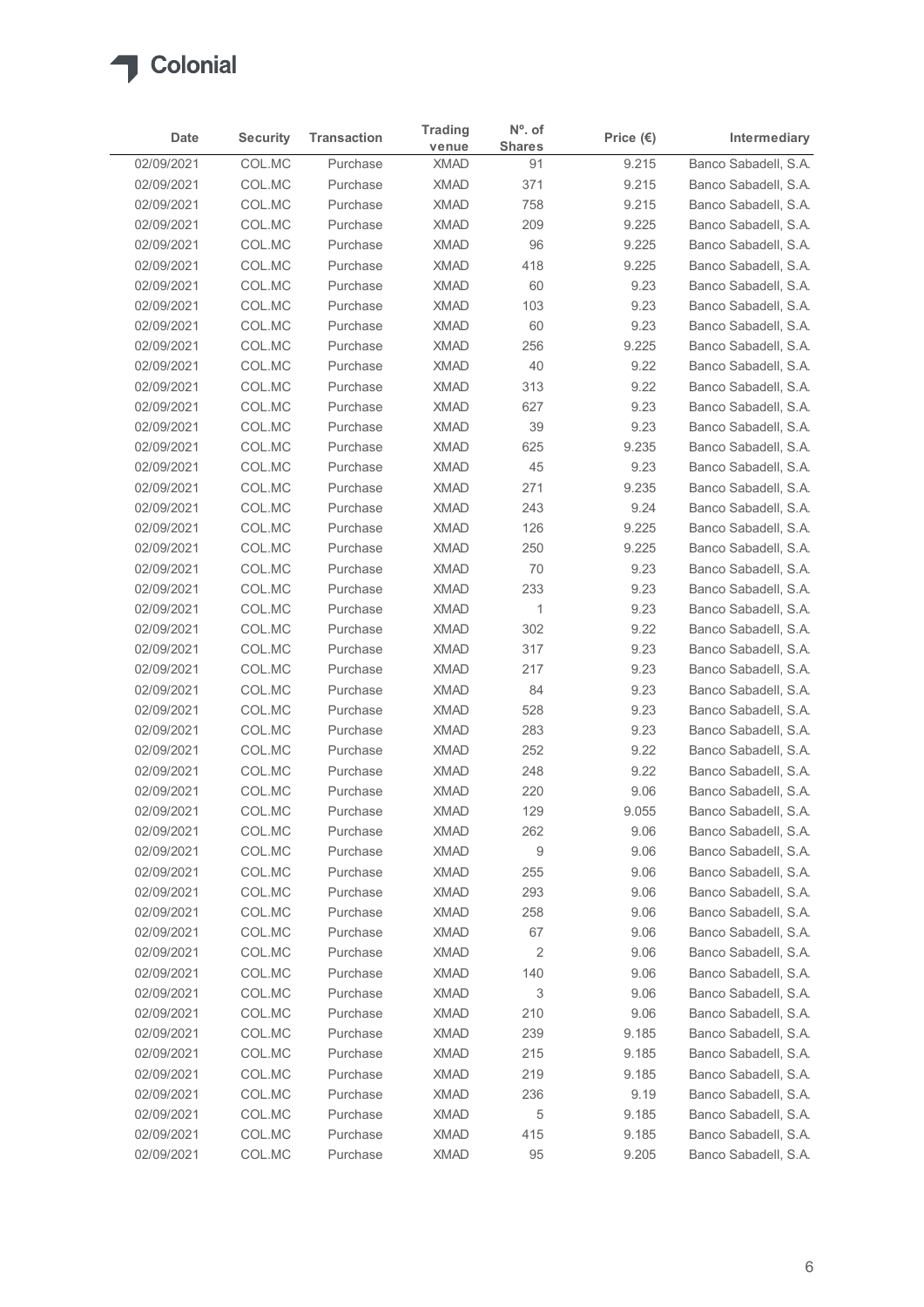

|                          | <b>Security</b>                                                    | <b>Transaction</b>   | <b>Trading</b>             | $N^{\circ}$ . of     | Price $(\epsilon)$ | Intermediary                                 |
|--------------------------|--------------------------------------------------------------------|----------------------|----------------------------|----------------------|--------------------|----------------------------------------------|
| Date<br>02/09/2021       | COL.MC                                                             | Purchase             | venue<br><b>XMAD</b>       | <b>Shares</b><br>108 | 9.195              | Banco Sabadell, S.A.                         |
| 02/09/2021               | COL.MC                                                             | Purchase             | <b>XMAD</b>                | 52                   | 9.195              | Banco Sabadell, S.A.                         |
| 02/09/2021               | COL.MC                                                             | Purchase             | <b>XMAD</b>                | 554                  | 9.2                | Banco Sabadell, S.A.                         |
| 02/09/2021               | COL.MC                                                             | Purchase             | <b>XMAD</b>                | 124                  | 9.215              | Banco Sabadell, S.A.                         |
| 02/09/2021               | COL.MC                                                             | Purchase             | <b>XMAD</b>                | 168                  | 9.215              | Banco Sabadell, S.A.                         |
| 02/09/2021               | COL.MC                                                             | Purchase             | <b>XMAD</b>                | 194                  | 9.21               | Banco Sabadell, S.A.                         |
| 02/09/2021               | COL.MC                                                             | Purchase             | <b>XMAD</b>                | 96                   | 9.21               | Banco Sabadell, S.A.                         |
| 02/09/2021<br>02/09/2021 | COL.MC<br>COL.MC                                                   | Purchase<br>Purchase | <b>XMAD</b><br><b>XMAD</b> | 663<br>745           | 9.22<br>9.23       | Banco Sabadell, S.A.<br>Banco Sabadell, S.A. |
| 02/09/2021               | COL.MC                                                             | Purchase             | <b>XMAD</b>                | 120                  | 9.24               | Banco Sabadell, S.A.                         |
| 02/09/2021               | COL.MC                                                             | Purchase             | <b>XMAD</b>                | 101                  | 9.235              | Banco Sabadell, S.A.                         |
| 02/09/2021               | COL.MC                                                             | Purchase             | <b>XMAD</b>                | 17                   | 9.235              | Banco Sabadell, S.A.                         |
| 02/09/2021               | COL.MC                                                             | Purchase             | <b>XMAD</b>                | 181                  | 9.235              | Banco Sabadell, S.A.                         |
| 02/09/2021               | COL.MC                                                             | Purchase             | XMAD                       | 399                  | 9.18               | Banco Sabadell, S.A.                         |
| 02/09/2021               | COL.MC                                                             | Purchase             | <b>XMAD</b>                | 142                  | 9.185              | Banco Sabadell, S.A.                         |
| 02/09/2021<br>02/09/2021 | COL.MC<br>COL.MC                                                   | Purchase<br>Purchase | <b>XMAD</b><br><b>XMAD</b> | 79<br>648            | 9.185<br>9.18      | Banco Sabadell, S.A.<br>Banco Sabadell, S.A. |
| 02/09/2021               | COL.MC                                                             | Purchase             | <b>XMAD</b>                | 50                   | 9.175              | Banco Sabadell, S.A.                         |
| 02/09/2021               | COL.MC                                                             | Purchase             | <b>XMAD</b>                | 165                  | 9.175              | Banco Sabadell, S.A.                         |
| 02/09/2021               | COL.MC                                                             | Purchase             | <b>XMAD</b>                | 87                   | 9.175              | Banco Sabadell, S.A.                         |
| 02/09/2021               | COL.MC                                                             | Purchase             | <b>XMAD</b>                | 151                  | 9.175              | Banco Sabadell, S.A.                         |
| 02/09/2021               | COL.MC                                                             | Purchase             | <b>XMAD</b>                | 500                  | 9.175              | Banco Sabadell, S.A.                         |
| 02/09/2021               | $\ensuremath{\mathsf{COL}}\xspace.\ensuremath{\mathsf{MC}}\xspace$ | Purchase             | <b>XMAD</b>                | 138                  | 9.175              | Banco Sabadell, S.A.                         |
| 02/09/2021               | COL.MC                                                             | Purchase             | <b>XMAD</b>                | 260                  | 9.165              | Banco Sabadell, S.A.                         |
| 02/09/2021               | COL.MC<br>COL.MC                                                   | Purchase             | <b>XMAD</b><br><b>XMAD</b> | 226                  | 9.145              | Banco Sabadell, S.A.<br>Banco Sabadell, S.A. |
| 02/09/2021<br>02/09/2021 | COL.MC                                                             | Purchase<br>Purchase | XMAD                       | 242<br>11            | 9.135<br>9.14      | Banco Sabadell, S.A.                         |
| 02/09/2021               | COL.MC                                                             | Purchase             | <b>XMAD</b>                | 102                  | 9.18               | Banco Sabadell, S.A.                         |
| 02/09/2021               | COL.MC                                                             | Purchase             | <b>XMAD</b>                | 189                  | 9.18               | Banco Sabadell, S.A.                         |
| 02/09/2021               | COL.MC                                                             | Purchase             | <b>XMAD</b>                | 34                   | 9.085              | Banco Sabadell, S.A.                         |
| 02/09/2021               | COL.MC                                                             | Purchase             | <b>XMAD</b>                | 262                  | 9.085              | Banco Sabadell, S.A.                         |
| 02/09/2021               | COL.MC                                                             | Purchase             | <b>XMAD</b>                | 514                  | 9.085              | Banco Sabadell, S.A.                         |
| 02/09/2021               | COL.MC                                                             | Purchase             | <b>XMAD</b>                | 2                    | 9.085              | Banco Sabadell, S.A.                         |
| 02/09/2021               | COL.MC                                                             | Purchase             | <b>XMAD</b>                |                      | 9.085              | Banco Sabadell, S.A.                         |
| 02/09/2021<br>02/09/2021 | COL.MC<br>COL.MC                                                   | Purchase<br>Purchase | <b>XMAD</b><br><b>XMAD</b> | 1<br>649             | 9.085<br>9.08      | Banco Sabadell, S.A.<br>Banco Sabadell, S.A. |
| 02/09/2021               | COL.MC                                                             | Purchase             | <b>XMAD</b>                | 200                  | 9.06               | Banco Sabadell, S.A.                         |
| 02/09/2021               | COL.MC                                                             | Purchase             | <b>XMAD</b>                | 47                   | 9.075              | Banco Sabadell, S.A.                         |
| 02/09/2021               | COL.MC                                                             | Purchase             | <b>XMAD</b>                | 324                  | 9.075              | Banco Sabadell, S.A.                         |
| 02/09/2021               | COL.MC                                                             | Purchase             | <b>XMAD</b>                | 243                  | 9.08               | Banco Sabadell, S.A.                         |
| 02/09/2021               | COL.MC                                                             | Purchase             | <b>XMAD</b>                | 4                    | 9.07               | Banco Sabadell, S.A.                         |
| 02/09/2021               | COL.MC                                                             | Purchase             | <b>XMAD</b>                | 121                  | 9.08               | Banco Sabadell, S.A.                         |
| 02/09/2021               | COL.MC                                                             | Purchase             | <b>XMAD</b>                | 452                  | 9.07               | Banco Sabadell, S.A.                         |
| 02/09/2021               | COL.MC                                                             | Purchase             | <b>XMAD</b>                | 101                  | 9.07               | Banco Sabadell, S.A.                         |
| 02/09/2021               | COL.MC                                                             | Purchase             | <b>XMAD</b>                | 171                  | 9.09               | Banco Sabadell, S.A.                         |
| 02/09/2021<br>02/09/2021 | COL.MC<br>COL.MC                                                   | Purchase<br>Purchase | <b>XMAD</b><br><b>XMAD</b> | 272<br>239           | 9.08<br>9.105      | Banco Sabadell, S.A.<br>Banco Sabadell, S.A. |
| 02/09/2021               | COL.MC                                                             | Purchase             | <b>XMAD</b>                | 477                  | 9.145              | Banco Sabadell, S.A.                         |
| 02/09/2021               | COL.MC                                                             | Purchase             | <b>XMAD</b>                | 46                   | 9.13               | Banco Sabadell, S.A.                         |
|                          | COL.MC                                                             | Purchase             | <b>XMAD</b>                | 224                  | 9.125              | Banco Sabadell, S.A.                         |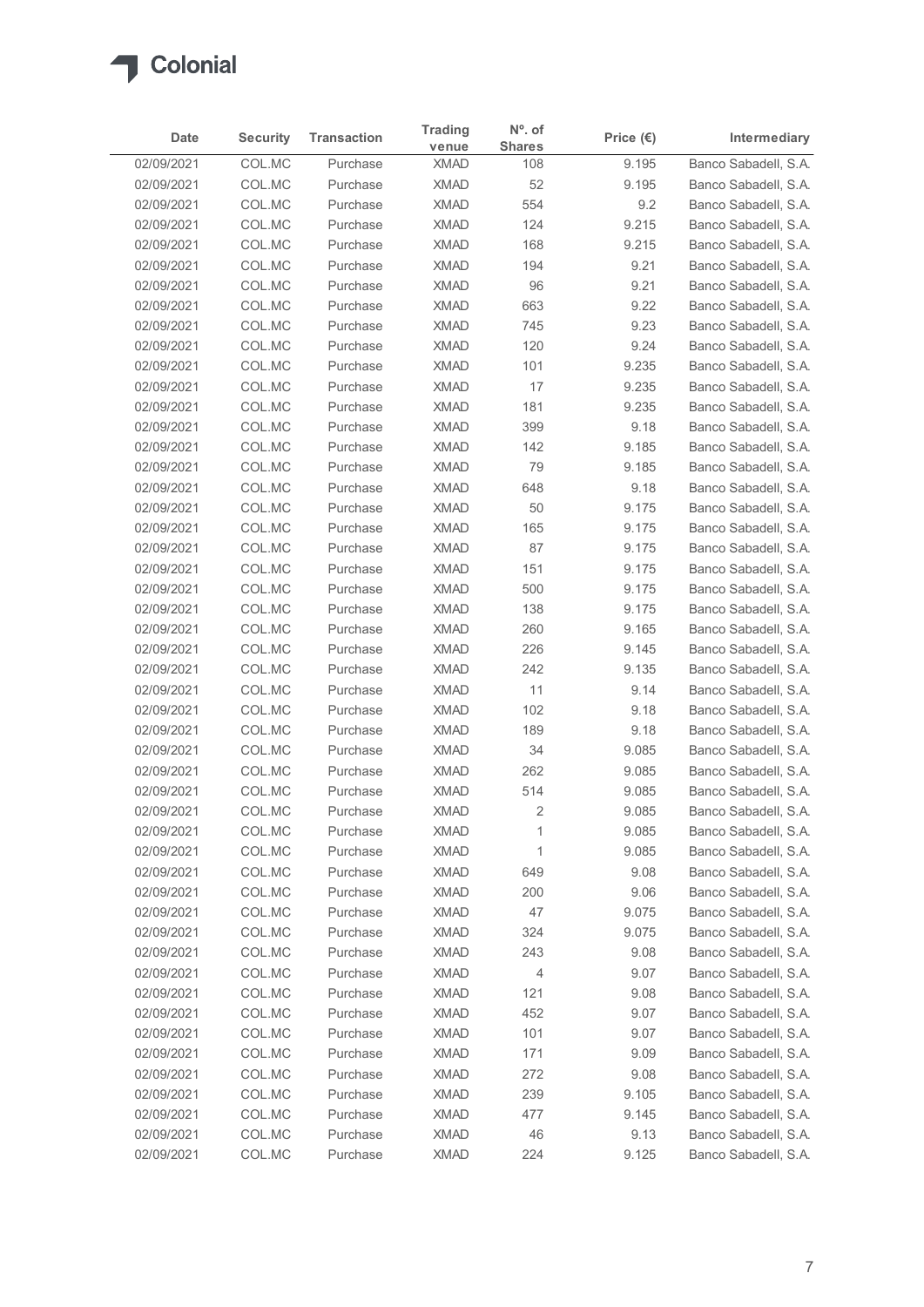

|                          | <b>Security</b>  | <b>Transaction</b>   | <b>Trading</b>             | $N^{\circ}$ . of     | Price $(\epsilon)$ | Intermediary                                 |
|--------------------------|------------------|----------------------|----------------------------|----------------------|--------------------|----------------------------------------------|
| Date<br>02/09/2021       | COL.MC           | Purchase             | venue<br><b>XMAD</b>       | <b>Shares</b><br>140 | 9.125              | Banco Sabadell, S.A.                         |
| 02/09/2021               | COL.MC           | Purchase             | <b>XMAD</b>                | 152                  | 9.125              | Banco Sabadell, S.A.                         |
| 02/09/2021               | COL.MC           | Purchase             | <b>XMAD</b>                | 87                   | 9.12               | Banco Sabadell, S.A.                         |
| 02/09/2021               | COL.MC           | Purchase             | <b>XMAD</b>                | $\mathbf 1$          | 9.06               | Banco Sabadell, S.A.                         |
| 02/09/2021               | COL.MC           | Purchase             | <b>XMAD</b>                | 455                  | 9.06               | Banco Sabadell, S.A.                         |
| 02/09/2021               | COL.MC           | Purchase             | <b>XMAD</b>                | 373                  | 9.065              | Banco Sabadell, S.A.                         |
| 02/09/2021               | COL.MC           | Purchase             | <b>XMAD</b>                | 158                  | 9.065              | Banco Sabadell, S.A.                         |
| 02/09/2021               | COL.MC           | Purchase             | <b>XMAD</b>                | 235                  | 9.045              | Banco Sabadell, S.A.                         |
| 02/09/2021               | COL.MC           | Purchase             | <b>XMAD</b>                | 38                   | 9.06               | Banco Sabadell, S.A.                         |
| 02/09/2021<br>02/09/2021 | COL.MC           | Purchase             | <b>XMAD</b>                | 133                  | 9.06               | Banco Sabadell, S.A.                         |
| 02/09/2021               | COL.MC<br>COL.MC | Purchase<br>Purchase | <b>XMAD</b><br><b>XMAD</b> | 110<br>241           | 9.06<br>9.06       | Banco Sabadell, S.A.<br>Banco Sabadell, S.A. |
| 02/09/2021               | COL.MC           | Purchase             | <b>XMAD</b>                | 214                  | 9.06               | Banco Sabadell, S.A.                         |
| 02/09/2021               | COL.MC           | Purchase             | XMAD                       | 67                   | 9.06               | Banco Sabadell, S.A.                         |
| 02/09/2021               | COL.MC           | Purchase             | <b>XMAD</b>                | 14                   | 9.055              | Banco Sabadell, S.A.                         |
| 02/09/2021               | COL.MC           | Purchase             | <b>XMAD</b>                | 227                  | 9.06               | Banco Sabadell, S.A.                         |
| 02/09/2021               | COL.MC           | Purchase             | <b>XMAD</b>                | 81                   | 9.045              | Banco Sabadell, S.A.                         |
| 02/09/2021               | COL.MC           | Purchase             | <b>XMAD</b>                | 245                  | 9.045              | Banco Sabadell, S.A.                         |
| 02/09/2021               | COL.MC           | Purchase             | <b>XMAD</b>                | 25                   | 9.045              | Banco Sabadell, S.A.                         |
| 02/09/2021               | COL.MC           | Purchase             | <b>XMAD</b>                | 153                  | 9.045              | Banco Sabadell, S.A.                         |
| 03/09/2021               | COL.MC           | Purchase             | <b>XMAD</b>                | 278                  | 9.065              | Banco Sabadell, S.A.                         |
| 03/09/2021               | COL.MC           | Purchase             | <b>XMAD</b>                | 518                  | 9.08               | Banco Sabadell, S.A.                         |
| 03/09/2021<br>03/09/2021 | COL.MC           | Purchase             | <b>XMAD</b>                | 43                   | 9.08               | Banco Sabadell, S.A.                         |
| 03/09/2021               | COL.MC<br>COL.MC | Purchase<br>Purchase | <b>XMAD</b><br><b>XMAD</b> | 454<br>255           | 9.08<br>9.08       | Banco Sabadell, S.A.<br>Banco Sabadell, S.A. |
| 03/09/2021               | COL.MC           | Purchase             | <b>XMAD</b>                | 579                  | 9.09               | Banco Sabadell, S.A.                         |
| 03/09/2021               | COL.MC           | Purchase             | <b>XMAD</b>                | 203                  | 9.085              | Banco Sabadell, S.A.                         |
| 03/09/2021               | COL.MC           | Purchase             | <b>XMAD</b>                | 18                   | 9.065              | Banco Sabadell, S.A.                         |
| 03/09/2021               | COL.MC           | Purchase             | <b>XMAD</b>                | 587                  | 9.065              | Banco Sabadell, S.A.                         |
| 03/09/2021               | COL.MC           | Purchase             | <b>XMAD</b>                | 141                  | 9.02               | Banco Sabadell, S.A.                         |
| 03/09/2021               | COL.MC           | Purchase             | <b>XMAD</b>                | 257                  | 9.035              | Banco Sabadell, S.A.                         |
| 03/09/2021               | COL.MC           | Purchase             | <b>XMAD</b>                | 110                  | 9.04               | Banco Sabadell, S.A.                         |
| 03/09/2021               | COL.MC           | Purchase             | <b>XMAD</b>                | 163                  | 9.04               | Banco Sabadell, S.A.                         |
| 03/09/2021               | COL.MC           | Purchase             | <b>XMAD</b>                | 802                  | 9.045              | Banco Sabadell, S.A.                         |
| 03/09/2021               | COL.MC           | Purchase             | <b>XMAD</b>                | 266                  | 9.005              | Banco Sabadell, S.A.                         |
| 03/09/2021               | COL.MC           | Purchase             | <b>XMAD</b>                | 215                  | 9.01               | Banco Sabadell, S.A.                         |
| 03/09/2021               | COL.MC           | Purchase             | <b>XMAD</b>                | 348                  | 9.01               | Banco Sabadell, S.A.                         |
| 03/09/2021               | COL.MC           | Purchase             | <b>XMAD</b>                | 319                  | 9.01               | Banco Sabadell, S.A.                         |
| 03/09/2021               | COL.MC           | Purchase             | <b>XMAD</b>                | 69                   | 9.01               | Banco Sabadell, S.A.                         |
| 03/09/2021<br>03/09/2021 | COL.MC<br>COL.MC | Purchase<br>Purchase | <b>XMAD</b><br><b>XMAD</b> | 137<br>138           | 9.005<br>9.005     | Banco Sabadell, S.A.<br>Banco Sabadell, S.A. |
| 03/09/2021               | COL.MC           | Purchase             | <b>XMAD</b>                | 118                  | 9.01               | Banco Sabadell, S.A.                         |
| 03/09/2021               | COL.MC           | Purchase             | <b>XMAD</b>                | 306                  | 9.01               | Banco Sabadell, S.A.                         |
| 03/09/2021               | COL.MC           | Purchase             | <b>XMAD</b>                | 89                   | 9                  | Banco Sabadell, S.A.                         |
| 03/09/2021               | COL.MC           | Purchase             | <b>XMAD</b>                | 278                  | 9                  | Banco Sabadell, S.A.                         |
| 03/09/2021               | COL.MC           | Purchase             | <b>XMAD</b>                | 339                  | 9                  | Banco Sabadell, S.A.                         |
| 03/09/2021               | COL.MC           | Purchase             | <b>XMAD</b>                | 298                  | 8.98               | Banco Sabadell, S.A.                         |
| 03/09/2021               | COL.MC           | Purchase             | <b>XMAD</b>                | 270                  | 8.945              | Banco Sabadell, S.A.                         |
| 03/09/2021               | COL.MC           | Purchase             | <b>XMAD</b>                | $\mathbf{1}$         | 8.945              | Banco Sabadell, S.A.                         |
|                          | COL.MC           | Purchase             | <b>XMAD</b>                | 591                  | 8.95               | Banco Sabadell, S.A.                         |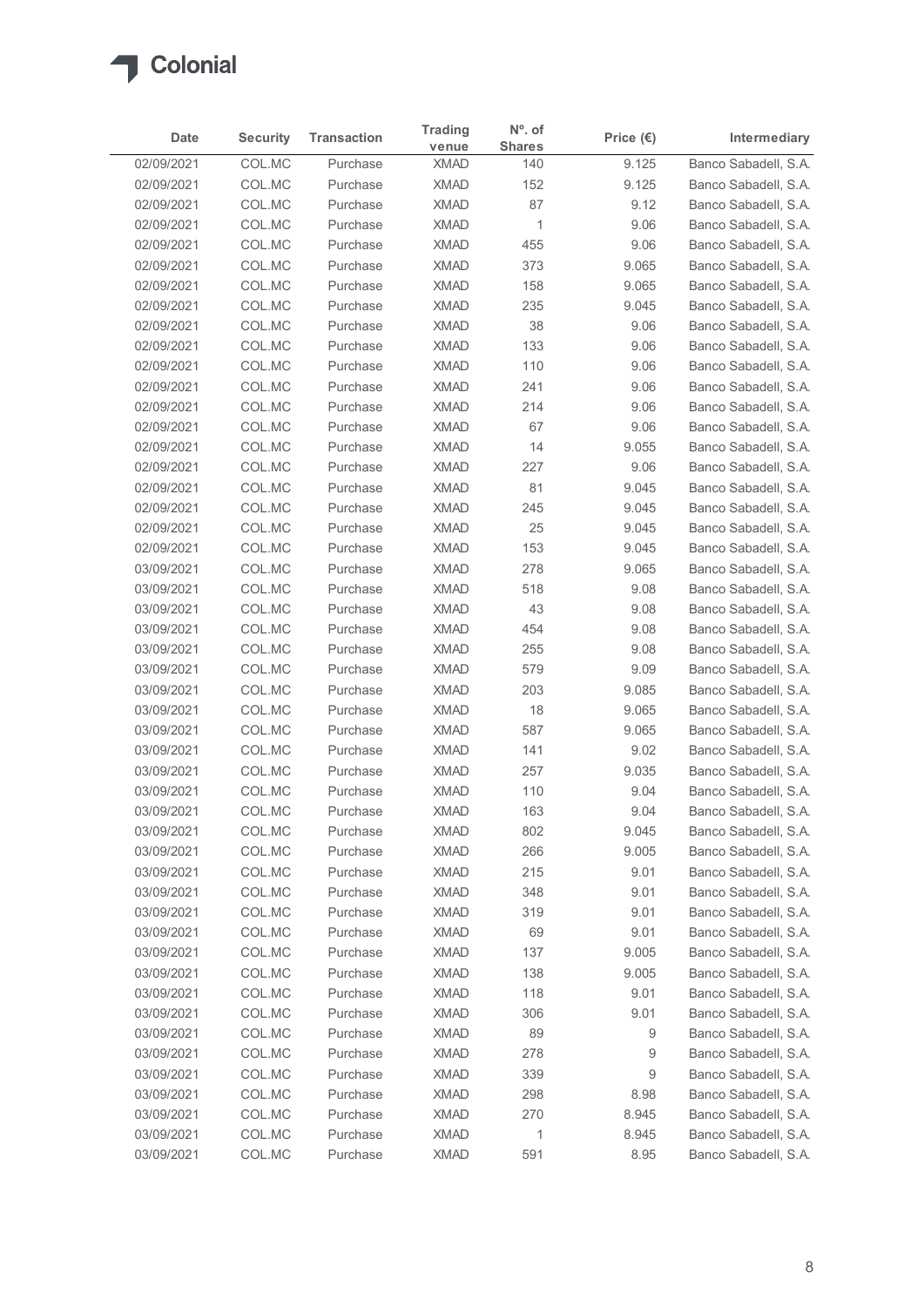

|                          | <b>Security</b>  | <b>Transaction</b>   | <b>Trading</b>             | $N^{\circ}$ . of    | Price $(\epsilon)$ | Intermediary                                 |
|--------------------------|------------------|----------------------|----------------------------|---------------------|--------------------|----------------------------------------------|
| Date<br>03/09/2021       | COL.MC           | Purchase             | venue<br><b>XMAD</b>       | <b>Shares</b><br>11 | 8.95               | Banco Sabadell, S.A.                         |
| 03/09/2021               | COL.MC           | Purchase             | <b>XMAD</b>                | 604                 | 8.945              | Banco Sabadell, S.A.                         |
| 03/09/2021               | COL.MC           | Purchase             | <b>XMAD</b>                | 261                 | 8.945              | Banco Sabadell, S.A.                         |
| 03/09/2021               | COL.MC           | Purchase             | <b>XMAD</b>                | 574                 | 8.955              | Banco Sabadell, S.A.                         |
| 03/09/2021               | COL.MC           | Purchase             | <b>XMAD</b>                | 10                  | 8.95               | Banco Sabadell, S.A.                         |
| 03/09/2021               | COL.MC           | Purchase             | <b>XMAD</b>                | 236                 | 8.955              | Banco Sabadell, S.A.                         |
| 03/09/2021<br>03/09/2021 | COL.MC<br>COL.MC | Purchase<br>Purchase | <b>XMAD</b><br><b>XMAD</b> | 151                 | 8.955<br>8.965     | Banco Sabadell, S.A.<br>Banco Sabadell, S.A. |
| 03/09/2021               | COL.MC           | Purchase             | <b>XMAD</b>                | 246<br>224          | 8.945              | Banco Sabadell, S.A.                         |
| 03/09/2021               | COL.MC           | Purchase             | <b>XMAD</b>                | 130                 | 8.945              | Banco Sabadell, S.A.                         |
| 03/09/2021               | COL.MC           | Purchase             | <b>XMAD</b>                | 251                 | 8.94               | Banco Sabadell, S.A.                         |
| 03/09/2021               | COL.MC           | Purchase             | <b>XMAD</b>                | 389                 | 8.97               | Banco Sabadell, S.A.                         |
| 03/09/2021               | COL.MC           | Purchase             | <b>XMAD</b>                | 269                 | 8.95               | Banco Sabadell, S.A.                         |
| 03/09/2021               | COL.MC           | Purchase             | <b>XMAD</b>                | 581                 | 8.96               | Banco Sabadell, S.A.                         |
| 03/09/2021<br>03/09/2021 | COL.MC<br>COL.MC | Purchase<br>Purchase | <b>XMAD</b><br>XMAD        | 92<br>293           | 8.97<br>8.97       | Banco Sabadell, S.A.<br>Banco Sabadell, S.A. |
| 03/09/2021               | COL.MC           | Purchase             | <b>XMAD</b>                | 42                  | 8.96               | Banco Sabadell, S.A.                         |
| 03/09/2021               | COL.MC           | Purchase             | <b>XMAD</b>                | 640                 | 8.96               | Banco Sabadell, S.A.                         |
| 03/09/2021               | COL.MC           | Purchase             | <b>XMAD</b>                | 467                 | 8.96               | Banco Sabadell, S.A.                         |
| 03/09/2021               | COL.MC           | Purchase             | <b>XMAD</b>                | 179                 | 8.97               | Banco Sabadell, S.A.                         |
| 03/09/2021               | COL.MC           | Purchase             | <b>XMAD</b>                | 156                 | 8.97               | Banco Sabadell, S.A.                         |
| 03/09/2021               | COL.MC           | Purchase             | XMAD                       | 304                 | 8.97               | Banco Sabadell, S.A.                         |
| 03/09/2021               | COL.MC           | Purchase             | <b>XMAD</b>                | 306                 | 8.95               | Banco Sabadell, S.A.                         |
| 03/09/2021<br>03/09/2021 | COL.MC<br>COL.MC | Purchase<br>Purchase | <b>XMAD</b><br><b>XMAD</b> | 379<br>452          | 8.95<br>8.95       | Banco Sabadell, S.A.<br>Banco Sabadell, S.A. |
| 03/09/2021               | COL.MC           | Purchase             | <b>XMAD</b>                | 500                 | 8.95               | Banco Sabadell, S.A.                         |
| 03/09/2021               | COL.MC           | Purchase             | <b>XMAD</b>                | 198                 | 8.96               | Banco Sabadell, S.A.                         |
| 03/09/2021               | COL.MC           | Purchase             | <b>XMAD</b>                | 210                 | 8.925              | Banco Sabadell, S.A.                         |
| 03/09/2021               | COL.MC           | Purchase             | <b>XMAD</b>                | 102                 | 8.925              | Banco Sabadell, S.A.                         |
| 03/09/2021               | COL.MC           | Purchase             | <b>XMAD</b>                | 411                 | 8.935              | Banco Sabadell, S.A.                         |
| 03/09/2021               | COL.MC           | Purchase             | <b>XMAD</b>                | 5                   | 8.935              | Banco Sabadell, S.A.                         |
| 03/09/2021               | COL.MC           | Purchase             | <b>XMAD</b>                | 244                 | 8.94               | Banco Sabadell, S.A.                         |
| 03/09/2021<br>03/09/2021 | COL.MC<br>COL.MC | Purchase<br>Purchase | <b>XMAD</b><br><b>XMAD</b> | 327<br>301          | 8.925<br>8.98      | Banco Sabadell, S.A.<br>Banco Sabadell, S.A. |
| 03/09/2021               | COL.MC           | Purchase             | <b>XMAD</b>                | 354                 | 8.98               | Banco Sabadell, S.A.                         |
| 03/09/2021               | COL.MC           | Purchase             | <b>XMAD</b>                | 952                 | 8.98               | Banco Sabadell, S.A.                         |
| 03/09/2021               | COL.MC           | Purchase             | <b>XMAD</b>                | 151                 | 8.965              | Banco Sabadell, S.A.                         |
| 03/09/2021               | COL.MC           | Purchase             | <b>XMAD</b>                | 332                 | 8.965              | Banco Sabadell, S.A.                         |
| 03/09/2021               | COL.MC           | Purchase             | <b>XMAD</b>                | 59                  | 8.965              | Banco Sabadell, S.A.                         |
| 03/09/2021               | COL.MC           | Purchase             | <b>XMAD</b>                | 587                 | 8.97               | Banco Sabadell, S.A.                         |
| 03/09/2021               | COL.MC           | Purchase             | <b>XMAD</b>                | 292                 | 8.96               | Banco Sabadell, S.A.                         |
| 03/09/2021<br>03/09/2021 | COL.MC<br>COL.MC | Purchase<br>Purchase | <b>XMAD</b><br><b>XMAD</b> | 824<br>230          | 8.97<br>8.94       | Banco Sabadell, S.A.<br>Banco Sabadell, S.A. |
| 03/09/2021               | COL.MC           | Purchase             | <b>XMAD</b>                | 1,086               | 8.965              | Banco Sabadell, S.A.                         |
| 03/09/2021               | COL.MC           | Purchase             | <b>XMAD</b>                | 66                  | 8.955              | Banco Sabadell, S.A.                         |
| 03/09/2021               | COL.MC           | Purchase             | <b>XMAD</b>                | 324                 | 8.93               | Banco Sabadell, S.A.                         |
| 03/09/2021               | COL.MC           | Purchase             | <b>XMAD</b>                | 751                 | 8.93               | Banco Sabadell, S.A.                         |
| 03/09/2021               | COL.MC           | Purchase             | <b>XMAD</b>                | 388                 | 8.925              | Banco Sabadell, S.A.                         |
| 03/09/2021<br>03/09/2021 | COL.MC           | Purchase             | <b>XMAD</b>                | 261                 | 8.91               | Banco Sabadell, S.A.                         |
|                          | COL.MC           | Purchase             | <b>XMAD</b>                | 252                 | 8.81               | Banco Sabadell, S.A.                         |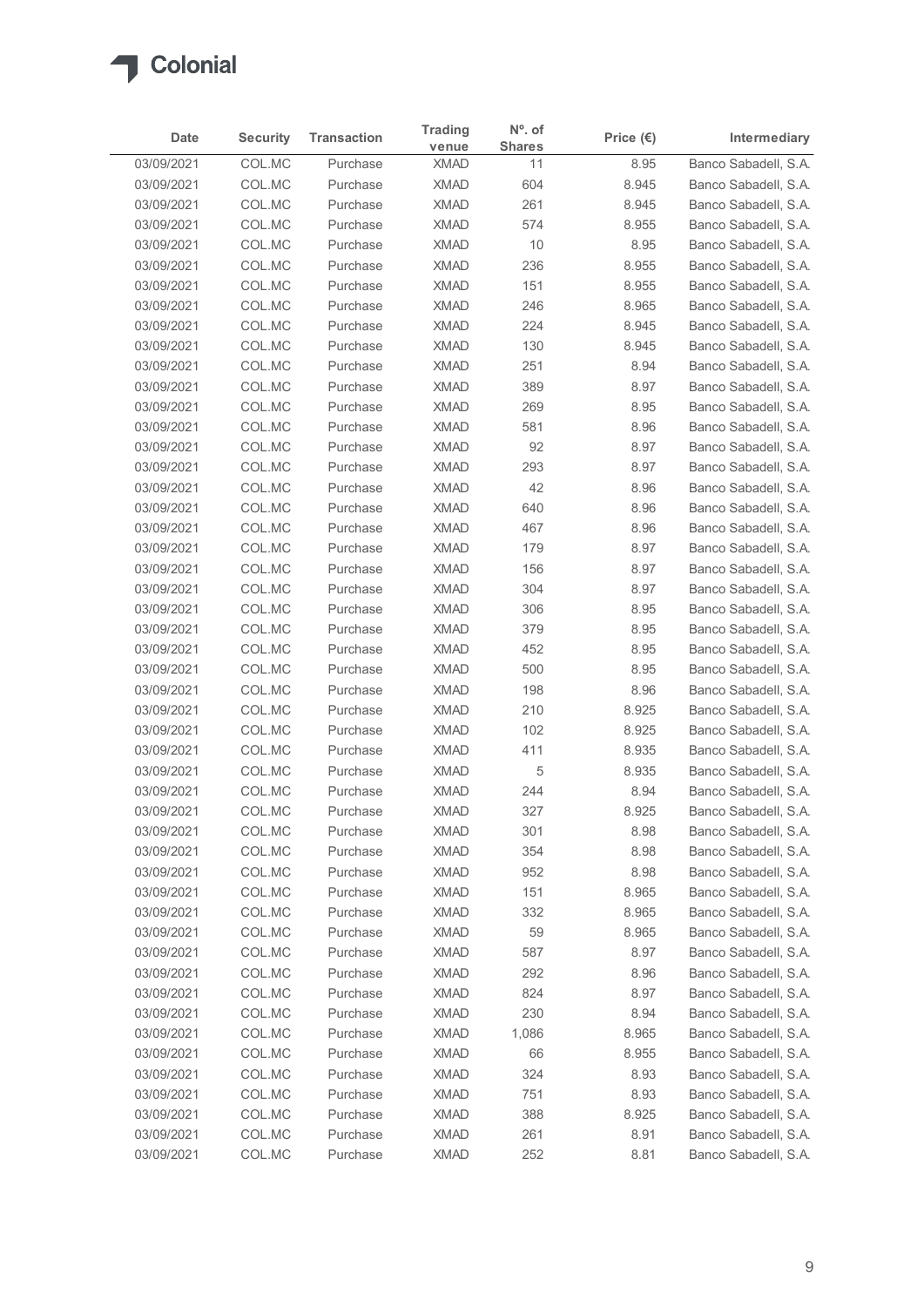

| COL.MC<br>Banco Sabadell, S.A.<br>03/09/2021<br>8.81<br>Purchase<br><b>XMAD</b><br>152<br>COL.MC<br>259<br>Banco Sabadell, S.A.<br>03/09/2021<br>Purchase<br><b>XMAD</b><br>8.805<br>COL.MC<br>277<br>Banco Sabadell, S.A.<br>03/09/2021<br>Purchase<br><b>XMAD</b><br>8.81<br>03/09/2021<br>COL.MC<br>Purchase<br><b>XMAD</b><br>285<br>8.81<br>Banco Sabadell, S.A.<br>COL.MC<br>112<br>03/09/2021<br>Purchase<br><b>XMAD</b><br>8.81<br>Banco Sabadell, S.A.<br>03/09/2021<br>COL.MC<br>206<br>Purchase<br><b>XMAD</b><br>8.795<br>COL.MC<br>206<br>03/09/2021<br>Purchase<br><b>XMAD</b><br>8.79<br>COL.MC<br>96<br>03/09/2021<br>Purchase<br><b>XMAD</b><br>8.795<br>Banco Sabadell, S.A.<br>03/09/2021<br>COL.MC<br><b>XMAD</b><br>115<br>8.795<br>Banco Sabadell, S.A.<br>Purchase<br>COL.MC<br>137<br>03/09/2021<br>Purchase<br><b>XMAD</b><br>8.8<br>Banco Sabadell, S.A.<br>COL.MC<br>273<br>03/09/2021<br>Purchase<br><b>XMAD</b><br>8.805<br>Banco Sabadell, S.A.<br>COL.MC<br>257<br>Banco Sabadell, S.A.<br>03/09/2021<br>Purchase<br><b>XMAD</b><br>8.805<br>96<br>03/09/2021<br>COL.MC<br>Purchase<br><b>XMAD</b><br>8.805<br>Banco Sabadell, S.A.<br>165<br>03/09/2021<br>COL.MC<br><b>XMAD</b><br>8.805<br>Purchase<br>03/09/2021<br>COL.MC<br>Purchase<br><b>XMAD</b><br>232<br>8.805<br>COL.MC<br>285<br>8.805<br>03/09/2021<br><b>XMAD</b><br>Purchase<br>67<br>03/09/2021<br>COL.MC<br><b>XMAD</b><br>8.785<br>Purchase<br>03/09/2021<br>COL.MC<br><b>XMAD</b><br>687<br>8.93<br>Purchase<br>COL.MC<br>10<br>8.93<br>03/09/2021<br>Purchase<br><b>XMAD</b><br>03/09/2021<br>COL.MC<br>Purchase<br><b>XMAD</b><br>339<br>8.925<br>COL.MC<br>490<br>8.93<br>03/09/2021<br>Purchase<br><b>XMAD</b><br>03/09/2021<br>COL.MC<br>Purchase<br><b>XMAD</b><br>435<br>8.93<br>COL.MC<br>03/09/2021<br>Purchase<br><b>XMAD</b><br>408<br>8.91<br>42<br>03/09/2021<br>COL.MC<br><b>XMAD</b><br>8.89<br>Purchase<br>03/09/2021<br>COL.MC<br><b>XMAD</b><br>234<br>8.89<br>Purchase<br>03/09/2021<br>COL.MC<br><b>XMAD</b><br>222<br>8.885<br>Purchase<br>03/09/2021<br>COL.MC<br><b>XMAD</b><br>18<br>8.885<br>Purchase<br>89<br>03/09/2021<br>COL.MC<br><b>XMAD</b><br>8.885<br>Purchase<br>03/09/2021<br>COL.MC<br><b>XMAD</b><br>171<br>8.895<br>Purchase<br>03/09/2021<br>COL.MC<br>Purchase<br><b>XMAD</b><br>241<br>8.895<br>03/09/2021<br>COL.MC<br>Purchase<br><b>XMAD</b><br>308<br>8.875<br>03/09/2021<br>COL.MC<br>377<br>8.885<br>Purchase<br><b>XMAD</b><br>COL.MC<br><b>XMAD</b><br>117<br>8.885<br>03/09/2021<br>Purchase<br>52<br>03/09/2021<br>COL.MC<br><b>XMAD</b><br>8.88<br>Purchase<br>COL.MC<br>03/09/2021<br><b>XMAD</b><br>228<br>8.88<br>Purchase<br>COL.MC<br>03/09/2021<br>Purchase<br><b>XMAD</b><br>141<br>8.88<br>03/09/2021<br>COL.MC<br>425<br>8.88<br>Purchase<br><b>XMAD</b><br>03/09/2021<br>COL.MC<br><b>XMAD</b><br>136<br>8.88<br>Purchase<br>03/09/2021<br>COL.MC<br>Purchase<br><b>XMAD</b><br>142<br>8.83<br>COL.MC<br><b>XMAD</b><br>433<br>8.83<br>03/09/2021<br>Purchase<br>03/09/2021<br>COL.MC<br><b>XMAD</b><br>256<br>8.825<br>Purchase<br>COL.MC<br>03/09/2021<br>Purchase<br><b>XMAD</b><br>551<br>8.83<br>03/09/2021<br>COL.MC<br>Purchase<br><b>XMAD</b><br>30<br>8.845<br>COL.MC<br>261<br>8.835<br>03/09/2021<br>Purchase<br><b>XMAD</b><br>03/09/2021<br>COL.MC<br>Purchase<br><b>XMAD</b><br>617<br>8.84<br>03/09/2021<br>COL.MC<br>Purchase<br><b>XMAD</b><br>235<br>8.825<br>03/09/2021<br>COL.MC<br><b>XMAD</b><br>11<br>8.825<br>Purchase<br>03/09/2021<br>COL.MC<br>Purchase<br><b>XMAD</b><br>181<br>8.81<br>COLMC<br>221<br>03/09/2021<br>Purchase<br><b>XMAD</b><br>8.805<br>Banco Sabadell, S.A.<br>03/09/2021 | Date | <b>Security</b> | <b>Transaction</b> | <b>Trading</b><br>venue | $No$ . of<br><b>Shares</b> | Price $(\epsilon)$ | Intermediary         |
|--------------------------------------------------------------------------------------------------------------------------------------------------------------------------------------------------------------------------------------------------------------------------------------------------------------------------------------------------------------------------------------------------------------------------------------------------------------------------------------------------------------------------------------------------------------------------------------------------------------------------------------------------------------------------------------------------------------------------------------------------------------------------------------------------------------------------------------------------------------------------------------------------------------------------------------------------------------------------------------------------------------------------------------------------------------------------------------------------------------------------------------------------------------------------------------------------------------------------------------------------------------------------------------------------------------------------------------------------------------------------------------------------------------------------------------------------------------------------------------------------------------------------------------------------------------------------------------------------------------------------------------------------------------------------------------------------------------------------------------------------------------------------------------------------------------------------------------------------------------------------------------------------------------------------------------------------------------------------------------------------------------------------------------------------------------------------------------------------------------------------------------------------------------------------------------------------------------------------------------------------------------------------------------------------------------------------------------------------------------------------------------------------------------------------------------------------------------------------------------------------------------------------------------------------------------------------------------------------------------------------------------------------------------------------------------------------------------------------------------------------------------------------------------------------------------------------------------------------------------------------------------------------------------------------------------------------------------------------------------------------------------------------------------------------------------------------------------------------------------------------------------------------------------------------------------------------------------------------------------------------------------------------------------------------------------------------------------------------------------------------------------------------------------------------------------------------------------------------------------------------------------------------------------------------------------------------------------------------------------------------------------------------------------------------------------------|------|-----------------|--------------------|-------------------------|----------------------------|--------------------|----------------------|
| Banco Sabadell, S.A.<br>Banco Sabadell, S.A.<br>Banco Sabadell, S.A.<br>Banco Sabadell, S.A.<br>Banco Sabadell, S.A.<br>Banco Sabadell, S.A.<br>Banco Sabadell, S.A.<br>Banco Sabadell, S.A.<br>Banco Sabadell, S.A.<br>Banco Sabadell, S.A.<br>Banco Sabadell, S.A.<br>Banco Sabadell, S.A.<br>Banco Sabadell, S.A.<br>Banco Sabadell, S.A.<br>Banco Sabadell, S.A.<br>Banco Sabadell, S.A.<br>Banco Sabadell, S.A.<br>Banco Sabadell, S.A.<br>Banco Sabadell, S.A.<br>Banco Sabadell, S.A.<br>Banco Sabadell, S.A.<br>Banco Sabadell, S.A.<br>Banco Sabadell, S.A.<br>Banco Sabadell, S.A.<br>Banco Sabadell, S.A.<br>Banco Sabadell, S.A.<br>Banco Sabadell, S.A.<br>Banco Sabadell, S.A.<br>Banco Sabadell, S.A.<br>Banco Sabadell, S.A.<br>Banco Sabadell, S.A.<br>Banco Sabadell, S.A.<br>Banco Sabadell, S.A.<br>Banco Sabadell, S.A.<br>Banco Sabadell, S.A.<br>Banco Sabadell, S.A.<br>Banco Sabadell, S.A.                                                                                                                                                                                                                                                                                                                                                                                                                                                                                                                                                                                                                                                                                                                                                                                                                                                                                                                                                                                                                                                                                                                                                                                                                                                                                                                                                                                                                                                                                                                                                                                                                                                                                                                                                                                                                                                                                                                                                                                                                                                                                                                                                                                                                                                                                                                                                                                                                                                                                                                                                                                                                                                                                                                                                                       |      |                 |                    |                         |                            |                    |                      |
|                                                                                                                                                                                                                                                                                                                                                                                                                                                                                                                                                                                                                                                                                                                                                                                                                                                                                                                                                                                                                                                                                                                                                                                                                                                                                                                                                                                                                                                                                                                                                                                                                                                                                                                                                                                                                                                                                                                                                                                                                                                                                                                                                                                                                                                                                                                                                                                                                                                                                                                                                                                                                                                                                                                                                                                                                                                                                                                                                                                                                                                                                                                                                                                                                                                                                                                                                                                                                                                                                                                                                                                                                                                                                            |      |                 |                    |                         |                            |                    |                      |
|                                                                                                                                                                                                                                                                                                                                                                                                                                                                                                                                                                                                                                                                                                                                                                                                                                                                                                                                                                                                                                                                                                                                                                                                                                                                                                                                                                                                                                                                                                                                                                                                                                                                                                                                                                                                                                                                                                                                                                                                                                                                                                                                                                                                                                                                                                                                                                                                                                                                                                                                                                                                                                                                                                                                                                                                                                                                                                                                                                                                                                                                                                                                                                                                                                                                                                                                                                                                                                                                                                                                                                                                                                                                                            |      |                 |                    |                         |                            |                    |                      |
|                                                                                                                                                                                                                                                                                                                                                                                                                                                                                                                                                                                                                                                                                                                                                                                                                                                                                                                                                                                                                                                                                                                                                                                                                                                                                                                                                                                                                                                                                                                                                                                                                                                                                                                                                                                                                                                                                                                                                                                                                                                                                                                                                                                                                                                                                                                                                                                                                                                                                                                                                                                                                                                                                                                                                                                                                                                                                                                                                                                                                                                                                                                                                                                                                                                                                                                                                                                                                                                                                                                                                                                                                                                                                            |      |                 |                    |                         |                            |                    |                      |
|                                                                                                                                                                                                                                                                                                                                                                                                                                                                                                                                                                                                                                                                                                                                                                                                                                                                                                                                                                                                                                                                                                                                                                                                                                                                                                                                                                                                                                                                                                                                                                                                                                                                                                                                                                                                                                                                                                                                                                                                                                                                                                                                                                                                                                                                                                                                                                                                                                                                                                                                                                                                                                                                                                                                                                                                                                                                                                                                                                                                                                                                                                                                                                                                                                                                                                                                                                                                                                                                                                                                                                                                                                                                                            |      |                 |                    |                         |                            |                    |                      |
|                                                                                                                                                                                                                                                                                                                                                                                                                                                                                                                                                                                                                                                                                                                                                                                                                                                                                                                                                                                                                                                                                                                                                                                                                                                                                                                                                                                                                                                                                                                                                                                                                                                                                                                                                                                                                                                                                                                                                                                                                                                                                                                                                                                                                                                                                                                                                                                                                                                                                                                                                                                                                                                                                                                                                                                                                                                                                                                                                                                                                                                                                                                                                                                                                                                                                                                                                                                                                                                                                                                                                                                                                                                                                            |      |                 |                    |                         |                            |                    |                      |
|                                                                                                                                                                                                                                                                                                                                                                                                                                                                                                                                                                                                                                                                                                                                                                                                                                                                                                                                                                                                                                                                                                                                                                                                                                                                                                                                                                                                                                                                                                                                                                                                                                                                                                                                                                                                                                                                                                                                                                                                                                                                                                                                                                                                                                                                                                                                                                                                                                                                                                                                                                                                                                                                                                                                                                                                                                                                                                                                                                                                                                                                                                                                                                                                                                                                                                                                                                                                                                                                                                                                                                                                                                                                                            |      |                 |                    |                         |                            |                    |                      |
|                                                                                                                                                                                                                                                                                                                                                                                                                                                                                                                                                                                                                                                                                                                                                                                                                                                                                                                                                                                                                                                                                                                                                                                                                                                                                                                                                                                                                                                                                                                                                                                                                                                                                                                                                                                                                                                                                                                                                                                                                                                                                                                                                                                                                                                                                                                                                                                                                                                                                                                                                                                                                                                                                                                                                                                                                                                                                                                                                                                                                                                                                                                                                                                                                                                                                                                                                                                                                                                                                                                                                                                                                                                                                            |      |                 |                    |                         |                            |                    |                      |
|                                                                                                                                                                                                                                                                                                                                                                                                                                                                                                                                                                                                                                                                                                                                                                                                                                                                                                                                                                                                                                                                                                                                                                                                                                                                                                                                                                                                                                                                                                                                                                                                                                                                                                                                                                                                                                                                                                                                                                                                                                                                                                                                                                                                                                                                                                                                                                                                                                                                                                                                                                                                                                                                                                                                                                                                                                                                                                                                                                                                                                                                                                                                                                                                                                                                                                                                                                                                                                                                                                                                                                                                                                                                                            |      |                 |                    |                         |                            |                    |                      |
|                                                                                                                                                                                                                                                                                                                                                                                                                                                                                                                                                                                                                                                                                                                                                                                                                                                                                                                                                                                                                                                                                                                                                                                                                                                                                                                                                                                                                                                                                                                                                                                                                                                                                                                                                                                                                                                                                                                                                                                                                                                                                                                                                                                                                                                                                                                                                                                                                                                                                                                                                                                                                                                                                                                                                                                                                                                                                                                                                                                                                                                                                                                                                                                                                                                                                                                                                                                                                                                                                                                                                                                                                                                                                            |      |                 |                    |                         |                            |                    |                      |
|                                                                                                                                                                                                                                                                                                                                                                                                                                                                                                                                                                                                                                                                                                                                                                                                                                                                                                                                                                                                                                                                                                                                                                                                                                                                                                                                                                                                                                                                                                                                                                                                                                                                                                                                                                                                                                                                                                                                                                                                                                                                                                                                                                                                                                                                                                                                                                                                                                                                                                                                                                                                                                                                                                                                                                                                                                                                                                                                                                                                                                                                                                                                                                                                                                                                                                                                                                                                                                                                                                                                                                                                                                                                                            |      |                 |                    |                         |                            |                    |                      |
|                                                                                                                                                                                                                                                                                                                                                                                                                                                                                                                                                                                                                                                                                                                                                                                                                                                                                                                                                                                                                                                                                                                                                                                                                                                                                                                                                                                                                                                                                                                                                                                                                                                                                                                                                                                                                                                                                                                                                                                                                                                                                                                                                                                                                                                                                                                                                                                                                                                                                                                                                                                                                                                                                                                                                                                                                                                                                                                                                                                                                                                                                                                                                                                                                                                                                                                                                                                                                                                                                                                                                                                                                                                                                            |      |                 |                    |                         |                            |                    |                      |
|                                                                                                                                                                                                                                                                                                                                                                                                                                                                                                                                                                                                                                                                                                                                                                                                                                                                                                                                                                                                                                                                                                                                                                                                                                                                                                                                                                                                                                                                                                                                                                                                                                                                                                                                                                                                                                                                                                                                                                                                                                                                                                                                                                                                                                                                                                                                                                                                                                                                                                                                                                                                                                                                                                                                                                                                                                                                                                                                                                                                                                                                                                                                                                                                                                                                                                                                                                                                                                                                                                                                                                                                                                                                                            |      |                 |                    |                         |                            |                    |                      |
|                                                                                                                                                                                                                                                                                                                                                                                                                                                                                                                                                                                                                                                                                                                                                                                                                                                                                                                                                                                                                                                                                                                                                                                                                                                                                                                                                                                                                                                                                                                                                                                                                                                                                                                                                                                                                                                                                                                                                                                                                                                                                                                                                                                                                                                                                                                                                                                                                                                                                                                                                                                                                                                                                                                                                                                                                                                                                                                                                                                                                                                                                                                                                                                                                                                                                                                                                                                                                                                                                                                                                                                                                                                                                            |      |                 |                    |                         |                            |                    |                      |
|                                                                                                                                                                                                                                                                                                                                                                                                                                                                                                                                                                                                                                                                                                                                                                                                                                                                                                                                                                                                                                                                                                                                                                                                                                                                                                                                                                                                                                                                                                                                                                                                                                                                                                                                                                                                                                                                                                                                                                                                                                                                                                                                                                                                                                                                                                                                                                                                                                                                                                                                                                                                                                                                                                                                                                                                                                                                                                                                                                                                                                                                                                                                                                                                                                                                                                                                                                                                                                                                                                                                                                                                                                                                                            |      |                 |                    |                         |                            |                    |                      |
|                                                                                                                                                                                                                                                                                                                                                                                                                                                                                                                                                                                                                                                                                                                                                                                                                                                                                                                                                                                                                                                                                                                                                                                                                                                                                                                                                                                                                                                                                                                                                                                                                                                                                                                                                                                                                                                                                                                                                                                                                                                                                                                                                                                                                                                                                                                                                                                                                                                                                                                                                                                                                                                                                                                                                                                                                                                                                                                                                                                                                                                                                                                                                                                                                                                                                                                                                                                                                                                                                                                                                                                                                                                                                            |      |                 |                    |                         |                            |                    |                      |
|                                                                                                                                                                                                                                                                                                                                                                                                                                                                                                                                                                                                                                                                                                                                                                                                                                                                                                                                                                                                                                                                                                                                                                                                                                                                                                                                                                                                                                                                                                                                                                                                                                                                                                                                                                                                                                                                                                                                                                                                                                                                                                                                                                                                                                                                                                                                                                                                                                                                                                                                                                                                                                                                                                                                                                                                                                                                                                                                                                                                                                                                                                                                                                                                                                                                                                                                                                                                                                                                                                                                                                                                                                                                                            |      |                 |                    |                         |                            |                    |                      |
|                                                                                                                                                                                                                                                                                                                                                                                                                                                                                                                                                                                                                                                                                                                                                                                                                                                                                                                                                                                                                                                                                                                                                                                                                                                                                                                                                                                                                                                                                                                                                                                                                                                                                                                                                                                                                                                                                                                                                                                                                                                                                                                                                                                                                                                                                                                                                                                                                                                                                                                                                                                                                                                                                                                                                                                                                                                                                                                                                                                                                                                                                                                                                                                                                                                                                                                                                                                                                                                                                                                                                                                                                                                                                            |      |                 |                    |                         |                            |                    |                      |
|                                                                                                                                                                                                                                                                                                                                                                                                                                                                                                                                                                                                                                                                                                                                                                                                                                                                                                                                                                                                                                                                                                                                                                                                                                                                                                                                                                                                                                                                                                                                                                                                                                                                                                                                                                                                                                                                                                                                                                                                                                                                                                                                                                                                                                                                                                                                                                                                                                                                                                                                                                                                                                                                                                                                                                                                                                                                                                                                                                                                                                                                                                                                                                                                                                                                                                                                                                                                                                                                                                                                                                                                                                                                                            |      |                 |                    |                         |                            |                    |                      |
|                                                                                                                                                                                                                                                                                                                                                                                                                                                                                                                                                                                                                                                                                                                                                                                                                                                                                                                                                                                                                                                                                                                                                                                                                                                                                                                                                                                                                                                                                                                                                                                                                                                                                                                                                                                                                                                                                                                                                                                                                                                                                                                                                                                                                                                                                                                                                                                                                                                                                                                                                                                                                                                                                                                                                                                                                                                                                                                                                                                                                                                                                                                                                                                                                                                                                                                                                                                                                                                                                                                                                                                                                                                                                            |      |                 |                    |                         |                            |                    |                      |
|                                                                                                                                                                                                                                                                                                                                                                                                                                                                                                                                                                                                                                                                                                                                                                                                                                                                                                                                                                                                                                                                                                                                                                                                                                                                                                                                                                                                                                                                                                                                                                                                                                                                                                                                                                                                                                                                                                                                                                                                                                                                                                                                                                                                                                                                                                                                                                                                                                                                                                                                                                                                                                                                                                                                                                                                                                                                                                                                                                                                                                                                                                                                                                                                                                                                                                                                                                                                                                                                                                                                                                                                                                                                                            |      |                 |                    |                         |                            |                    |                      |
|                                                                                                                                                                                                                                                                                                                                                                                                                                                                                                                                                                                                                                                                                                                                                                                                                                                                                                                                                                                                                                                                                                                                                                                                                                                                                                                                                                                                                                                                                                                                                                                                                                                                                                                                                                                                                                                                                                                                                                                                                                                                                                                                                                                                                                                                                                                                                                                                                                                                                                                                                                                                                                                                                                                                                                                                                                                                                                                                                                                                                                                                                                                                                                                                                                                                                                                                                                                                                                                                                                                                                                                                                                                                                            |      |                 |                    |                         |                            |                    |                      |
|                                                                                                                                                                                                                                                                                                                                                                                                                                                                                                                                                                                                                                                                                                                                                                                                                                                                                                                                                                                                                                                                                                                                                                                                                                                                                                                                                                                                                                                                                                                                                                                                                                                                                                                                                                                                                                                                                                                                                                                                                                                                                                                                                                                                                                                                                                                                                                                                                                                                                                                                                                                                                                                                                                                                                                                                                                                                                                                                                                                                                                                                                                                                                                                                                                                                                                                                                                                                                                                                                                                                                                                                                                                                                            |      |                 |                    |                         |                            |                    |                      |
|                                                                                                                                                                                                                                                                                                                                                                                                                                                                                                                                                                                                                                                                                                                                                                                                                                                                                                                                                                                                                                                                                                                                                                                                                                                                                                                                                                                                                                                                                                                                                                                                                                                                                                                                                                                                                                                                                                                                                                                                                                                                                                                                                                                                                                                                                                                                                                                                                                                                                                                                                                                                                                                                                                                                                                                                                                                                                                                                                                                                                                                                                                                                                                                                                                                                                                                                                                                                                                                                                                                                                                                                                                                                                            |      |                 |                    |                         |                            |                    |                      |
|                                                                                                                                                                                                                                                                                                                                                                                                                                                                                                                                                                                                                                                                                                                                                                                                                                                                                                                                                                                                                                                                                                                                                                                                                                                                                                                                                                                                                                                                                                                                                                                                                                                                                                                                                                                                                                                                                                                                                                                                                                                                                                                                                                                                                                                                                                                                                                                                                                                                                                                                                                                                                                                                                                                                                                                                                                                                                                                                                                                                                                                                                                                                                                                                                                                                                                                                                                                                                                                                                                                                                                                                                                                                                            |      |                 |                    |                         |                            |                    |                      |
|                                                                                                                                                                                                                                                                                                                                                                                                                                                                                                                                                                                                                                                                                                                                                                                                                                                                                                                                                                                                                                                                                                                                                                                                                                                                                                                                                                                                                                                                                                                                                                                                                                                                                                                                                                                                                                                                                                                                                                                                                                                                                                                                                                                                                                                                                                                                                                                                                                                                                                                                                                                                                                                                                                                                                                                                                                                                                                                                                                                                                                                                                                                                                                                                                                                                                                                                                                                                                                                                                                                                                                                                                                                                                            |      |                 |                    |                         |                            |                    |                      |
|                                                                                                                                                                                                                                                                                                                                                                                                                                                                                                                                                                                                                                                                                                                                                                                                                                                                                                                                                                                                                                                                                                                                                                                                                                                                                                                                                                                                                                                                                                                                                                                                                                                                                                                                                                                                                                                                                                                                                                                                                                                                                                                                                                                                                                                                                                                                                                                                                                                                                                                                                                                                                                                                                                                                                                                                                                                                                                                                                                                                                                                                                                                                                                                                                                                                                                                                                                                                                                                                                                                                                                                                                                                                                            |      |                 |                    |                         |                            |                    |                      |
|                                                                                                                                                                                                                                                                                                                                                                                                                                                                                                                                                                                                                                                                                                                                                                                                                                                                                                                                                                                                                                                                                                                                                                                                                                                                                                                                                                                                                                                                                                                                                                                                                                                                                                                                                                                                                                                                                                                                                                                                                                                                                                                                                                                                                                                                                                                                                                                                                                                                                                                                                                                                                                                                                                                                                                                                                                                                                                                                                                                                                                                                                                                                                                                                                                                                                                                                                                                                                                                                                                                                                                                                                                                                                            |      |                 |                    |                         |                            |                    |                      |
|                                                                                                                                                                                                                                                                                                                                                                                                                                                                                                                                                                                                                                                                                                                                                                                                                                                                                                                                                                                                                                                                                                                                                                                                                                                                                                                                                                                                                                                                                                                                                                                                                                                                                                                                                                                                                                                                                                                                                                                                                                                                                                                                                                                                                                                                                                                                                                                                                                                                                                                                                                                                                                                                                                                                                                                                                                                                                                                                                                                                                                                                                                                                                                                                                                                                                                                                                                                                                                                                                                                                                                                                                                                                                            |      |                 |                    |                         |                            |                    |                      |
|                                                                                                                                                                                                                                                                                                                                                                                                                                                                                                                                                                                                                                                                                                                                                                                                                                                                                                                                                                                                                                                                                                                                                                                                                                                                                                                                                                                                                                                                                                                                                                                                                                                                                                                                                                                                                                                                                                                                                                                                                                                                                                                                                                                                                                                                                                                                                                                                                                                                                                                                                                                                                                                                                                                                                                                                                                                                                                                                                                                                                                                                                                                                                                                                                                                                                                                                                                                                                                                                                                                                                                                                                                                                                            |      |                 |                    |                         |                            |                    |                      |
|                                                                                                                                                                                                                                                                                                                                                                                                                                                                                                                                                                                                                                                                                                                                                                                                                                                                                                                                                                                                                                                                                                                                                                                                                                                                                                                                                                                                                                                                                                                                                                                                                                                                                                                                                                                                                                                                                                                                                                                                                                                                                                                                                                                                                                                                                                                                                                                                                                                                                                                                                                                                                                                                                                                                                                                                                                                                                                                                                                                                                                                                                                                                                                                                                                                                                                                                                                                                                                                                                                                                                                                                                                                                                            |      |                 |                    |                         |                            |                    |                      |
|                                                                                                                                                                                                                                                                                                                                                                                                                                                                                                                                                                                                                                                                                                                                                                                                                                                                                                                                                                                                                                                                                                                                                                                                                                                                                                                                                                                                                                                                                                                                                                                                                                                                                                                                                                                                                                                                                                                                                                                                                                                                                                                                                                                                                                                                                                                                                                                                                                                                                                                                                                                                                                                                                                                                                                                                                                                                                                                                                                                                                                                                                                                                                                                                                                                                                                                                                                                                                                                                                                                                                                                                                                                                                            |      |                 |                    |                         |                            |                    |                      |
|                                                                                                                                                                                                                                                                                                                                                                                                                                                                                                                                                                                                                                                                                                                                                                                                                                                                                                                                                                                                                                                                                                                                                                                                                                                                                                                                                                                                                                                                                                                                                                                                                                                                                                                                                                                                                                                                                                                                                                                                                                                                                                                                                                                                                                                                                                                                                                                                                                                                                                                                                                                                                                                                                                                                                                                                                                                                                                                                                                                                                                                                                                                                                                                                                                                                                                                                                                                                                                                                                                                                                                                                                                                                                            |      |                 |                    |                         |                            |                    |                      |
|                                                                                                                                                                                                                                                                                                                                                                                                                                                                                                                                                                                                                                                                                                                                                                                                                                                                                                                                                                                                                                                                                                                                                                                                                                                                                                                                                                                                                                                                                                                                                                                                                                                                                                                                                                                                                                                                                                                                                                                                                                                                                                                                                                                                                                                                                                                                                                                                                                                                                                                                                                                                                                                                                                                                                                                                                                                                                                                                                                                                                                                                                                                                                                                                                                                                                                                                                                                                                                                                                                                                                                                                                                                                                            |      |                 |                    |                         |                            |                    |                      |
|                                                                                                                                                                                                                                                                                                                                                                                                                                                                                                                                                                                                                                                                                                                                                                                                                                                                                                                                                                                                                                                                                                                                                                                                                                                                                                                                                                                                                                                                                                                                                                                                                                                                                                                                                                                                                                                                                                                                                                                                                                                                                                                                                                                                                                                                                                                                                                                                                                                                                                                                                                                                                                                                                                                                                                                                                                                                                                                                                                                                                                                                                                                                                                                                                                                                                                                                                                                                                                                                                                                                                                                                                                                                                            |      |                 |                    |                         |                            |                    |                      |
|                                                                                                                                                                                                                                                                                                                                                                                                                                                                                                                                                                                                                                                                                                                                                                                                                                                                                                                                                                                                                                                                                                                                                                                                                                                                                                                                                                                                                                                                                                                                                                                                                                                                                                                                                                                                                                                                                                                                                                                                                                                                                                                                                                                                                                                                                                                                                                                                                                                                                                                                                                                                                                                                                                                                                                                                                                                                                                                                                                                                                                                                                                                                                                                                                                                                                                                                                                                                                                                                                                                                                                                                                                                                                            |      |                 |                    |                         |                            |                    |                      |
|                                                                                                                                                                                                                                                                                                                                                                                                                                                                                                                                                                                                                                                                                                                                                                                                                                                                                                                                                                                                                                                                                                                                                                                                                                                                                                                                                                                                                                                                                                                                                                                                                                                                                                                                                                                                                                                                                                                                                                                                                                                                                                                                                                                                                                                                                                                                                                                                                                                                                                                                                                                                                                                                                                                                                                                                                                                                                                                                                                                                                                                                                                                                                                                                                                                                                                                                                                                                                                                                                                                                                                                                                                                                                            |      |                 |                    |                         |                            |                    |                      |
|                                                                                                                                                                                                                                                                                                                                                                                                                                                                                                                                                                                                                                                                                                                                                                                                                                                                                                                                                                                                                                                                                                                                                                                                                                                                                                                                                                                                                                                                                                                                                                                                                                                                                                                                                                                                                                                                                                                                                                                                                                                                                                                                                                                                                                                                                                                                                                                                                                                                                                                                                                                                                                                                                                                                                                                                                                                                                                                                                                                                                                                                                                                                                                                                                                                                                                                                                                                                                                                                                                                                                                                                                                                                                            |      |                 |                    |                         |                            |                    |                      |
|                                                                                                                                                                                                                                                                                                                                                                                                                                                                                                                                                                                                                                                                                                                                                                                                                                                                                                                                                                                                                                                                                                                                                                                                                                                                                                                                                                                                                                                                                                                                                                                                                                                                                                                                                                                                                                                                                                                                                                                                                                                                                                                                                                                                                                                                                                                                                                                                                                                                                                                                                                                                                                                                                                                                                                                                                                                                                                                                                                                                                                                                                                                                                                                                                                                                                                                                                                                                                                                                                                                                                                                                                                                                                            |      |                 |                    |                         |                            |                    |                      |
|                                                                                                                                                                                                                                                                                                                                                                                                                                                                                                                                                                                                                                                                                                                                                                                                                                                                                                                                                                                                                                                                                                                                                                                                                                                                                                                                                                                                                                                                                                                                                                                                                                                                                                                                                                                                                                                                                                                                                                                                                                                                                                                                                                                                                                                                                                                                                                                                                                                                                                                                                                                                                                                                                                                                                                                                                                                                                                                                                                                                                                                                                                                                                                                                                                                                                                                                                                                                                                                                                                                                                                                                                                                                                            |      |                 |                    |                         |                            |                    |                      |
|                                                                                                                                                                                                                                                                                                                                                                                                                                                                                                                                                                                                                                                                                                                                                                                                                                                                                                                                                                                                                                                                                                                                                                                                                                                                                                                                                                                                                                                                                                                                                                                                                                                                                                                                                                                                                                                                                                                                                                                                                                                                                                                                                                                                                                                                                                                                                                                                                                                                                                                                                                                                                                                                                                                                                                                                                                                                                                                                                                                                                                                                                                                                                                                                                                                                                                                                                                                                                                                                                                                                                                                                                                                                                            |      |                 |                    |                         |                            |                    |                      |
|                                                                                                                                                                                                                                                                                                                                                                                                                                                                                                                                                                                                                                                                                                                                                                                                                                                                                                                                                                                                                                                                                                                                                                                                                                                                                                                                                                                                                                                                                                                                                                                                                                                                                                                                                                                                                                                                                                                                                                                                                                                                                                                                                                                                                                                                                                                                                                                                                                                                                                                                                                                                                                                                                                                                                                                                                                                                                                                                                                                                                                                                                                                                                                                                                                                                                                                                                                                                                                                                                                                                                                                                                                                                                            |      |                 |                    |                         |                            |                    |                      |
|                                                                                                                                                                                                                                                                                                                                                                                                                                                                                                                                                                                                                                                                                                                                                                                                                                                                                                                                                                                                                                                                                                                                                                                                                                                                                                                                                                                                                                                                                                                                                                                                                                                                                                                                                                                                                                                                                                                                                                                                                                                                                                                                                                                                                                                                                                                                                                                                                                                                                                                                                                                                                                                                                                                                                                                                                                                                                                                                                                                                                                                                                                                                                                                                                                                                                                                                                                                                                                                                                                                                                                                                                                                                                            |      |                 |                    |                         |                            |                    |                      |
|                                                                                                                                                                                                                                                                                                                                                                                                                                                                                                                                                                                                                                                                                                                                                                                                                                                                                                                                                                                                                                                                                                                                                                                                                                                                                                                                                                                                                                                                                                                                                                                                                                                                                                                                                                                                                                                                                                                                                                                                                                                                                                                                                                                                                                                                                                                                                                                                                                                                                                                                                                                                                                                                                                                                                                                                                                                                                                                                                                                                                                                                                                                                                                                                                                                                                                                                                                                                                                                                                                                                                                                                                                                                                            |      |                 |                    |                         |                            |                    |                      |
|                                                                                                                                                                                                                                                                                                                                                                                                                                                                                                                                                                                                                                                                                                                                                                                                                                                                                                                                                                                                                                                                                                                                                                                                                                                                                                                                                                                                                                                                                                                                                                                                                                                                                                                                                                                                                                                                                                                                                                                                                                                                                                                                                                                                                                                                                                                                                                                                                                                                                                                                                                                                                                                                                                                                                                                                                                                                                                                                                                                                                                                                                                                                                                                                                                                                                                                                                                                                                                                                                                                                                                                                                                                                                            |      |                 |                    |                         |                            |                    |                      |
|                                                                                                                                                                                                                                                                                                                                                                                                                                                                                                                                                                                                                                                                                                                                                                                                                                                                                                                                                                                                                                                                                                                                                                                                                                                                                                                                                                                                                                                                                                                                                                                                                                                                                                                                                                                                                                                                                                                                                                                                                                                                                                                                                                                                                                                                                                                                                                                                                                                                                                                                                                                                                                                                                                                                                                                                                                                                                                                                                                                                                                                                                                                                                                                                                                                                                                                                                                                                                                                                                                                                                                                                                                                                                            |      |                 |                    |                         |                            |                    |                      |
|                                                                                                                                                                                                                                                                                                                                                                                                                                                                                                                                                                                                                                                                                                                                                                                                                                                                                                                                                                                                                                                                                                                                                                                                                                                                                                                                                                                                                                                                                                                                                                                                                                                                                                                                                                                                                                                                                                                                                                                                                                                                                                                                                                                                                                                                                                                                                                                                                                                                                                                                                                                                                                                                                                                                                                                                                                                                                                                                                                                                                                                                                                                                                                                                                                                                                                                                                                                                                                                                                                                                                                                                                                                                                            |      | COLMC           | Purchase           | <b>XMAD</b>             | 178                        | 8.81               | Banco Sabadell, S.A. |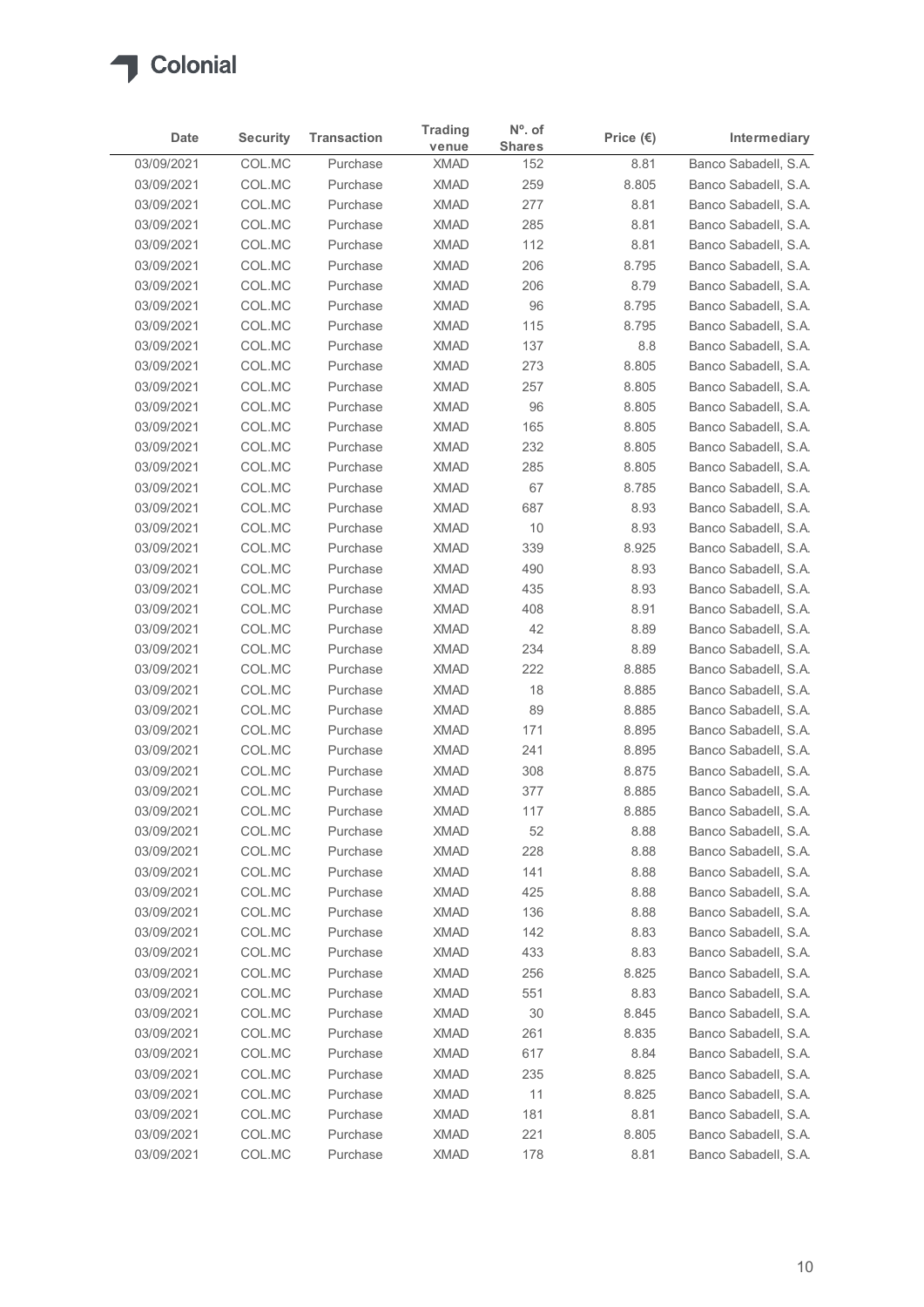

| Date                     | <b>Security</b>  | <b>Transaction</b>   | <b>Trading</b>             | $No$ . of<br><b>Shares</b> | Price $(\epsilon)$ | Intermediary                                 |
|--------------------------|------------------|----------------------|----------------------------|----------------------------|--------------------|----------------------------------------------|
| 03/09/2021               | COL.MC           | Purchase             | venue<br><b>XMAD</b>       | 299                        | 8.81               | Banco Sabadell, S.A.                         |
| 03/09/2021               | COL.MC           | Purchase             | <b>XMAD</b>                | 290                        | 8.83               | Banco Sabadell, S.A.                         |
| 03/09/2021               | COL.MC           | Purchase             | <b>XMAD</b>                | 262                        | 8.825              | Banco Sabadell, S.A.                         |
| 03/09/2021               | COL.MC           | Purchase             | <b>XMAD</b>                | 104                        | 8.82               | Banco Sabadell, S.A.                         |
| 03/09/2021               | COL.MC           | Purchase             | <b>XMAD</b>                | 29                         | 8.825              | Banco Sabadell, S.A.                         |
| 03/09/2021               | COL.MC           | Purchase             | <b>XMAD</b>                | 123                        | 8.825              | Banco Sabadell, S.A.                         |
| 03/09/2021               | COL.MC           | Purchase             | <b>XMAD</b>                | 154                        | 8.825              | Banco Sabadell, S.A.                         |
| 03/09/2021               | COL.MC           | Purchase             | <b>XMAD</b>                | 318                        | 8.87               | Banco Sabadell, S.A.                         |
| 03/09/2021               | COL.MC           | Purchase             | <b>XMAD</b>                | 215                        | 8.855              | Banco Sabadell, S.A.                         |
| 03/09/2021               | COL.MC           | Purchase             | <b>XMAD</b>                | 109                        | 8.845              | Banco Sabadell, S.A.                         |
| 03/09/2021               | COL.MC           | Purchase             | <b>XMAD</b>                | 406                        | 8.85               | Banco Sabadell, S.A.                         |
| 03/09/2021<br>03/09/2021 | COL.MC<br>COL.MC | Purchase<br>Purchase | <b>XMAD</b><br><b>XMAD</b> | 28<br>245                  | 8.85               | Banco Sabadell, S.A.                         |
| 03/09/2021               | COL.MC           | Purchase             | <b>XMAD</b>                | 334                        | 8.85<br>8.85       | Banco Sabadell, S.A.<br>Banco Sabadell, S.A. |
| 03/09/2021               | COL.MC           | Purchase             | <b>XMAD</b>                | 232                        | 8.86               | Banco Sabadell, S.A.                         |
| 03/09/2021               | COL.MC           | Purchase             | <b>XMAD</b>                | 102                        | 8.845              | Banco Sabadell, S.A.                         |
| 03/09/2021               | COL.MC           | Purchase             | <b>XMAD</b>                | 147                        | 8.845              | Banco Sabadell, S.A.                         |
| 03/09/2021               | COL.MC           | Purchase             | <b>XMAD</b>                | 166                        | 8.84               | Banco Sabadell, S.A.                         |
| 03/09/2021               | COL.MC           | Purchase             | <b>XMAD</b>                | 53                         | 8.85               | Banco Sabadell, S.A.                         |
| 03/09/2021               | COL.MC           | Purchase             | <b>XMAD</b>                | 234                        | 8.835              | Banco Sabadell, S.A.                         |
| 06/09/2021               | COL.MC           | Purchase             | <b>XMAD</b>                | 94                         | 8.81               | Banco Sabadell, S.A.                         |
| 06/09/2021               | COL.MC           | Purchase             | <b>XMAD</b>                | 276                        | 8.81               | Banco Sabadell, S.A.                         |
| 06/09/2021               | COL.MC           | Purchase             | <b>XMAD</b>                | 139                        | 8.795              | Banco Sabadell, S.A.                         |
| 06/09/2021               | COL.MC           | Purchase             | <b>XMAD</b>                | 198                        | 8.795              | Banco Sabadell, S.A.                         |
| 06/09/2021               | COL.MC           | Purchase             | <b>XMAD</b>                | 40                         | 8.795              | Banco Sabadell, S.A.                         |
| 06/09/2021               | COL.MC           | Purchase             | <b>XMAD</b>                | 2,100                      | 8.835              | Banco Sabadell, S.A.                         |
| 06/09/2021               | COL.MC           | Purchase             | <b>XMAD</b>                | 458                        | 8.835              | Banco Sabadell, S.A.                         |
| 06/09/2021               | COL.MC           | Purchase             | <b>XMAD</b>                | 388                        | 8.755              | Banco Sabadell, S.A.                         |
| 06/09/2021               | COL.MC           | Purchase             | <b>XMAD</b>                | 235                        | 8.785              | Banco Sabadell, S.A.                         |
| 06/09/2021               | COL.MC           | Purchase             | <b>XMAD</b>                | 244                        | 8.77               | Banco Sabadell, S.A.                         |
| 06/09/2021               | COL.MC           | Purchase             | <b>XMAD</b>                | 165                        | 8.78               | Banco Sabadell, S.A.                         |
| 06/09/2021               | COL.MC           | Purchase             | <b>XMAD</b>                | 155                        | 8.78               | Banco Sabadell, S.A.                         |
| 06/09/2021               | COL.MC           | Purchase             | <b>XMAD</b>                | 230                        | 8.805              | Banco Sabadell, S.A.                         |
| 06/09/2021               | COL.MC           | Purchase             | <b>XMAD</b>                | 525                        | 8.775              | Banco Sabadell, S.A.                         |
| 06/09/2021               | COL.MC           | Purchase             | <b>XMAD</b>                | 282                        | 8.77               | Banco Sabadell, S.A.                         |
| 06/09/2021               | COL.MC           | Purchase             | <b>XMAD</b>                | 205                        | $8.8\,$            | Banco Sabadell, S.A.                         |
| 06/09/2021               | COL.MC           | Purchase             | <b>XMAD</b>                | 295                        | 8.79               | Banco Sabadell, S.A.                         |
| 06/09/2021               | COL.MC           | Purchase             | <b>XMAD</b>                | 290                        | 8.795              | Banco Sabadell, S.A.                         |
| 06/09/2021               | COL.MC           | Purchase             | <b>XMAD</b>                | 187                        | 8.785              | Banco Sabadell, S.A.                         |
| 06/09/2021               | COL.MC           | Purchase             | <b>XMAD</b>                | 1,095                      | 8.795              | Banco Sabadell, S.A.                         |
| 06/09/2021<br>06/09/2021 | COL.MC<br>COL.MC | Purchase             | <b>XMAD</b><br><b>XMAD</b> | 481<br>670                 | 8.815              | Banco Sabadell, S.A.                         |
| 06/09/2021               | COL.MC           | Purchase<br>Purchase | <b>XMAD</b>                | 630                        | 8.82<br>8.8        | Banco Sabadell, S.A.<br>Banco Sabadell, S.A. |
| 06/09/2021               | COL.MC           | Purchase             | <b>XMAD</b>                | 380                        | 8.82               | Banco Sabadell, S.A.                         |
| 06/09/2021               | COL.MC           | Purchase             | <b>XMAD</b>                | 446                        | 8.795              | Banco Sabadell, S.A.                         |
| 06/09/2021               | COL.MC           | Purchase             | <b>XMAD</b>                | 104                        | 8.805              | Banco Sabadell, S.A.                         |
| 06/09/2021               | COL.MC           | Purchase             | <b>XMAD</b>                | 369                        | 8.805              | Banco Sabadell, S.A.                         |
| 06/09/2021               | COL.MC           | Purchase             | <b>XMAD</b>                | 460                        | 8.82               | Banco Sabadell, S.A.                         |
| 06/09/2021               | COLMC            | Purchase             | <b>XMAD</b>                | 73                         | 8.795              | Banco Sabadell, S.A.                         |
|                          | COLMC            | Purchase             | <b>XMAD</b>                | 457                        | 8.79               | Banco Sabadell, S.A.                         |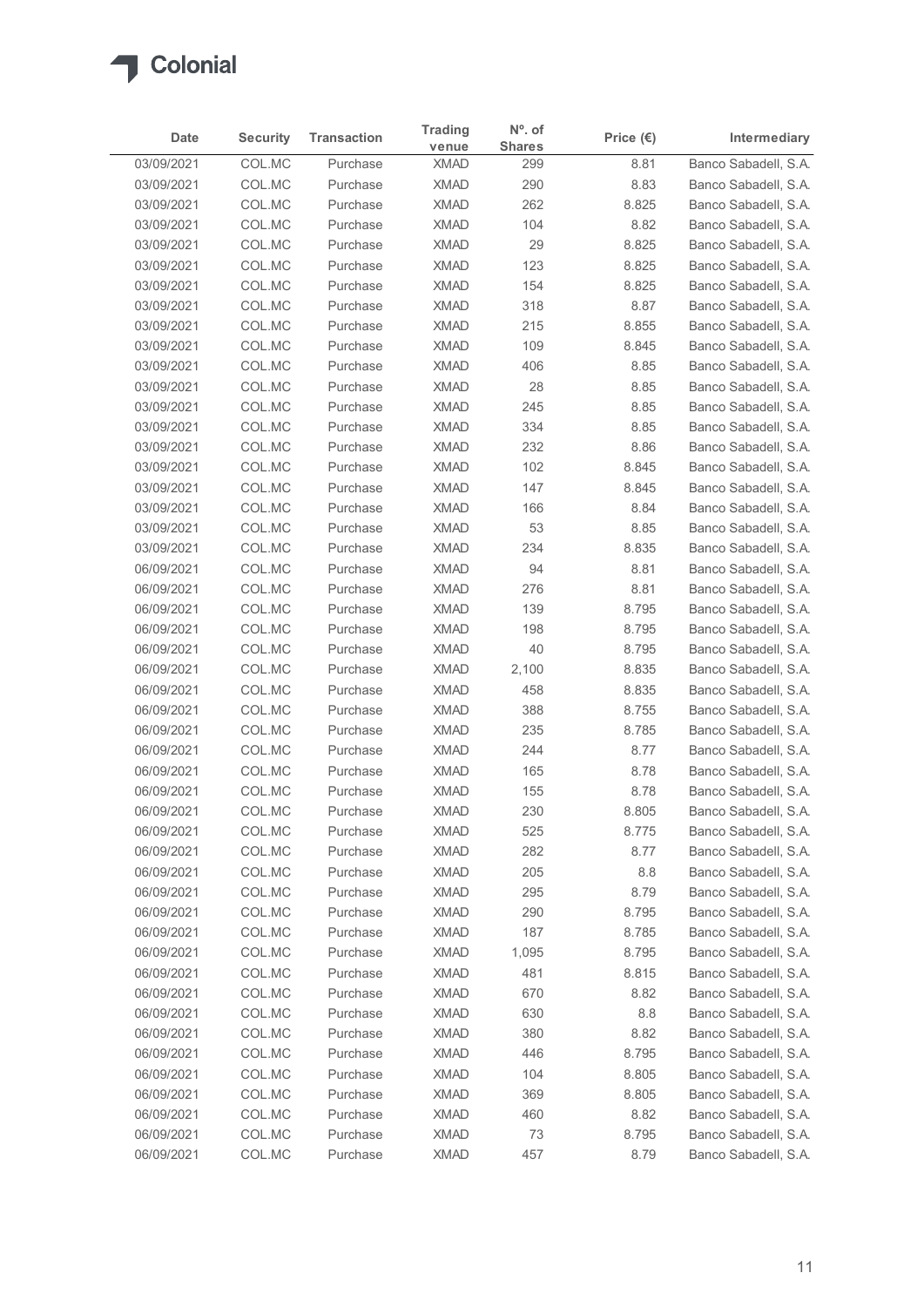

| COL.MC<br>Banco Sabadell, S.A.<br>06/09/2021<br>8.78<br>Purchase<br><b>XMAD</b><br>709<br>COL.MC<br>78<br>8.78<br>06/09/2021<br>Purchase<br><b>XMAD</b><br>COL.MC<br>253<br>06/09/2021<br>Purchase<br><b>XMAD</b><br>8.75<br><b>XMAD</b><br>30<br>06/09/2021<br>COL.MC<br>Purchase<br>8.74<br>COL.MC<br><b>XMAD</b><br>252<br>06/09/2021<br>Purchase<br>8.76<br>06/09/2021<br>COL.MC<br><b>XMAD</b><br>658<br>Purchase<br>8.785<br>COL.MC<br><b>XMAD</b><br>607<br>06/09/2021<br>Purchase<br>8.75<br>COL.MC<br>45<br>8.75<br>06/09/2021<br>Purchase<br><b>XMAD</b><br>351<br>06/09/2021<br>COL.MC<br><b>XMAD</b><br>8.745<br>Purchase<br>COL.MC<br><b>XMAD</b><br>320<br>8.74<br>06/09/2021<br>Purchase<br>COL.MC<br>8.74<br>06/09/2021<br>Purchase<br><b>XMAD</b><br>469<br>COL.MC<br><b>XMAD</b><br>268<br>06/09/2021<br>Purchase<br>8.74<br><b>XMAD</b><br>473<br>8.74<br>06/09/2021<br>COL.MC<br>Purchase<br>06/09/2021<br>COL.MC<br><b>XMAD</b><br>197<br>8.74<br>Purchase<br>8.745<br>06/09/2021<br>COL.MC<br>Purchase<br><b>XMAD</b><br>629<br>COL.MC<br>XMAD<br>272<br>8.76<br>06/09/2021<br>Purchase<br>8.745<br>06/09/2021<br>COL.MC<br>Purchase<br><b>XMAD</b><br>736<br>COL.MC<br>642<br>06/09/2021<br>Purchase<br><b>XMAD</b><br>8.765<br>COL.MC<br><b>XMAD</b><br>184<br>8.77<br>06/09/2021<br>Purchase<br>06/09/2021<br>COL.MC<br>Purchase<br><b>XMAD</b><br>1,023<br>8.775<br>486<br>8.73<br>COL.MC<br><b>XMAD</b><br>06/09/2021<br>Purchase<br>COL.MC<br><b>XMAD</b><br>36<br>8.73<br>06/09/2021<br>Purchase<br>COL.MC<br>105<br>8.745<br>06/09/2021<br>Purchase<br><b>XMAD</b><br>COL.MC<br>06/09/2021<br><b>XMAD</b><br>110<br>8.745<br>Purchase<br>999<br>06/09/2021<br>COL.MC<br><b>XMAD</b><br>8.745<br>Purchase<br>336<br>8.74<br>06/09/2021<br>COL.MC<br>Purchase<br><b>XMAD</b><br>06/09/2021<br>COL.MC<br>Purchase<br><b>XMAD</b><br>1,163<br>8.73<br>COL.MC<br><b>XMAD</b><br>8.765<br>06/09/2021<br>1,555<br>Purchase<br><b>XMAD</b><br>8.755<br>06/09/2021<br>COL.MC<br>Purchase<br>309<br>COL.MC<br>8.745<br>06/09/2021<br>Purchase<br><b>XMAD</b><br>197<br>COL.MC<br>57<br>06/09/2021<br>Purchase<br><b>XMAD</b><br>8.745<br>473<br>06/09/2021<br>COL.MC<br>Purchase<br><b>XMAD</b><br>8.76<br>06/09/2021<br>COL.MC<br>Purchase<br><b>XMAD</b><br>251<br>8.76<br><b>XMAD</b><br>114<br>8.76<br>06/09/2021<br>COL.MC<br>Purchase<br>COL.MC<br><b>XMAD</b><br>06/09/2021<br>Purchase<br>174<br>8.755<br>COL.MC<br><b>XMAD</b><br>595<br>06/09/2021<br>Purchase<br>8.755<br>06/09/2021<br>COL.MC<br><b>XMAD</b><br>285<br>8.755<br>Purchase<br>$\,$ 5 $\,$<br>8.755<br>06/09/2021<br>COL.MC<br><b>XMAD</b><br>Purchase<br>COL.MC<br><b>XMAD</b><br>754<br>8.755<br>06/09/2021<br>Purchase<br><b>XMAD</b><br>567<br>8.765<br>06/09/2021<br>COL.MC<br>Purchase<br>COL.MC<br><b>XMAD</b><br>496<br>06/09/2021<br>8.765<br>Purchase<br>COL.MC<br>8.75<br>06/09/2021<br>Purchase<br><b>XMAD</b><br>190<br>47<br>06/09/2021<br>COL.MC<br>Purchase<br><b>XMAD</b><br>8.75<br>93<br>06/09/2021<br>COL.MC<br><b>XMAD</b><br>8.75<br>Purchase<br>204<br>06/09/2021<br>COL.MC<br>Purchase<br><b>XMAD</b><br>8.75<br>279<br>8.73<br>06/09/2021<br>COL.MC<br>Purchase<br><b>XMAD</b><br>COL.MC<br>405<br>06/09/2021<br><b>XMAD</b><br>8.725<br>Purchase<br>47<br>8.725<br>06/09/2021<br>COL.MC<br>Purchase<br><b>XMAD</b><br>COL.MC<br>789<br>06/09/2021<br>Purchase<br><b>XMAD</b><br>8.755<br>18<br>COL.MC<br><b>XMAD</b><br>8.755<br>06/09/2021<br>Purchase | Date | <b>Security</b> | <b>Transaction</b> | <b>Trading</b><br>venue | N°. of<br><b>Shares</b> | Price $(\epsilon)$ | Intermediary |
|--------------------------------------------------------------------------------------------------------------------------------------------------------------------------------------------------------------------------------------------------------------------------------------------------------------------------------------------------------------------------------------------------------------------------------------------------------------------------------------------------------------------------------------------------------------------------------------------------------------------------------------------------------------------------------------------------------------------------------------------------------------------------------------------------------------------------------------------------------------------------------------------------------------------------------------------------------------------------------------------------------------------------------------------------------------------------------------------------------------------------------------------------------------------------------------------------------------------------------------------------------------------------------------------------------------------------------------------------------------------------------------------------------------------------------------------------------------------------------------------------------------------------------------------------------------------------------------------------------------------------------------------------------------------------------------------------------------------------------------------------------------------------------------------------------------------------------------------------------------------------------------------------------------------------------------------------------------------------------------------------------------------------------------------------------------------------------------------------------------------------------------------------------------------------------------------------------------------------------------------------------------------------------------------------------------------------------------------------------------------------------------------------------------------------------------------------------------------------------------------------------------------------------------------------------------------------------------------------------------------------------------------------------------------------------------------------------------------------------------------------------------------------------------------------------------------------------------------------------------------------------------------------------------------------------------------------------------------------------------------------------------------------------------------------------------------------------------------------------------------------------------------------------------------------------------------------------------------------------------------------------------------------------------------------------------------------------------------------------------------------------------------------------------------------------------------------------------------------------|------|-----------------|--------------------|-------------------------|-------------------------|--------------------|--------------|
| Banco Sabadell, S.A.<br>Banco Sabadell, S.A.<br>Banco Sabadell, S.A.<br>Banco Sabadell, S.A.<br>Banco Sabadell, S.A.<br>Banco Sabadell, S.A.<br>Banco Sabadell, S.A.<br>Banco Sabadell, S.A.<br>Banco Sabadell, S.A.<br>Banco Sabadell, S.A.<br>Banco Sabadell, S.A.<br>Banco Sabadell, S.A.<br>Banco Sabadell, S.A.<br>Banco Sabadell, S.A.<br>Banco Sabadell, S.A.<br>Banco Sabadell, S.A.<br>Banco Sabadell, S.A.<br>Banco Sabadell, S.A.<br>Banco Sabadell, S.A.<br>Banco Sabadell, S.A.<br>Banco Sabadell, S.A.<br>Banco Sabadell, S.A.<br>Banco Sabadell, S.A.<br>Banco Sabadell, S.A.<br>Banco Sabadell, S.A.<br>Banco Sabadell, S.A.<br>Banco Sabadell, S.A.<br>Banco Sabadell, S.A.<br>Banco Sabadell, S.A.<br>Banco Sabadell, S.A.<br>Banco Sabadell, S.A.<br>Banco Sabadell, S.A.<br>Banco Sabadell, S.A.<br>Banco Sabadell, S.A.<br>Banco Sabadell, S.A.<br>Banco Sabadell, S.A.<br>Banco Sabadell, S.A.<br>Banco Sabadell, S.A.<br>Banco Sabadell, S.A.<br>Banco Sabadell, S.A.<br>Banco Sabadell, S.A.<br>Banco Sabadell, S.A.<br>Banco Sabadell, S.A.<br>Banco Sabadell, S.A.<br>Banco Sabadell, S.A.<br>Banco Sabadell, S.A.<br>Banco Sabadell, S.A.<br>Banco Sabadell, S.A.<br>Banco Sabadell, S.A.                                                                                                                                                                                                                                                                                                                                                                                                                                                                                                                                                                                                                                                                                                                                                                                                                                                                                                                                                                                                                                                                                                                                                                                                                                                                                                                                                                                                                                                                                                                                                                                                                                                                                                                                                                                                                                                                                                                                                                                                                                                                                                                                                                                                                                                           |      |                 |                    |                         |                         |                    |              |
|                                                                                                                                                                                                                                                                                                                                                                                                                                                                                                                                                                                                                                                                                                                                                                                                                                                                                                                                                                                                                                                                                                                                                                                                                                                                                                                                                                                                                                                                                                                                                                                                                                                                                                                                                                                                                                                                                                                                                                                                                                                                                                                                                                                                                                                                                                                                                                                                                                                                                                                                                                                                                                                                                                                                                                                                                                                                                                                                                                                                                                                                                                                                                                                                                                                                                                                                                                                                                                                                                |      |                 |                    |                         |                         |                    |              |
|                                                                                                                                                                                                                                                                                                                                                                                                                                                                                                                                                                                                                                                                                                                                                                                                                                                                                                                                                                                                                                                                                                                                                                                                                                                                                                                                                                                                                                                                                                                                                                                                                                                                                                                                                                                                                                                                                                                                                                                                                                                                                                                                                                                                                                                                                                                                                                                                                                                                                                                                                                                                                                                                                                                                                                                                                                                                                                                                                                                                                                                                                                                                                                                                                                                                                                                                                                                                                                                                                |      |                 |                    |                         |                         |                    |              |
|                                                                                                                                                                                                                                                                                                                                                                                                                                                                                                                                                                                                                                                                                                                                                                                                                                                                                                                                                                                                                                                                                                                                                                                                                                                                                                                                                                                                                                                                                                                                                                                                                                                                                                                                                                                                                                                                                                                                                                                                                                                                                                                                                                                                                                                                                                                                                                                                                                                                                                                                                                                                                                                                                                                                                                                                                                                                                                                                                                                                                                                                                                                                                                                                                                                                                                                                                                                                                                                                                |      |                 |                    |                         |                         |                    |              |
|                                                                                                                                                                                                                                                                                                                                                                                                                                                                                                                                                                                                                                                                                                                                                                                                                                                                                                                                                                                                                                                                                                                                                                                                                                                                                                                                                                                                                                                                                                                                                                                                                                                                                                                                                                                                                                                                                                                                                                                                                                                                                                                                                                                                                                                                                                                                                                                                                                                                                                                                                                                                                                                                                                                                                                                                                                                                                                                                                                                                                                                                                                                                                                                                                                                                                                                                                                                                                                                                                |      |                 |                    |                         |                         |                    |              |
|                                                                                                                                                                                                                                                                                                                                                                                                                                                                                                                                                                                                                                                                                                                                                                                                                                                                                                                                                                                                                                                                                                                                                                                                                                                                                                                                                                                                                                                                                                                                                                                                                                                                                                                                                                                                                                                                                                                                                                                                                                                                                                                                                                                                                                                                                                                                                                                                                                                                                                                                                                                                                                                                                                                                                                                                                                                                                                                                                                                                                                                                                                                                                                                                                                                                                                                                                                                                                                                                                |      |                 |                    |                         |                         |                    |              |
|                                                                                                                                                                                                                                                                                                                                                                                                                                                                                                                                                                                                                                                                                                                                                                                                                                                                                                                                                                                                                                                                                                                                                                                                                                                                                                                                                                                                                                                                                                                                                                                                                                                                                                                                                                                                                                                                                                                                                                                                                                                                                                                                                                                                                                                                                                                                                                                                                                                                                                                                                                                                                                                                                                                                                                                                                                                                                                                                                                                                                                                                                                                                                                                                                                                                                                                                                                                                                                                                                |      |                 |                    |                         |                         |                    |              |
|                                                                                                                                                                                                                                                                                                                                                                                                                                                                                                                                                                                                                                                                                                                                                                                                                                                                                                                                                                                                                                                                                                                                                                                                                                                                                                                                                                                                                                                                                                                                                                                                                                                                                                                                                                                                                                                                                                                                                                                                                                                                                                                                                                                                                                                                                                                                                                                                                                                                                                                                                                                                                                                                                                                                                                                                                                                                                                                                                                                                                                                                                                                                                                                                                                                                                                                                                                                                                                                                                |      |                 |                    |                         |                         |                    |              |
|                                                                                                                                                                                                                                                                                                                                                                                                                                                                                                                                                                                                                                                                                                                                                                                                                                                                                                                                                                                                                                                                                                                                                                                                                                                                                                                                                                                                                                                                                                                                                                                                                                                                                                                                                                                                                                                                                                                                                                                                                                                                                                                                                                                                                                                                                                                                                                                                                                                                                                                                                                                                                                                                                                                                                                                                                                                                                                                                                                                                                                                                                                                                                                                                                                                                                                                                                                                                                                                                                |      |                 |                    |                         |                         |                    |              |
|                                                                                                                                                                                                                                                                                                                                                                                                                                                                                                                                                                                                                                                                                                                                                                                                                                                                                                                                                                                                                                                                                                                                                                                                                                                                                                                                                                                                                                                                                                                                                                                                                                                                                                                                                                                                                                                                                                                                                                                                                                                                                                                                                                                                                                                                                                                                                                                                                                                                                                                                                                                                                                                                                                                                                                                                                                                                                                                                                                                                                                                                                                                                                                                                                                                                                                                                                                                                                                                                                |      |                 |                    |                         |                         |                    |              |
|                                                                                                                                                                                                                                                                                                                                                                                                                                                                                                                                                                                                                                                                                                                                                                                                                                                                                                                                                                                                                                                                                                                                                                                                                                                                                                                                                                                                                                                                                                                                                                                                                                                                                                                                                                                                                                                                                                                                                                                                                                                                                                                                                                                                                                                                                                                                                                                                                                                                                                                                                                                                                                                                                                                                                                                                                                                                                                                                                                                                                                                                                                                                                                                                                                                                                                                                                                                                                                                                                |      |                 |                    |                         |                         |                    |              |
|                                                                                                                                                                                                                                                                                                                                                                                                                                                                                                                                                                                                                                                                                                                                                                                                                                                                                                                                                                                                                                                                                                                                                                                                                                                                                                                                                                                                                                                                                                                                                                                                                                                                                                                                                                                                                                                                                                                                                                                                                                                                                                                                                                                                                                                                                                                                                                                                                                                                                                                                                                                                                                                                                                                                                                                                                                                                                                                                                                                                                                                                                                                                                                                                                                                                                                                                                                                                                                                                                |      |                 |                    |                         |                         |                    |              |
|                                                                                                                                                                                                                                                                                                                                                                                                                                                                                                                                                                                                                                                                                                                                                                                                                                                                                                                                                                                                                                                                                                                                                                                                                                                                                                                                                                                                                                                                                                                                                                                                                                                                                                                                                                                                                                                                                                                                                                                                                                                                                                                                                                                                                                                                                                                                                                                                                                                                                                                                                                                                                                                                                                                                                                                                                                                                                                                                                                                                                                                                                                                                                                                                                                                                                                                                                                                                                                                                                |      |                 |                    |                         |                         |                    |              |
|                                                                                                                                                                                                                                                                                                                                                                                                                                                                                                                                                                                                                                                                                                                                                                                                                                                                                                                                                                                                                                                                                                                                                                                                                                                                                                                                                                                                                                                                                                                                                                                                                                                                                                                                                                                                                                                                                                                                                                                                                                                                                                                                                                                                                                                                                                                                                                                                                                                                                                                                                                                                                                                                                                                                                                                                                                                                                                                                                                                                                                                                                                                                                                                                                                                                                                                                                                                                                                                                                |      |                 |                    |                         |                         |                    |              |
|                                                                                                                                                                                                                                                                                                                                                                                                                                                                                                                                                                                                                                                                                                                                                                                                                                                                                                                                                                                                                                                                                                                                                                                                                                                                                                                                                                                                                                                                                                                                                                                                                                                                                                                                                                                                                                                                                                                                                                                                                                                                                                                                                                                                                                                                                                                                                                                                                                                                                                                                                                                                                                                                                                                                                                                                                                                                                                                                                                                                                                                                                                                                                                                                                                                                                                                                                                                                                                                                                |      |                 |                    |                         |                         |                    |              |
|                                                                                                                                                                                                                                                                                                                                                                                                                                                                                                                                                                                                                                                                                                                                                                                                                                                                                                                                                                                                                                                                                                                                                                                                                                                                                                                                                                                                                                                                                                                                                                                                                                                                                                                                                                                                                                                                                                                                                                                                                                                                                                                                                                                                                                                                                                                                                                                                                                                                                                                                                                                                                                                                                                                                                                                                                                                                                                                                                                                                                                                                                                                                                                                                                                                                                                                                                                                                                                                                                |      |                 |                    |                         |                         |                    |              |
|                                                                                                                                                                                                                                                                                                                                                                                                                                                                                                                                                                                                                                                                                                                                                                                                                                                                                                                                                                                                                                                                                                                                                                                                                                                                                                                                                                                                                                                                                                                                                                                                                                                                                                                                                                                                                                                                                                                                                                                                                                                                                                                                                                                                                                                                                                                                                                                                                                                                                                                                                                                                                                                                                                                                                                                                                                                                                                                                                                                                                                                                                                                                                                                                                                                                                                                                                                                                                                                                                |      |                 |                    |                         |                         |                    |              |
|                                                                                                                                                                                                                                                                                                                                                                                                                                                                                                                                                                                                                                                                                                                                                                                                                                                                                                                                                                                                                                                                                                                                                                                                                                                                                                                                                                                                                                                                                                                                                                                                                                                                                                                                                                                                                                                                                                                                                                                                                                                                                                                                                                                                                                                                                                                                                                                                                                                                                                                                                                                                                                                                                                                                                                                                                                                                                                                                                                                                                                                                                                                                                                                                                                                                                                                                                                                                                                                                                |      |                 |                    |                         |                         |                    |              |
|                                                                                                                                                                                                                                                                                                                                                                                                                                                                                                                                                                                                                                                                                                                                                                                                                                                                                                                                                                                                                                                                                                                                                                                                                                                                                                                                                                                                                                                                                                                                                                                                                                                                                                                                                                                                                                                                                                                                                                                                                                                                                                                                                                                                                                                                                                                                                                                                                                                                                                                                                                                                                                                                                                                                                                                                                                                                                                                                                                                                                                                                                                                                                                                                                                                                                                                                                                                                                                                                                |      |                 |                    |                         |                         |                    |              |
|                                                                                                                                                                                                                                                                                                                                                                                                                                                                                                                                                                                                                                                                                                                                                                                                                                                                                                                                                                                                                                                                                                                                                                                                                                                                                                                                                                                                                                                                                                                                                                                                                                                                                                                                                                                                                                                                                                                                                                                                                                                                                                                                                                                                                                                                                                                                                                                                                                                                                                                                                                                                                                                                                                                                                                                                                                                                                                                                                                                                                                                                                                                                                                                                                                                                                                                                                                                                                                                                                |      |                 |                    |                         |                         |                    |              |
|                                                                                                                                                                                                                                                                                                                                                                                                                                                                                                                                                                                                                                                                                                                                                                                                                                                                                                                                                                                                                                                                                                                                                                                                                                                                                                                                                                                                                                                                                                                                                                                                                                                                                                                                                                                                                                                                                                                                                                                                                                                                                                                                                                                                                                                                                                                                                                                                                                                                                                                                                                                                                                                                                                                                                                                                                                                                                                                                                                                                                                                                                                                                                                                                                                                                                                                                                                                                                                                                                |      |                 |                    |                         |                         |                    |              |
|                                                                                                                                                                                                                                                                                                                                                                                                                                                                                                                                                                                                                                                                                                                                                                                                                                                                                                                                                                                                                                                                                                                                                                                                                                                                                                                                                                                                                                                                                                                                                                                                                                                                                                                                                                                                                                                                                                                                                                                                                                                                                                                                                                                                                                                                                                                                                                                                                                                                                                                                                                                                                                                                                                                                                                                                                                                                                                                                                                                                                                                                                                                                                                                                                                                                                                                                                                                                                                                                                |      |                 |                    |                         |                         |                    |              |
|                                                                                                                                                                                                                                                                                                                                                                                                                                                                                                                                                                                                                                                                                                                                                                                                                                                                                                                                                                                                                                                                                                                                                                                                                                                                                                                                                                                                                                                                                                                                                                                                                                                                                                                                                                                                                                                                                                                                                                                                                                                                                                                                                                                                                                                                                                                                                                                                                                                                                                                                                                                                                                                                                                                                                                                                                                                                                                                                                                                                                                                                                                                                                                                                                                                                                                                                                                                                                                                                                |      |                 |                    |                         |                         |                    |              |
|                                                                                                                                                                                                                                                                                                                                                                                                                                                                                                                                                                                                                                                                                                                                                                                                                                                                                                                                                                                                                                                                                                                                                                                                                                                                                                                                                                                                                                                                                                                                                                                                                                                                                                                                                                                                                                                                                                                                                                                                                                                                                                                                                                                                                                                                                                                                                                                                                                                                                                                                                                                                                                                                                                                                                                                                                                                                                                                                                                                                                                                                                                                                                                                                                                                                                                                                                                                                                                                                                |      |                 |                    |                         |                         |                    |              |
|                                                                                                                                                                                                                                                                                                                                                                                                                                                                                                                                                                                                                                                                                                                                                                                                                                                                                                                                                                                                                                                                                                                                                                                                                                                                                                                                                                                                                                                                                                                                                                                                                                                                                                                                                                                                                                                                                                                                                                                                                                                                                                                                                                                                                                                                                                                                                                                                                                                                                                                                                                                                                                                                                                                                                                                                                                                                                                                                                                                                                                                                                                                                                                                                                                                                                                                                                                                                                                                                                |      |                 |                    |                         |                         |                    |              |
|                                                                                                                                                                                                                                                                                                                                                                                                                                                                                                                                                                                                                                                                                                                                                                                                                                                                                                                                                                                                                                                                                                                                                                                                                                                                                                                                                                                                                                                                                                                                                                                                                                                                                                                                                                                                                                                                                                                                                                                                                                                                                                                                                                                                                                                                                                                                                                                                                                                                                                                                                                                                                                                                                                                                                                                                                                                                                                                                                                                                                                                                                                                                                                                                                                                                                                                                                                                                                                                                                |      |                 |                    |                         |                         |                    |              |
|                                                                                                                                                                                                                                                                                                                                                                                                                                                                                                                                                                                                                                                                                                                                                                                                                                                                                                                                                                                                                                                                                                                                                                                                                                                                                                                                                                                                                                                                                                                                                                                                                                                                                                                                                                                                                                                                                                                                                                                                                                                                                                                                                                                                                                                                                                                                                                                                                                                                                                                                                                                                                                                                                                                                                                                                                                                                                                                                                                                                                                                                                                                                                                                                                                                                                                                                                                                                                                                                                |      |                 |                    |                         |                         |                    |              |
|                                                                                                                                                                                                                                                                                                                                                                                                                                                                                                                                                                                                                                                                                                                                                                                                                                                                                                                                                                                                                                                                                                                                                                                                                                                                                                                                                                                                                                                                                                                                                                                                                                                                                                                                                                                                                                                                                                                                                                                                                                                                                                                                                                                                                                                                                                                                                                                                                                                                                                                                                                                                                                                                                                                                                                                                                                                                                                                                                                                                                                                                                                                                                                                                                                                                                                                                                                                                                                                                                |      |                 |                    |                         |                         |                    |              |
|                                                                                                                                                                                                                                                                                                                                                                                                                                                                                                                                                                                                                                                                                                                                                                                                                                                                                                                                                                                                                                                                                                                                                                                                                                                                                                                                                                                                                                                                                                                                                                                                                                                                                                                                                                                                                                                                                                                                                                                                                                                                                                                                                                                                                                                                                                                                                                                                                                                                                                                                                                                                                                                                                                                                                                                                                                                                                                                                                                                                                                                                                                                                                                                                                                                                                                                                                                                                                                                                                |      |                 |                    |                         |                         |                    |              |
|                                                                                                                                                                                                                                                                                                                                                                                                                                                                                                                                                                                                                                                                                                                                                                                                                                                                                                                                                                                                                                                                                                                                                                                                                                                                                                                                                                                                                                                                                                                                                                                                                                                                                                                                                                                                                                                                                                                                                                                                                                                                                                                                                                                                                                                                                                                                                                                                                                                                                                                                                                                                                                                                                                                                                                                                                                                                                                                                                                                                                                                                                                                                                                                                                                                                                                                                                                                                                                                                                |      |                 |                    |                         |                         |                    |              |
|                                                                                                                                                                                                                                                                                                                                                                                                                                                                                                                                                                                                                                                                                                                                                                                                                                                                                                                                                                                                                                                                                                                                                                                                                                                                                                                                                                                                                                                                                                                                                                                                                                                                                                                                                                                                                                                                                                                                                                                                                                                                                                                                                                                                                                                                                                                                                                                                                                                                                                                                                                                                                                                                                                                                                                                                                                                                                                                                                                                                                                                                                                                                                                                                                                                                                                                                                                                                                                                                                |      |                 |                    |                         |                         |                    |              |
|                                                                                                                                                                                                                                                                                                                                                                                                                                                                                                                                                                                                                                                                                                                                                                                                                                                                                                                                                                                                                                                                                                                                                                                                                                                                                                                                                                                                                                                                                                                                                                                                                                                                                                                                                                                                                                                                                                                                                                                                                                                                                                                                                                                                                                                                                                                                                                                                                                                                                                                                                                                                                                                                                                                                                                                                                                                                                                                                                                                                                                                                                                                                                                                                                                                                                                                                                                                                                                                                                |      |                 |                    |                         |                         |                    |              |
|                                                                                                                                                                                                                                                                                                                                                                                                                                                                                                                                                                                                                                                                                                                                                                                                                                                                                                                                                                                                                                                                                                                                                                                                                                                                                                                                                                                                                                                                                                                                                                                                                                                                                                                                                                                                                                                                                                                                                                                                                                                                                                                                                                                                                                                                                                                                                                                                                                                                                                                                                                                                                                                                                                                                                                                                                                                                                                                                                                                                                                                                                                                                                                                                                                                                                                                                                                                                                                                                                |      |                 |                    |                         |                         |                    |              |
|                                                                                                                                                                                                                                                                                                                                                                                                                                                                                                                                                                                                                                                                                                                                                                                                                                                                                                                                                                                                                                                                                                                                                                                                                                                                                                                                                                                                                                                                                                                                                                                                                                                                                                                                                                                                                                                                                                                                                                                                                                                                                                                                                                                                                                                                                                                                                                                                                                                                                                                                                                                                                                                                                                                                                                                                                                                                                                                                                                                                                                                                                                                                                                                                                                                                                                                                                                                                                                                                                |      |                 |                    |                         |                         |                    |              |
|                                                                                                                                                                                                                                                                                                                                                                                                                                                                                                                                                                                                                                                                                                                                                                                                                                                                                                                                                                                                                                                                                                                                                                                                                                                                                                                                                                                                                                                                                                                                                                                                                                                                                                                                                                                                                                                                                                                                                                                                                                                                                                                                                                                                                                                                                                                                                                                                                                                                                                                                                                                                                                                                                                                                                                                                                                                                                                                                                                                                                                                                                                                                                                                                                                                                                                                                                                                                                                                                                |      |                 |                    |                         |                         |                    |              |
|                                                                                                                                                                                                                                                                                                                                                                                                                                                                                                                                                                                                                                                                                                                                                                                                                                                                                                                                                                                                                                                                                                                                                                                                                                                                                                                                                                                                                                                                                                                                                                                                                                                                                                                                                                                                                                                                                                                                                                                                                                                                                                                                                                                                                                                                                                                                                                                                                                                                                                                                                                                                                                                                                                                                                                                                                                                                                                                                                                                                                                                                                                                                                                                                                                                                                                                                                                                                                                                                                |      |                 |                    |                         |                         |                    |              |
|                                                                                                                                                                                                                                                                                                                                                                                                                                                                                                                                                                                                                                                                                                                                                                                                                                                                                                                                                                                                                                                                                                                                                                                                                                                                                                                                                                                                                                                                                                                                                                                                                                                                                                                                                                                                                                                                                                                                                                                                                                                                                                                                                                                                                                                                                                                                                                                                                                                                                                                                                                                                                                                                                                                                                                                                                                                                                                                                                                                                                                                                                                                                                                                                                                                                                                                                                                                                                                                                                |      |                 |                    |                         |                         |                    |              |
|                                                                                                                                                                                                                                                                                                                                                                                                                                                                                                                                                                                                                                                                                                                                                                                                                                                                                                                                                                                                                                                                                                                                                                                                                                                                                                                                                                                                                                                                                                                                                                                                                                                                                                                                                                                                                                                                                                                                                                                                                                                                                                                                                                                                                                                                                                                                                                                                                                                                                                                                                                                                                                                                                                                                                                                                                                                                                                                                                                                                                                                                                                                                                                                                                                                                                                                                                                                                                                                                                |      |                 |                    |                         |                         |                    |              |
|                                                                                                                                                                                                                                                                                                                                                                                                                                                                                                                                                                                                                                                                                                                                                                                                                                                                                                                                                                                                                                                                                                                                                                                                                                                                                                                                                                                                                                                                                                                                                                                                                                                                                                                                                                                                                                                                                                                                                                                                                                                                                                                                                                                                                                                                                                                                                                                                                                                                                                                                                                                                                                                                                                                                                                                                                                                                                                                                                                                                                                                                                                                                                                                                                                                                                                                                                                                                                                                                                |      |                 |                    |                         |                         |                    |              |
|                                                                                                                                                                                                                                                                                                                                                                                                                                                                                                                                                                                                                                                                                                                                                                                                                                                                                                                                                                                                                                                                                                                                                                                                                                                                                                                                                                                                                                                                                                                                                                                                                                                                                                                                                                                                                                                                                                                                                                                                                                                                                                                                                                                                                                                                                                                                                                                                                                                                                                                                                                                                                                                                                                                                                                                                                                                                                                                                                                                                                                                                                                                                                                                                                                                                                                                                                                                                                                                                                |      |                 |                    |                         |                         |                    |              |
|                                                                                                                                                                                                                                                                                                                                                                                                                                                                                                                                                                                                                                                                                                                                                                                                                                                                                                                                                                                                                                                                                                                                                                                                                                                                                                                                                                                                                                                                                                                                                                                                                                                                                                                                                                                                                                                                                                                                                                                                                                                                                                                                                                                                                                                                                                                                                                                                                                                                                                                                                                                                                                                                                                                                                                                                                                                                                                                                                                                                                                                                                                                                                                                                                                                                                                                                                                                                                                                                                |      |                 |                    |                         |                         |                    |              |
|                                                                                                                                                                                                                                                                                                                                                                                                                                                                                                                                                                                                                                                                                                                                                                                                                                                                                                                                                                                                                                                                                                                                                                                                                                                                                                                                                                                                                                                                                                                                                                                                                                                                                                                                                                                                                                                                                                                                                                                                                                                                                                                                                                                                                                                                                                                                                                                                                                                                                                                                                                                                                                                                                                                                                                                                                                                                                                                                                                                                                                                                                                                                                                                                                                                                                                                                                                                                                                                                                |      |                 |                    |                         |                         |                    |              |
|                                                                                                                                                                                                                                                                                                                                                                                                                                                                                                                                                                                                                                                                                                                                                                                                                                                                                                                                                                                                                                                                                                                                                                                                                                                                                                                                                                                                                                                                                                                                                                                                                                                                                                                                                                                                                                                                                                                                                                                                                                                                                                                                                                                                                                                                                                                                                                                                                                                                                                                                                                                                                                                                                                                                                                                                                                                                                                                                                                                                                                                                                                                                                                                                                                                                                                                                                                                                                                                                                |      |                 |                    |                         |                         |                    |              |
|                                                                                                                                                                                                                                                                                                                                                                                                                                                                                                                                                                                                                                                                                                                                                                                                                                                                                                                                                                                                                                                                                                                                                                                                                                                                                                                                                                                                                                                                                                                                                                                                                                                                                                                                                                                                                                                                                                                                                                                                                                                                                                                                                                                                                                                                                                                                                                                                                                                                                                                                                                                                                                                                                                                                                                                                                                                                                                                                                                                                                                                                                                                                                                                                                                                                                                                                                                                                                                                                                |      |                 |                    |                         |                         |                    |              |
|                                                                                                                                                                                                                                                                                                                                                                                                                                                                                                                                                                                                                                                                                                                                                                                                                                                                                                                                                                                                                                                                                                                                                                                                                                                                                                                                                                                                                                                                                                                                                                                                                                                                                                                                                                                                                                                                                                                                                                                                                                                                                                                                                                                                                                                                                                                                                                                                                                                                                                                                                                                                                                                                                                                                                                                                                                                                                                                                                                                                                                                                                                                                                                                                                                                                                                                                                                                                                                                                                |      |                 |                    |                         |                         |                    |              |
|                                                                                                                                                                                                                                                                                                                                                                                                                                                                                                                                                                                                                                                                                                                                                                                                                                                                                                                                                                                                                                                                                                                                                                                                                                                                                                                                                                                                                                                                                                                                                                                                                                                                                                                                                                                                                                                                                                                                                                                                                                                                                                                                                                                                                                                                                                                                                                                                                                                                                                                                                                                                                                                                                                                                                                                                                                                                                                                                                                                                                                                                                                                                                                                                                                                                                                                                                                                                                                                                                |      |                 |                    |                         |                         |                    |              |
|                                                                                                                                                                                                                                                                                                                                                                                                                                                                                                                                                                                                                                                                                                                                                                                                                                                                                                                                                                                                                                                                                                                                                                                                                                                                                                                                                                                                                                                                                                                                                                                                                                                                                                                                                                                                                                                                                                                                                                                                                                                                                                                                                                                                                                                                                                                                                                                                                                                                                                                                                                                                                                                                                                                                                                                                                                                                                                                                                                                                                                                                                                                                                                                                                                                                                                                                                                                                                                                                                |      |                 |                    |                         |                         |                    |              |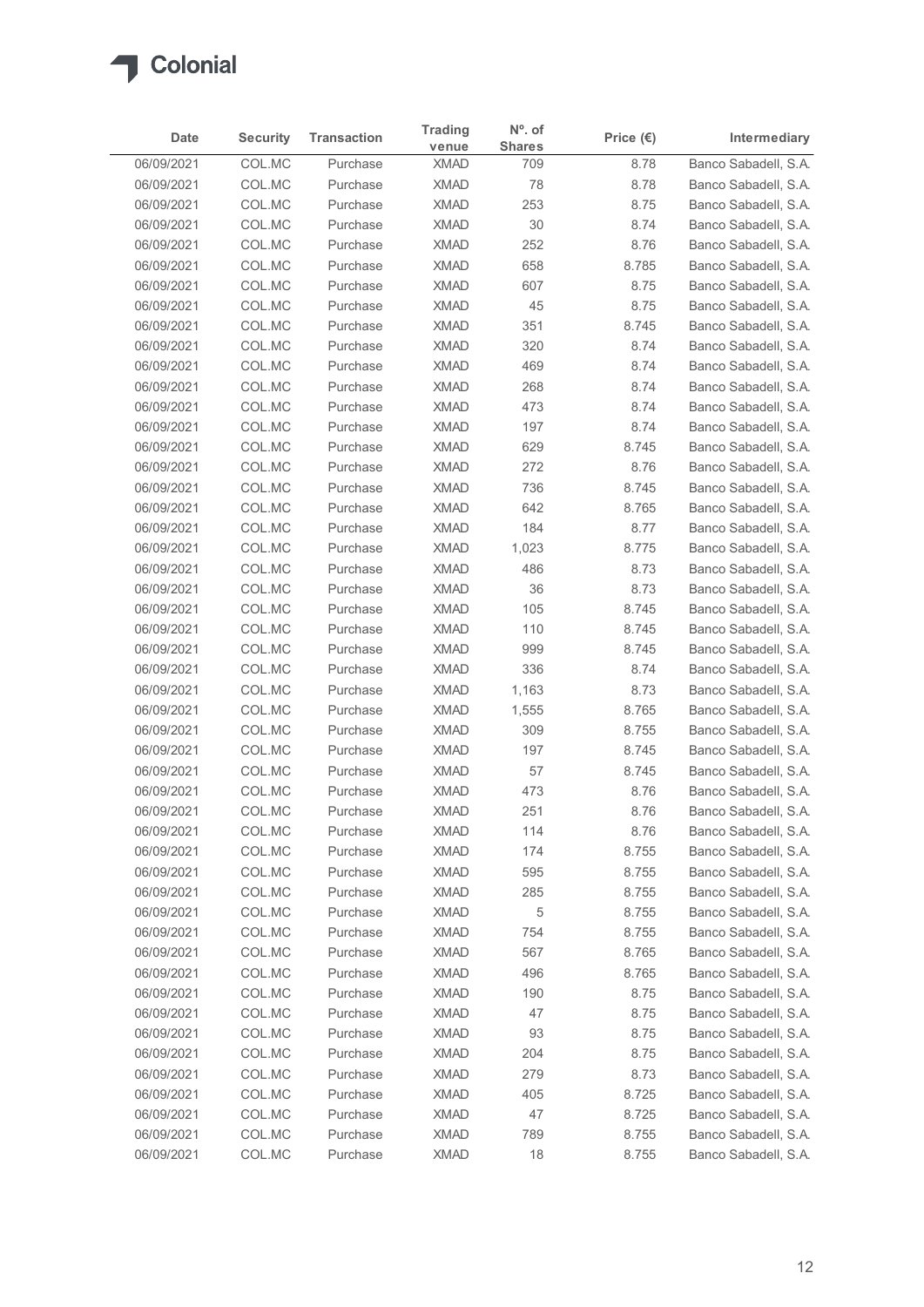

| 06/09/2021<br>06/09/2021<br>06/09/2021<br>06/09/2021<br>06/09/2021<br>06/09/2021<br>06/09/2021<br>06/09/2021<br>06/09/2021<br>06/09/2021<br>06/09/2021<br>06/09/2021<br>06/09/2021<br>06/09/2021<br>06/09/2021<br>06/09/2021<br>06/09/2021<br>06/09/2021 | COL.MC<br>COL.MC<br>COL.MC<br>COL.MC<br>COL.MC<br>COL.MC<br>COL.MC<br>COL.MC<br>COL.MC<br>COL.MC<br>COL.MC<br>COL.MC<br>COL.MC | Purchase<br>Purchase<br>Purchase<br>Purchase<br>Purchase<br>Purchase<br>Purchase<br>Purchase<br>Purchase | venue<br><b>XMAD</b><br><b>XMAD</b><br><b>XMAD</b><br><b>XMAD</b><br><b>XMAD</b><br><b>XMAD</b> | <b>Shares</b><br>275<br>317<br>31<br>389 | 8.725<br>8.72<br>8.72 | Banco Sabadell, S.A.<br>Banco Sabadell, S.A. |
|----------------------------------------------------------------------------------------------------------------------------------------------------------------------------------------------------------------------------------------------------------|--------------------------------------------------------------------------------------------------------------------------------|----------------------------------------------------------------------------------------------------------|-------------------------------------------------------------------------------------------------|------------------------------------------|-----------------------|----------------------------------------------|
|                                                                                                                                                                                                                                                          |                                                                                                                                |                                                                                                          |                                                                                                 |                                          |                       |                                              |
|                                                                                                                                                                                                                                                          |                                                                                                                                |                                                                                                          |                                                                                                 |                                          |                       |                                              |
|                                                                                                                                                                                                                                                          |                                                                                                                                |                                                                                                          |                                                                                                 |                                          |                       | Banco Sabadell, S.A.                         |
|                                                                                                                                                                                                                                                          |                                                                                                                                |                                                                                                          |                                                                                                 |                                          | 8.72                  | Banco Sabadell, S.A.                         |
|                                                                                                                                                                                                                                                          |                                                                                                                                |                                                                                                          |                                                                                                 | 414                                      | 8.72                  | Banco Sabadell, S.A.                         |
|                                                                                                                                                                                                                                                          |                                                                                                                                |                                                                                                          |                                                                                                 | 1,140                                    | 8.76                  | Banco Sabadell, S.A.                         |
|                                                                                                                                                                                                                                                          |                                                                                                                                |                                                                                                          | <b>XMAD</b>                                                                                     | 705                                      | 8.765                 | Banco Sabadell, S.A.                         |
|                                                                                                                                                                                                                                                          |                                                                                                                                |                                                                                                          | <b>XMAD</b><br><b>XMAD</b>                                                                      | 365<br>11                                | 8.76<br>8.73          | Banco Sabadell, S.A.<br>Banco Sabadell, S.A. |
|                                                                                                                                                                                                                                                          |                                                                                                                                | Purchase                                                                                                 | <b>XMAD</b>                                                                                     | 165                                      |                       | Banco Sabadell, S.A.                         |
|                                                                                                                                                                                                                                                          |                                                                                                                                | Purchase                                                                                                 | <b>XMAD</b>                                                                                     | 202                                      | 8.73<br>8.73          | Banco Sabadell, S.A.                         |
|                                                                                                                                                                                                                                                          |                                                                                                                                | Purchase                                                                                                 | <b>XMAD</b>                                                                                     | 44                                       | 8.73                  | Banco Sabadell, S.A.                         |
|                                                                                                                                                                                                                                                          |                                                                                                                                | Purchase                                                                                                 | <b>XMAD</b>                                                                                     | 244                                      | 8.73                  | Banco Sabadell, S.A.                         |
|                                                                                                                                                                                                                                                          | COL.MC                                                                                                                         | Purchase                                                                                                 | <b>XMAD</b>                                                                                     | 269                                      | 8.73                  | Banco Sabadell, S.A.                         |
|                                                                                                                                                                                                                                                          | COL.MC                                                                                                                         | Purchase                                                                                                 | <b>XMAD</b>                                                                                     | 226                                      | 8.73                  | Banco Sabadell, S.A.                         |
|                                                                                                                                                                                                                                                          | COL.MC                                                                                                                         | Purchase                                                                                                 | <b>XMAD</b>                                                                                     | 15                                       | 8.735                 | Banco Sabadell, S.A.                         |
|                                                                                                                                                                                                                                                          | COL.MC                                                                                                                         | Purchase                                                                                                 | <b>XMAD</b>                                                                                     | $\overline{2}$                           | 8.735                 | Banco Sabadell, S.A.                         |
|                                                                                                                                                                                                                                                          | COL.MC                                                                                                                         | Purchase                                                                                                 | <b>XMAD</b>                                                                                     | 235                                      | 8.735                 | Banco Sabadell, S.A.                         |
| 06/09/2021                                                                                                                                                                                                                                               | COL.MC                                                                                                                         | Purchase                                                                                                 | <b>XMAD</b>                                                                                     | 102                                      | 8.735                 | Banco Sabadell, S.A.                         |
| 06/09/2021                                                                                                                                                                                                                                               | COL.MC                                                                                                                         | Purchase                                                                                                 | <b>XMAD</b>                                                                                     | 41                                       | 8.735                 | Banco Sabadell, S.A.                         |
| 06/09/2021                                                                                                                                                                                                                                               | COL.MC                                                                                                                         | Purchase                                                                                                 | <b>XMAD</b>                                                                                     | 230                                      | 8.735                 | Banco Sabadell, S.A.                         |
| 06/09/2021                                                                                                                                                                                                                                               | COL.MC                                                                                                                         | Purchase                                                                                                 | <b>XMAD</b>                                                                                     | 266                                      | 8.735                 | Banco Sabadell, S.A.                         |
| 06/09/2021                                                                                                                                                                                                                                               | COL.MC                                                                                                                         | Purchase                                                                                                 | <b>XMAD</b>                                                                                     | 504                                      | 8.74                  | Banco Sabadell, S.A.                         |
| 06/09/2021                                                                                                                                                                                                                                               | COL.MC                                                                                                                         | Purchase                                                                                                 | <b>XMAD</b>                                                                                     | 275                                      | 8.74                  | Banco Sabadell, S.A.                         |
| 06/09/2021<br>06/09/2021                                                                                                                                                                                                                                 | COL.MC<br>COL.MC                                                                                                               | Purchase<br>Purchase                                                                                     | <b>XMAD</b><br><b>XMAD</b>                                                                      | 5<br>32                                  | 8.735<br>8.735        | Banco Sabadell, S.A.<br>Banco Sabadell, S.A. |
| 06/09/2021                                                                                                                                                                                                                                               | COL.MC                                                                                                                         | Purchase                                                                                                 | <b>XMAD</b>                                                                                     | 217                                      | 8.735                 | Banco Sabadell, S.A.                         |
| 06/09/2021                                                                                                                                                                                                                                               | COL.MC                                                                                                                         | Purchase                                                                                                 | <b>XMAD</b>                                                                                     | 42                                       | 8.735                 | Banco Sabadell, S.A.                         |
| 06/09/2021                                                                                                                                                                                                                                               | COL.MC                                                                                                                         | Purchase                                                                                                 | <b>XMAD</b>                                                                                     | 232                                      | 8.735                 | Banco Sabadell, S.A.                         |
| 06/09/2021                                                                                                                                                                                                                                               | COL.MC                                                                                                                         | Purchase                                                                                                 | <b>XMAD</b>                                                                                     | 263                                      | 8.735                 | Banco Sabadell, S.A.                         |
| 06/09/2021                                                                                                                                                                                                                                               | COL.MC                                                                                                                         | Purchase                                                                                                 | <b>XMAD</b>                                                                                     | 240                                      | 8.735                 | Banco Sabadell, S.A.                         |
| 06/09/2021                                                                                                                                                                                                                                               | COL.MC                                                                                                                         | Purchase                                                                                                 | <b>XMAD</b>                                                                                     | 300                                      | 8.745                 | Banco Sabadell, S.A.                         |
| 06/09/2021                                                                                                                                                                                                                                               | COL.MC                                                                                                                         | Purchase                                                                                                 | <b>XMAD</b>                                                                                     | 190                                      | 8.745                 | Banco Sabadell, S.A.                         |
| 06/09/2021                                                                                                                                                                                                                                               | COL.MC                                                                                                                         | Purchase                                                                                                 | <b>XMAD</b>                                                                                     | 468                                      | 8.74                  | Banco Sabadell, S.A.                         |
| 06/09/2021                                                                                                                                                                                                                                               | COL.MC                                                                                                                         | Purchase                                                                                                 | <b>XMAD</b>                                                                                     | 550                                      | 8.745                 | Banco Sabadell, S.A.                         |
| 06/09/2021                                                                                                                                                                                                                                               | COL.MC                                                                                                                         | Purchase                                                                                                 | <b>XMAD</b>                                                                                     | 392                                      | 8.745                 | Banco Sabadell, S.A.                         |
| 06/09/2021                                                                                                                                                                                                                                               | COL.MC                                                                                                                         | Purchase                                                                                                 | <b>XMAD</b>                                                                                     | 25                                       | 8.745                 | Banco Sabadell, S.A.                         |
| 06/09/2021                                                                                                                                                                                                                                               | COL.MC                                                                                                                         | Purchase                                                                                                 | <b>XMAD</b>                                                                                     | 536                                      | 8.745                 | Banco Sabadell, S.A.                         |
| 06/09/2021                                                                                                                                                                                                                                               | COL.MC                                                                                                                         | Purchase                                                                                                 | <b>XMAD</b>                                                                                     | 114                                      | 8.745                 | Banco Sabadell, S.A.                         |
| 06/09/2021                                                                                                                                                                                                                                               | COL.MC                                                                                                                         | Purchase                                                                                                 | <b>XMAD</b>                                                                                     | 502                                      | 8.745                 | Banco Sabadell, S.A.                         |
| 06/09/2021                                                                                                                                                                                                                                               | COL.MC                                                                                                                         | Purchase                                                                                                 | <b>XMAD</b>                                                                                     | 549                                      | 8.745                 | Banco Sabadell, S.A.                         |
| 06/09/2021                                                                                                                                                                                                                                               | COL.MC                                                                                                                         | Purchase                                                                                                 | <b>XMAD</b>                                                                                     | 450                                      | 8.745                 | Banco Sabadell, S.A.                         |
| 06/09/2021                                                                                                                                                                                                                                               | COL.MC                                                                                                                         | Purchase                                                                                                 | <b>XMAD</b>                                                                                     | 347                                      | 8.745                 | Banco Sabadell, S.A.                         |
| 06/09/2021                                                                                                                                                                                                                                               | COL.MC                                                                                                                         | Purchase                                                                                                 | <b>XMAD</b>                                                                                     | 814                                      | 8.76                  | Banco Sabadell, S.A.                         |
| 06/09/2021                                                                                                                                                                                                                                               | COL.MC                                                                                                                         | Purchase                                                                                                 | <b>XMAD</b>                                                                                     | 729                                      | 8.755                 | Banco Sabadell, S.A.                         |
| 06/09/2021                                                                                                                                                                                                                                               | COL.MC                                                                                                                         | Purchase                                                                                                 | <b>XMAD</b>                                                                                     | 439                                      | 8.755                 | Banco Sabadell, S.A.                         |
| 06/09/2021                                                                                                                                                                                                                                               | COL.MC                                                                                                                         | Purchase                                                                                                 | <b>XMAD</b>                                                                                     | 91                                       | 8.755                 | Banco Sabadell, S.A.                         |
| 07/09/2021                                                                                                                                                                                                                                               | COL.MC                                                                                                                         | Purchase                                                                                                 | <b>XMAD</b>                                                                                     | 280                                      | 8.7                   | Banco Sabadell, S.A.                         |
| 07/09/2021<br>07/09/2021                                                                                                                                                                                                                                 | COL.MC<br>COL.MC                                                                                                               | Purchase<br>Purchase                                                                                     | <b>XMAD</b><br><b>XMAD</b>                                                                      | 290<br>330                               | 8.68<br>8.665         | Banco Sabadell, S.A.<br>Banco Sabadell, S.A. |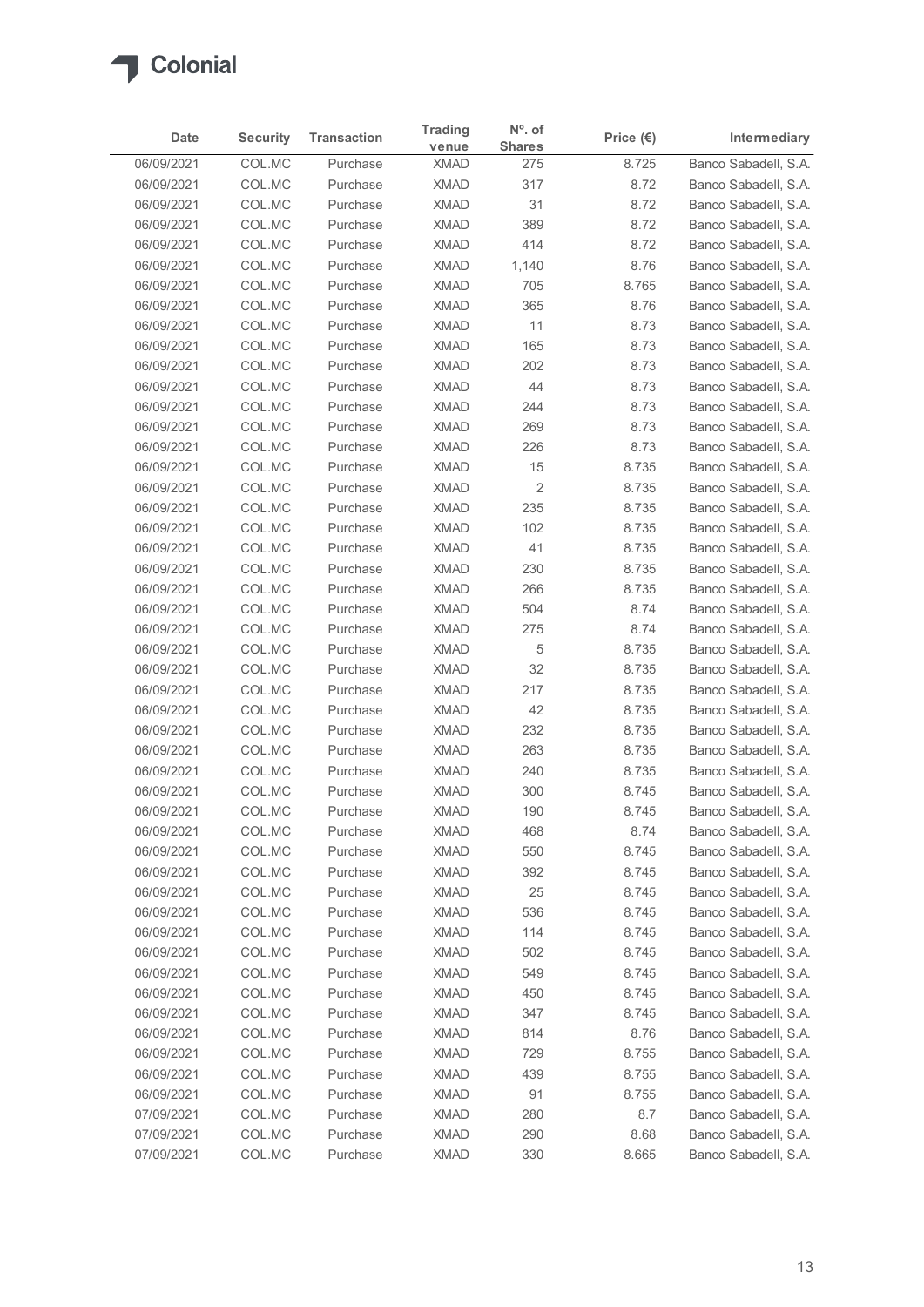

| Date                     | <b>Security</b>  | <b>Transaction</b>   | <b>Trading</b><br>venue    | N°. of<br><b>Shares</b> | Price $(\epsilon)$ | Intermediary                                 |
|--------------------------|------------------|----------------------|----------------------------|-------------------------|--------------------|----------------------------------------------|
| 07/09/2021               | COL.MC           | Purchase             | <b>XMAD</b>                | 316                     | 8.665              | Banco Sabadell, S.A.                         |
| 07/09/2021               | COL.MC           | Purchase             | <b>XMAD</b>                | 337                     | 8.62               | Banco Sabadell, S.A.                         |
| 07/09/2021               | COL.MC           | Purchase             | <b>XMAD</b>                | 492                     | 8.665              | Banco Sabadell, S.A.                         |
| 07/09/2021               | COL.MC           | Purchase             | <b>XMAD</b>                | 235                     | 8.7                | Banco Sabadell, S.A.                         |
| 07/09/2021               | COL.MC           | Purchase             | <b>XMAD</b>                | 331                     | 8.665              | Banco Sabadell, S.A.                         |
| 07/09/2021               | COL.MC           | Purchase             | <b>XMAD</b>                | 17                      | 8.665              | Banco Sabadell, S.A.                         |
| 07/09/2021               | COL.MC           | Purchase             | <b>XMAD</b>                | 226                     | 8.67               | Banco Sabadell, S.A.                         |
| 07/09/2021               | COL.MC           | Purchase             | <b>XMAD</b>                | 232                     | 8.685              | Banco Sabadell, S.A.                         |
| 07/09/2021               | COL.MC           | Purchase             | <b>XMAD</b>                | 289                     | 8.67               | Banco Sabadell, S.A.                         |
| 07/09/2021               | COL.MC           | Purchase             | <b>XMAD</b>                | 646                     | 8.7                | Banco Sabadell, S.A.                         |
| 07/09/2021<br>07/09/2021 | COL.MC<br>COL.MC | Purchase<br>Purchase | <b>XMAD</b><br><b>XMAD</b> | 204<br>374              | 8.7<br>8.725       | Banco Sabadell, S.A.<br>Banco Sabadell, S.A. |
| 07/09/2021               | COL.MC           | Purchase             | <b>XMAD</b>                | 294                     | 8.715              | Banco Sabadell, S.A.                         |
| 07/09/2021               | COL.MC           | Purchase             | <b>XMAD</b>                | 162                     | 8.73               | Banco Sabadell, S.A.                         |
| 07/09/2021               | COL.MC           | Purchase             | <b>XMAD</b>                | 455                     | 8.74               | Banco Sabadell, S.A.                         |
| 07/09/2021               | COL.MC           | Purchase             | <b>XMAD</b>                | 314                     | 8.725              | Banco Sabadell, S.A.                         |
| 07/09/2021               | COL.MC           | Purchase             | <b>XMAD</b>                | 58                      | 8.735              | Banco Sabadell, S.A.                         |
| 07/09/2021               | COL.MC           | Purchase             | <b>XMAD</b>                | 228                     | 8.735              | Banco Sabadell, S.A.                         |
| 07/09/2021               | COL.MC           | Purchase             | <b>XMAD</b>                | 360                     | 8.755              | Banco Sabadell, S.A.                         |
| 07/09/2021               | COL.MC           | Purchase             | <b>XMAD</b>                | 507                     | 8.755              | Banco Sabadell, S.A.                         |
| 07/09/2021               | COL.MC           | Purchase             | <b>XMAD</b>                | 257                     | 8.76               | Banco Sabadell, S.A.                         |
| 07/09/2021               | COL.MC           | Purchase             | <b>XMAD</b>                | 540                     | 8.775              | Banco Sabadell, S.A.                         |
| 07/09/2021               | COL.MC           | Purchase             | <b>XMAD</b>                | 437                     | 8.735              | Banco Sabadell, S.A.                         |
| 07/09/2021               | COL.MC           | Purchase             | <b>XMAD</b>                | 411                     | 8.74               | Banco Sabadell, S.A.                         |
| 07/09/2021               | COL.MC           | Purchase             | <b>XMAD</b>                | 172                     | 8.755              | Banco Sabadell, S.A.                         |
| 07/09/2021               | COL.MC           | Purchase             | <b>XMAD</b>                | 23                      | 8.755              | Banco Sabadell, S.A.                         |
| 07/09/2021               | COL.MC           | Purchase             | <b>XMAD</b>                | 105                     | 8.75               | Banco Sabadell, S.A.                         |
| 07/09/2021               | COL.MC           | Purchase             | <b>XMAD</b>                | 629                     | 8.755              | Banco Sabadell, S.A.                         |
| 07/09/2021               | COL.MC           | Purchase             | <b>XMAD</b>                | 413                     | 8.745              | Banco Sabadell, S.A.                         |
| 07/09/2021               | COL.MC           | Purchase             | <b>XMAD</b>                | 297                     | 8.725              | Banco Sabadell, S.A.                         |
| 07/09/2021               | COL.MC           | Purchase             | <b>XMAD</b>                | 132                     | 8.71               | Banco Sabadell, S.A.                         |
| 07/09/2021<br>07/09/2021 | COL.MC<br>COL.MC | Purchase<br>Purchase | <b>XMAD</b><br><b>XMAD</b> | 437<br>50               | 8.7<br>8.705       | Banco Sabadell, S.A.<br>Banco Sabadell, S.A. |
| 07/09/2021               | COL.MC           | Purchase             | <b>XMAD</b>                | 250                     | 8.705              | Banco Sabadell, S.A.                         |
| 07/09/2021               | COL.MC           | Purchase             | <b>XMAD</b>                | 14                      | 8.685              | Banco Sabadell, S.A.                         |
| 07/09/2021               | COL.MC           | Purchase             | <b>XMAD</b>                | 607                     | 8.69               | Banco Sabadell, S.A.                         |
| 07/09/2021               | COL.MC           | Purchase             | <b>XMAD</b>                | 100                     | 8.69               | Banco Sabadell, S.A.                         |
| 07/09/2021               | COL.MC           | Purchase             | <b>XMAD</b>                | 191                     | 8.69               | Banco Sabadell, S.A.                         |
| 07/09/2021               | COL.MC           | Purchase             | <b>XMAD</b>                | 261                     | 8.69               | Banco Sabadell, S.A.                         |
| 07/09/2021               | COL.MC           | Purchase             | <b>XMAD</b>                | 389                     | 8.7                | Banco Sabadell, S.A.                         |
| 07/09/2021               | COL.MC           | Purchase             | <b>XMAD</b>                | $\overline{1}$          | 8.685              | Banco Sabadell, S.A.                         |
| 07/09/2021               | COL.MC           | Purchase             | <b>XMAD</b>                | 58                      | 8.68               | Banco Sabadell, S.A.                         |
| 07/09/2021               | COL.MC           | Purchase             | <b>XMAD</b>                | 143                     | 8.68               | Banco Sabadell, S.A.                         |
| 07/09/2021               | COL.MC           | Purchase             | <b>XMAD</b>                | 232                     | 8.68               | Banco Sabadell, S.A.                         |
| 07/09/2021               | COL.MC           | Purchase             | <b>XMAD</b>                | 261                     | 8.72               | Banco Sabadell, S.A.                         |
| 07/09/2021               | COL.MC           | Purchase             | <b>XMAD</b>                | 157                     | 8.725              | Banco Sabadell, S.A.                         |
| 07/09/2021               | COL.MC           | Purchase             | <b>XMAD</b>                | 58                      | 8.725              | Banco Sabadell, S.A.                         |
| 07/09/2021               | COL.MC           | Purchase             | <b>XMAD</b>                | 65                      | 8.725              | Banco Sabadell, S.A.                         |
| 07/09/2021               | COL.MC           | Purchase             | <b>XMAD</b>                | $\sqrt{2}$              | 8.725              | Banco Sabadell, S.A.                         |
| 07/09/2021               | COL.MC           | Purchase             | <b>XMAD</b>                | 18                      | 8.725              | Banco Sabadell, S.A.                         |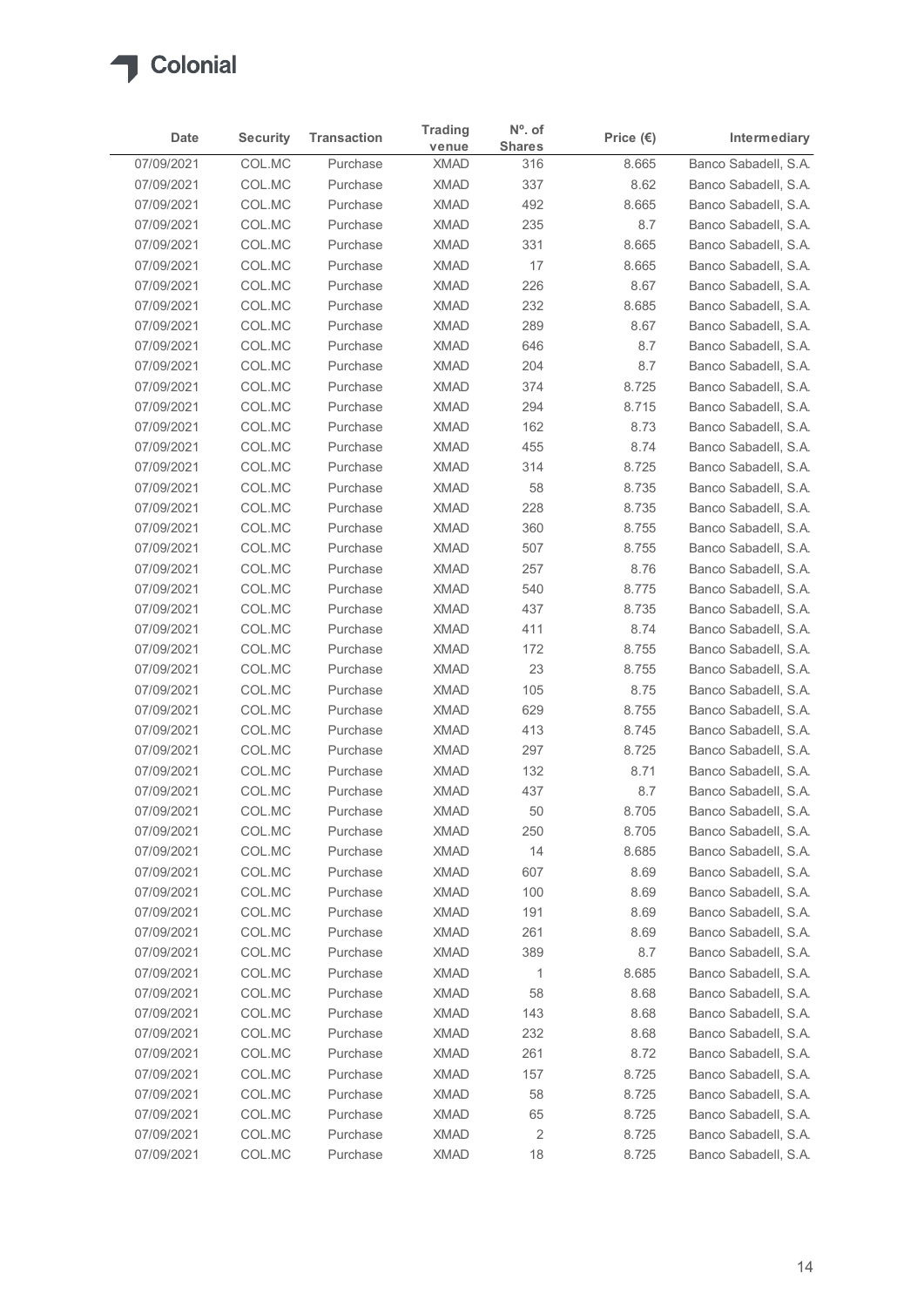

| COL.MC<br>Banco Sabadell, S.A.<br>07/09/2021<br>8.71<br>Purchase<br><b>XMAD</b><br>96<br>COL.MC<br>143<br>8.71<br>07/09/2021<br>Purchase<br><b>XMAD</b><br>COL.MC<br>113<br>07/09/2021<br>Purchase<br><b>XMAD</b><br>8.705<br>102<br>07/09/2021<br>COL.MC<br>Purchase<br><b>XMAD</b><br>8.705<br>COL.MC<br><b>XMAD</b><br>450<br>8.72<br>07/09/2021<br>Purchase<br>07/09/2021<br>COL.MC<br><b>XMAD</b><br>263<br>Purchase<br>8.725<br>07/09/2021<br>COL.MC<br><b>XMAD</b><br>386<br>8.72<br>Purchase<br>COL.MC<br>538<br>8.72<br>07/09/2021<br>Purchase<br><b>XMAD</b><br>07/09/2021<br>COL.MC<br><b>XMAD</b><br>1,184<br>8.73<br>Purchase<br>COL.MC<br><b>XMAD</b><br>312<br>07/09/2021<br>Purchase<br>8.705<br>COL.MC<br>63<br>07/09/2021<br>Purchase<br><b>XMAD</b><br>8.705<br>COL.MC<br><b>XMAD</b><br>07/09/2021<br>Purchase<br>319<br>8.71<br><b>XMAD</b><br>156<br>8.71<br>07/09/2021<br>COL.MC<br>Purchase<br>39<br>8.73<br>07/09/2021<br>COL.MC<br><b>XMAD</b><br>Purchase<br>502<br>07/09/2021<br>COL.MC<br>Purchase<br><b>XMAD</b><br>8.73<br>COL.MC<br><b>XMAD</b><br>735<br>8.73<br>07/09/2021<br>Purchase<br>8.735<br>07/09/2021<br>COL.MC<br>Purchase<br><b>XMAD</b><br>176<br>COL.MC<br>07/09/2021<br>Purchase<br><b>XMAD</b><br>455<br>8.735<br>COL.MC<br><b>XMAD</b><br>552<br>8.73<br>07/09/2021<br>Purchase<br>07/09/2021<br>COL.MC<br>Purchase<br><b>XMAD</b><br>251<br>8.73<br>388<br>07/09/2021<br>COL.MC<br><b>XMAD</b><br>8.73<br>Purchase<br>COL.MC<br><b>XMAD</b><br>168<br>8.72<br>07/09/2021<br>Purchase<br>COL.MC<br>8.72<br>07/09/2021<br>Purchase<br><b>XMAD</b><br>206<br>COL.MC<br><b>XMAD</b><br>9<br>07/09/2021<br>8.715<br>Purchase<br>567<br>8.71<br>07/09/2021<br>COL.MC<br><b>XMAD</b><br>Purchase<br>07/09/2021<br>COL.MC<br>Purchase<br><b>XMAD</b><br>116<br>8.705<br>8.705<br>07/09/2021<br>COL.MC<br>Purchase<br><b>XMAD</b><br>359<br><b>XMAD</b><br>305<br>8.725<br>07/09/2021<br>COL.MC<br>Purchase<br><b>XMAD</b><br>8.71<br>07/09/2021<br>COL.MC<br>Purchase<br>344<br>COL.MC<br>8.71<br>07/09/2021<br>Purchase<br><b>XMAD</b><br>15<br>COL.MC<br>300<br>07/09/2021<br>Purchase<br><b>XMAD</b><br>8.705<br>314<br>07/09/2021<br>COL.MC<br>Purchase<br><b>XMAD</b><br>8.71<br>8.705<br>07/09/2021<br>COL.MC<br>Purchase<br><b>XMAD</b><br>304<br><b>XMAD</b><br>215<br>8.69<br>07/09/2021<br>COL.MC<br>Purchase<br>COL.MC<br>339<br>07/09/2021<br>Purchase<br><b>XMAD</b><br>8.69<br>COL.MC<br>8.675<br>07/09/2021<br>Purchase<br><b>XMAD</b><br>199<br>8.68<br>07/09/2021<br>COL.MC<br><b>XMAD</b><br>156<br>Purchase<br>853<br>8.68<br>07/09/2021<br>COL.MC<br><b>XMAD</b><br>Purchase<br>COL.MC<br><b>XMAD</b><br>8.695<br>07/09/2021<br>Purchase<br>1,090<br><b>XMAD</b><br>8.68<br>07/09/2021<br>COL.MC<br>340<br>Purchase<br>COL.MC<br>12<br>07/09/2021<br><b>XMAD</b><br>8.68<br>Purchase<br>COL.MC<br>8.68<br>07/09/2021<br>Purchase<br><b>XMAD</b><br>144<br>8.68<br>07/09/2021<br>COL.MC<br><b>XMAD</b><br>124<br>Purchase<br>369<br>07/09/2021<br>COL.MC<br><b>XMAD</b><br>8.695<br>Purchase<br>319<br>8.7<br>07/09/2021<br>COL.MC<br>Purchase<br><b>XMAD</b><br>8.685<br>07/09/2021<br>COL.MC<br>Purchase<br><b>XMAD</b><br>254<br>COL.MC<br><b>XMAD</b><br>07/09/2021<br>Purchase<br>71<br>8.685<br><b>XMAD</b><br>44<br>8.695<br>07/09/2021<br>COL.MC<br>Purchase<br>COL.MC<br>07/09/2021<br>Purchase<br><b>XMAD</b><br>426<br>8.695<br>07/09/2021 | Date | <b>Security</b> | <b>Transaction</b> | <b>Trading</b><br>venue | N°. of<br><b>Shares</b> | Price $(\epsilon)$ | Intermediary         |
|--------------------------------------------------------------------------------------------------------------------------------------------------------------------------------------------------------------------------------------------------------------------------------------------------------------------------------------------------------------------------------------------------------------------------------------------------------------------------------------------------------------------------------------------------------------------------------------------------------------------------------------------------------------------------------------------------------------------------------------------------------------------------------------------------------------------------------------------------------------------------------------------------------------------------------------------------------------------------------------------------------------------------------------------------------------------------------------------------------------------------------------------------------------------------------------------------------------------------------------------------------------------------------------------------------------------------------------------------------------------------------------------------------------------------------------------------------------------------------------------------------------------------------------------------------------------------------------------------------------------------------------------------------------------------------------------------------------------------------------------------------------------------------------------------------------------------------------------------------------------------------------------------------------------------------------------------------------------------------------------------------------------------------------------------------------------------------------------------------------------------------------------------------------------------------------------------------------------------------------------------------------------------------------------------------------------------------------------------------------------------------------------------------------------------------------------------------------------------------------------------------------------------------------------------------------------------------------------------------------------------------------------------------------------------------------------------------------------------------------------------------------------------------------------------------------------------------------------------------------------------------------------------------------------------------------------------------------------------------------------------------------------------------------------------------------------------------------------------------------------------------------------------------------------------------------------------------------------------------------------------------------------------------------------------------------------------------------------------------------------------------------------------------------------|------|-----------------|--------------------|-------------------------|-------------------------|--------------------|----------------------|
| Banco Sabadell, S.A.<br>Banco Sabadell, S.A.<br>Banco Sabadell, S.A.<br>Banco Sabadell, S.A.<br>Banco Sabadell, S.A.<br>Banco Sabadell, S.A.<br>Banco Sabadell, S.A.<br>Banco Sabadell, S.A.<br>Banco Sabadell, S.A.<br>Banco Sabadell, S.A.<br>Banco Sabadell, S.A.<br>Banco Sabadell, S.A.<br>Banco Sabadell, S.A.<br>Banco Sabadell, S.A.<br>Banco Sabadell, S.A.<br>Banco Sabadell, S.A.<br>Banco Sabadell, S.A.<br>Banco Sabadell, S.A.<br>Banco Sabadell, S.A.<br>Banco Sabadell, S.A.<br>Banco Sabadell, S.A.<br>Banco Sabadell, S.A.<br>Banco Sabadell, S.A.<br>Banco Sabadell, S.A.<br>Banco Sabadell, S.A.<br>Banco Sabadell, S.A.<br>Banco Sabadell, S.A.<br>Banco Sabadell, S.A.<br>Banco Sabadell, S.A.<br>Banco Sabadell, S.A.<br>Banco Sabadell, S.A.<br>Banco Sabadell, S.A.<br>Banco Sabadell, S.A.<br>Banco Sabadell, S.A.<br>Banco Sabadell, S.A.<br>Banco Sabadell, S.A.<br>Banco Sabadell, S.A.<br>Banco Sabadell, S.A.<br>Banco Sabadell, S.A.<br>Banco Sabadell, S.A.<br>Banco Sabadell, S.A.<br>Banco Sabadell, S.A.<br>Banco Sabadell, S.A.<br>Banco Sabadell, S.A.<br>Banco Sabadell, S.A.<br>Banco Sabadell, S.A.<br>Banco Sabadell, S.A.<br>Banco Sabadell, S.A.                                                                                                                                                                                                                                                                                                                                                                                                                                                                                                                                                                                                                                                                                                                                                                                                                                                                                                                                                                                                                                                                                                                                                                                                                                                                                                                                                                                                                                                                                                                                                                                                                                                                                                                                                                                                                                                                                                                                                                                                                                                                                                                                                                                                                       |      |                 |                    |                         |                         |                    |                      |
|                                                                                                                                                                                                                                                                                                                                                                                                                                                                                                                                                                                                                                                                                                                                                                                                                                                                                                                                                                                                                                                                                                                                                                                                                                                                                                                                                                                                                                                                                                                                                                                                                                                                                                                                                                                                                                                                                                                                                                                                                                                                                                                                                                                                                                                                                                                                                                                                                                                                                                                                                                                                                                                                                                                                                                                                                                                                                                                                                                                                                                                                                                                                                                                                                                                                                                                                                                                                                    |      |                 |                    |                         |                         |                    |                      |
|                                                                                                                                                                                                                                                                                                                                                                                                                                                                                                                                                                                                                                                                                                                                                                                                                                                                                                                                                                                                                                                                                                                                                                                                                                                                                                                                                                                                                                                                                                                                                                                                                                                                                                                                                                                                                                                                                                                                                                                                                                                                                                                                                                                                                                                                                                                                                                                                                                                                                                                                                                                                                                                                                                                                                                                                                                                                                                                                                                                                                                                                                                                                                                                                                                                                                                                                                                                                                    |      |                 |                    |                         |                         |                    |                      |
|                                                                                                                                                                                                                                                                                                                                                                                                                                                                                                                                                                                                                                                                                                                                                                                                                                                                                                                                                                                                                                                                                                                                                                                                                                                                                                                                                                                                                                                                                                                                                                                                                                                                                                                                                                                                                                                                                                                                                                                                                                                                                                                                                                                                                                                                                                                                                                                                                                                                                                                                                                                                                                                                                                                                                                                                                                                                                                                                                                                                                                                                                                                                                                                                                                                                                                                                                                                                                    |      |                 |                    |                         |                         |                    |                      |
|                                                                                                                                                                                                                                                                                                                                                                                                                                                                                                                                                                                                                                                                                                                                                                                                                                                                                                                                                                                                                                                                                                                                                                                                                                                                                                                                                                                                                                                                                                                                                                                                                                                                                                                                                                                                                                                                                                                                                                                                                                                                                                                                                                                                                                                                                                                                                                                                                                                                                                                                                                                                                                                                                                                                                                                                                                                                                                                                                                                                                                                                                                                                                                                                                                                                                                                                                                                                                    |      |                 |                    |                         |                         |                    |                      |
|                                                                                                                                                                                                                                                                                                                                                                                                                                                                                                                                                                                                                                                                                                                                                                                                                                                                                                                                                                                                                                                                                                                                                                                                                                                                                                                                                                                                                                                                                                                                                                                                                                                                                                                                                                                                                                                                                                                                                                                                                                                                                                                                                                                                                                                                                                                                                                                                                                                                                                                                                                                                                                                                                                                                                                                                                                                                                                                                                                                                                                                                                                                                                                                                                                                                                                                                                                                                                    |      |                 |                    |                         |                         |                    |                      |
|                                                                                                                                                                                                                                                                                                                                                                                                                                                                                                                                                                                                                                                                                                                                                                                                                                                                                                                                                                                                                                                                                                                                                                                                                                                                                                                                                                                                                                                                                                                                                                                                                                                                                                                                                                                                                                                                                                                                                                                                                                                                                                                                                                                                                                                                                                                                                                                                                                                                                                                                                                                                                                                                                                                                                                                                                                                                                                                                                                                                                                                                                                                                                                                                                                                                                                                                                                                                                    |      |                 |                    |                         |                         |                    |                      |
|                                                                                                                                                                                                                                                                                                                                                                                                                                                                                                                                                                                                                                                                                                                                                                                                                                                                                                                                                                                                                                                                                                                                                                                                                                                                                                                                                                                                                                                                                                                                                                                                                                                                                                                                                                                                                                                                                                                                                                                                                                                                                                                                                                                                                                                                                                                                                                                                                                                                                                                                                                                                                                                                                                                                                                                                                                                                                                                                                                                                                                                                                                                                                                                                                                                                                                                                                                                                                    |      |                 |                    |                         |                         |                    |                      |
|                                                                                                                                                                                                                                                                                                                                                                                                                                                                                                                                                                                                                                                                                                                                                                                                                                                                                                                                                                                                                                                                                                                                                                                                                                                                                                                                                                                                                                                                                                                                                                                                                                                                                                                                                                                                                                                                                                                                                                                                                                                                                                                                                                                                                                                                                                                                                                                                                                                                                                                                                                                                                                                                                                                                                                                                                                                                                                                                                                                                                                                                                                                                                                                                                                                                                                                                                                                                                    |      |                 |                    |                         |                         |                    |                      |
|                                                                                                                                                                                                                                                                                                                                                                                                                                                                                                                                                                                                                                                                                                                                                                                                                                                                                                                                                                                                                                                                                                                                                                                                                                                                                                                                                                                                                                                                                                                                                                                                                                                                                                                                                                                                                                                                                                                                                                                                                                                                                                                                                                                                                                                                                                                                                                                                                                                                                                                                                                                                                                                                                                                                                                                                                                                                                                                                                                                                                                                                                                                                                                                                                                                                                                                                                                                                                    |      |                 |                    |                         |                         |                    |                      |
|                                                                                                                                                                                                                                                                                                                                                                                                                                                                                                                                                                                                                                                                                                                                                                                                                                                                                                                                                                                                                                                                                                                                                                                                                                                                                                                                                                                                                                                                                                                                                                                                                                                                                                                                                                                                                                                                                                                                                                                                                                                                                                                                                                                                                                                                                                                                                                                                                                                                                                                                                                                                                                                                                                                                                                                                                                                                                                                                                                                                                                                                                                                                                                                                                                                                                                                                                                                                                    |      |                 |                    |                         |                         |                    |                      |
|                                                                                                                                                                                                                                                                                                                                                                                                                                                                                                                                                                                                                                                                                                                                                                                                                                                                                                                                                                                                                                                                                                                                                                                                                                                                                                                                                                                                                                                                                                                                                                                                                                                                                                                                                                                                                                                                                                                                                                                                                                                                                                                                                                                                                                                                                                                                                                                                                                                                                                                                                                                                                                                                                                                                                                                                                                                                                                                                                                                                                                                                                                                                                                                                                                                                                                                                                                                                                    |      |                 |                    |                         |                         |                    |                      |
|                                                                                                                                                                                                                                                                                                                                                                                                                                                                                                                                                                                                                                                                                                                                                                                                                                                                                                                                                                                                                                                                                                                                                                                                                                                                                                                                                                                                                                                                                                                                                                                                                                                                                                                                                                                                                                                                                                                                                                                                                                                                                                                                                                                                                                                                                                                                                                                                                                                                                                                                                                                                                                                                                                                                                                                                                                                                                                                                                                                                                                                                                                                                                                                                                                                                                                                                                                                                                    |      |                 |                    |                         |                         |                    |                      |
|                                                                                                                                                                                                                                                                                                                                                                                                                                                                                                                                                                                                                                                                                                                                                                                                                                                                                                                                                                                                                                                                                                                                                                                                                                                                                                                                                                                                                                                                                                                                                                                                                                                                                                                                                                                                                                                                                                                                                                                                                                                                                                                                                                                                                                                                                                                                                                                                                                                                                                                                                                                                                                                                                                                                                                                                                                                                                                                                                                                                                                                                                                                                                                                                                                                                                                                                                                                                                    |      |                 |                    |                         |                         |                    |                      |
|                                                                                                                                                                                                                                                                                                                                                                                                                                                                                                                                                                                                                                                                                                                                                                                                                                                                                                                                                                                                                                                                                                                                                                                                                                                                                                                                                                                                                                                                                                                                                                                                                                                                                                                                                                                                                                                                                                                                                                                                                                                                                                                                                                                                                                                                                                                                                                                                                                                                                                                                                                                                                                                                                                                                                                                                                                                                                                                                                                                                                                                                                                                                                                                                                                                                                                                                                                                                                    |      |                 |                    |                         |                         |                    |                      |
|                                                                                                                                                                                                                                                                                                                                                                                                                                                                                                                                                                                                                                                                                                                                                                                                                                                                                                                                                                                                                                                                                                                                                                                                                                                                                                                                                                                                                                                                                                                                                                                                                                                                                                                                                                                                                                                                                                                                                                                                                                                                                                                                                                                                                                                                                                                                                                                                                                                                                                                                                                                                                                                                                                                                                                                                                                                                                                                                                                                                                                                                                                                                                                                                                                                                                                                                                                                                                    |      |                 |                    |                         |                         |                    |                      |
|                                                                                                                                                                                                                                                                                                                                                                                                                                                                                                                                                                                                                                                                                                                                                                                                                                                                                                                                                                                                                                                                                                                                                                                                                                                                                                                                                                                                                                                                                                                                                                                                                                                                                                                                                                                                                                                                                                                                                                                                                                                                                                                                                                                                                                                                                                                                                                                                                                                                                                                                                                                                                                                                                                                                                                                                                                                                                                                                                                                                                                                                                                                                                                                                                                                                                                                                                                                                                    |      |                 |                    |                         |                         |                    |                      |
|                                                                                                                                                                                                                                                                                                                                                                                                                                                                                                                                                                                                                                                                                                                                                                                                                                                                                                                                                                                                                                                                                                                                                                                                                                                                                                                                                                                                                                                                                                                                                                                                                                                                                                                                                                                                                                                                                                                                                                                                                                                                                                                                                                                                                                                                                                                                                                                                                                                                                                                                                                                                                                                                                                                                                                                                                                                                                                                                                                                                                                                                                                                                                                                                                                                                                                                                                                                                                    |      |                 |                    |                         |                         |                    |                      |
|                                                                                                                                                                                                                                                                                                                                                                                                                                                                                                                                                                                                                                                                                                                                                                                                                                                                                                                                                                                                                                                                                                                                                                                                                                                                                                                                                                                                                                                                                                                                                                                                                                                                                                                                                                                                                                                                                                                                                                                                                                                                                                                                                                                                                                                                                                                                                                                                                                                                                                                                                                                                                                                                                                                                                                                                                                                                                                                                                                                                                                                                                                                                                                                                                                                                                                                                                                                                                    |      |                 |                    |                         |                         |                    |                      |
|                                                                                                                                                                                                                                                                                                                                                                                                                                                                                                                                                                                                                                                                                                                                                                                                                                                                                                                                                                                                                                                                                                                                                                                                                                                                                                                                                                                                                                                                                                                                                                                                                                                                                                                                                                                                                                                                                                                                                                                                                                                                                                                                                                                                                                                                                                                                                                                                                                                                                                                                                                                                                                                                                                                                                                                                                                                                                                                                                                                                                                                                                                                                                                                                                                                                                                                                                                                                                    |      |                 |                    |                         |                         |                    |                      |
|                                                                                                                                                                                                                                                                                                                                                                                                                                                                                                                                                                                                                                                                                                                                                                                                                                                                                                                                                                                                                                                                                                                                                                                                                                                                                                                                                                                                                                                                                                                                                                                                                                                                                                                                                                                                                                                                                                                                                                                                                                                                                                                                                                                                                                                                                                                                                                                                                                                                                                                                                                                                                                                                                                                                                                                                                                                                                                                                                                                                                                                                                                                                                                                                                                                                                                                                                                                                                    |      |                 |                    |                         |                         |                    |                      |
|                                                                                                                                                                                                                                                                                                                                                                                                                                                                                                                                                                                                                                                                                                                                                                                                                                                                                                                                                                                                                                                                                                                                                                                                                                                                                                                                                                                                                                                                                                                                                                                                                                                                                                                                                                                                                                                                                                                                                                                                                                                                                                                                                                                                                                                                                                                                                                                                                                                                                                                                                                                                                                                                                                                                                                                                                                                                                                                                                                                                                                                                                                                                                                                                                                                                                                                                                                                                                    |      |                 |                    |                         |                         |                    |                      |
|                                                                                                                                                                                                                                                                                                                                                                                                                                                                                                                                                                                                                                                                                                                                                                                                                                                                                                                                                                                                                                                                                                                                                                                                                                                                                                                                                                                                                                                                                                                                                                                                                                                                                                                                                                                                                                                                                                                                                                                                                                                                                                                                                                                                                                                                                                                                                                                                                                                                                                                                                                                                                                                                                                                                                                                                                                                                                                                                                                                                                                                                                                                                                                                                                                                                                                                                                                                                                    |      |                 |                    |                         |                         |                    |                      |
|                                                                                                                                                                                                                                                                                                                                                                                                                                                                                                                                                                                                                                                                                                                                                                                                                                                                                                                                                                                                                                                                                                                                                                                                                                                                                                                                                                                                                                                                                                                                                                                                                                                                                                                                                                                                                                                                                                                                                                                                                                                                                                                                                                                                                                                                                                                                                                                                                                                                                                                                                                                                                                                                                                                                                                                                                                                                                                                                                                                                                                                                                                                                                                                                                                                                                                                                                                                                                    |      |                 |                    |                         |                         |                    |                      |
|                                                                                                                                                                                                                                                                                                                                                                                                                                                                                                                                                                                                                                                                                                                                                                                                                                                                                                                                                                                                                                                                                                                                                                                                                                                                                                                                                                                                                                                                                                                                                                                                                                                                                                                                                                                                                                                                                                                                                                                                                                                                                                                                                                                                                                                                                                                                                                                                                                                                                                                                                                                                                                                                                                                                                                                                                                                                                                                                                                                                                                                                                                                                                                                                                                                                                                                                                                                                                    |      |                 |                    |                         |                         |                    |                      |
|                                                                                                                                                                                                                                                                                                                                                                                                                                                                                                                                                                                                                                                                                                                                                                                                                                                                                                                                                                                                                                                                                                                                                                                                                                                                                                                                                                                                                                                                                                                                                                                                                                                                                                                                                                                                                                                                                                                                                                                                                                                                                                                                                                                                                                                                                                                                                                                                                                                                                                                                                                                                                                                                                                                                                                                                                                                                                                                                                                                                                                                                                                                                                                                                                                                                                                                                                                                                                    |      |                 |                    |                         |                         |                    |                      |
|                                                                                                                                                                                                                                                                                                                                                                                                                                                                                                                                                                                                                                                                                                                                                                                                                                                                                                                                                                                                                                                                                                                                                                                                                                                                                                                                                                                                                                                                                                                                                                                                                                                                                                                                                                                                                                                                                                                                                                                                                                                                                                                                                                                                                                                                                                                                                                                                                                                                                                                                                                                                                                                                                                                                                                                                                                                                                                                                                                                                                                                                                                                                                                                                                                                                                                                                                                                                                    |      |                 |                    |                         |                         |                    |                      |
|                                                                                                                                                                                                                                                                                                                                                                                                                                                                                                                                                                                                                                                                                                                                                                                                                                                                                                                                                                                                                                                                                                                                                                                                                                                                                                                                                                                                                                                                                                                                                                                                                                                                                                                                                                                                                                                                                                                                                                                                                                                                                                                                                                                                                                                                                                                                                                                                                                                                                                                                                                                                                                                                                                                                                                                                                                                                                                                                                                                                                                                                                                                                                                                                                                                                                                                                                                                                                    |      |                 |                    |                         |                         |                    |                      |
|                                                                                                                                                                                                                                                                                                                                                                                                                                                                                                                                                                                                                                                                                                                                                                                                                                                                                                                                                                                                                                                                                                                                                                                                                                                                                                                                                                                                                                                                                                                                                                                                                                                                                                                                                                                                                                                                                                                                                                                                                                                                                                                                                                                                                                                                                                                                                                                                                                                                                                                                                                                                                                                                                                                                                                                                                                                                                                                                                                                                                                                                                                                                                                                                                                                                                                                                                                                                                    |      |                 |                    |                         |                         |                    |                      |
|                                                                                                                                                                                                                                                                                                                                                                                                                                                                                                                                                                                                                                                                                                                                                                                                                                                                                                                                                                                                                                                                                                                                                                                                                                                                                                                                                                                                                                                                                                                                                                                                                                                                                                                                                                                                                                                                                                                                                                                                                                                                                                                                                                                                                                                                                                                                                                                                                                                                                                                                                                                                                                                                                                                                                                                                                                                                                                                                                                                                                                                                                                                                                                                                                                                                                                                                                                                                                    |      |                 |                    |                         |                         |                    |                      |
|                                                                                                                                                                                                                                                                                                                                                                                                                                                                                                                                                                                                                                                                                                                                                                                                                                                                                                                                                                                                                                                                                                                                                                                                                                                                                                                                                                                                                                                                                                                                                                                                                                                                                                                                                                                                                                                                                                                                                                                                                                                                                                                                                                                                                                                                                                                                                                                                                                                                                                                                                                                                                                                                                                                                                                                                                                                                                                                                                                                                                                                                                                                                                                                                                                                                                                                                                                                                                    |      |                 |                    |                         |                         |                    |                      |
|                                                                                                                                                                                                                                                                                                                                                                                                                                                                                                                                                                                                                                                                                                                                                                                                                                                                                                                                                                                                                                                                                                                                                                                                                                                                                                                                                                                                                                                                                                                                                                                                                                                                                                                                                                                                                                                                                                                                                                                                                                                                                                                                                                                                                                                                                                                                                                                                                                                                                                                                                                                                                                                                                                                                                                                                                                                                                                                                                                                                                                                                                                                                                                                                                                                                                                                                                                                                                    |      |                 |                    |                         |                         |                    |                      |
|                                                                                                                                                                                                                                                                                                                                                                                                                                                                                                                                                                                                                                                                                                                                                                                                                                                                                                                                                                                                                                                                                                                                                                                                                                                                                                                                                                                                                                                                                                                                                                                                                                                                                                                                                                                                                                                                                                                                                                                                                                                                                                                                                                                                                                                                                                                                                                                                                                                                                                                                                                                                                                                                                                                                                                                                                                                                                                                                                                                                                                                                                                                                                                                                                                                                                                                                                                                                                    |      |                 |                    |                         |                         |                    |                      |
|                                                                                                                                                                                                                                                                                                                                                                                                                                                                                                                                                                                                                                                                                                                                                                                                                                                                                                                                                                                                                                                                                                                                                                                                                                                                                                                                                                                                                                                                                                                                                                                                                                                                                                                                                                                                                                                                                                                                                                                                                                                                                                                                                                                                                                                                                                                                                                                                                                                                                                                                                                                                                                                                                                                                                                                                                                                                                                                                                                                                                                                                                                                                                                                                                                                                                                                                                                                                                    |      |                 |                    |                         |                         |                    |                      |
|                                                                                                                                                                                                                                                                                                                                                                                                                                                                                                                                                                                                                                                                                                                                                                                                                                                                                                                                                                                                                                                                                                                                                                                                                                                                                                                                                                                                                                                                                                                                                                                                                                                                                                                                                                                                                                                                                                                                                                                                                                                                                                                                                                                                                                                                                                                                                                                                                                                                                                                                                                                                                                                                                                                                                                                                                                                                                                                                                                                                                                                                                                                                                                                                                                                                                                                                                                                                                    |      |                 |                    |                         |                         |                    |                      |
|                                                                                                                                                                                                                                                                                                                                                                                                                                                                                                                                                                                                                                                                                                                                                                                                                                                                                                                                                                                                                                                                                                                                                                                                                                                                                                                                                                                                                                                                                                                                                                                                                                                                                                                                                                                                                                                                                                                                                                                                                                                                                                                                                                                                                                                                                                                                                                                                                                                                                                                                                                                                                                                                                                                                                                                                                                                                                                                                                                                                                                                                                                                                                                                                                                                                                                                                                                                                                    |      |                 |                    |                         |                         |                    |                      |
|                                                                                                                                                                                                                                                                                                                                                                                                                                                                                                                                                                                                                                                                                                                                                                                                                                                                                                                                                                                                                                                                                                                                                                                                                                                                                                                                                                                                                                                                                                                                                                                                                                                                                                                                                                                                                                                                                                                                                                                                                                                                                                                                                                                                                                                                                                                                                                                                                                                                                                                                                                                                                                                                                                                                                                                                                                                                                                                                                                                                                                                                                                                                                                                                                                                                                                                                                                                                                    |      |                 |                    |                         |                         |                    |                      |
|                                                                                                                                                                                                                                                                                                                                                                                                                                                                                                                                                                                                                                                                                                                                                                                                                                                                                                                                                                                                                                                                                                                                                                                                                                                                                                                                                                                                                                                                                                                                                                                                                                                                                                                                                                                                                                                                                                                                                                                                                                                                                                                                                                                                                                                                                                                                                                                                                                                                                                                                                                                                                                                                                                                                                                                                                                                                                                                                                                                                                                                                                                                                                                                                                                                                                                                                                                                                                    |      |                 |                    |                         |                         |                    |                      |
|                                                                                                                                                                                                                                                                                                                                                                                                                                                                                                                                                                                                                                                                                                                                                                                                                                                                                                                                                                                                                                                                                                                                                                                                                                                                                                                                                                                                                                                                                                                                                                                                                                                                                                                                                                                                                                                                                                                                                                                                                                                                                                                                                                                                                                                                                                                                                                                                                                                                                                                                                                                                                                                                                                                                                                                                                                                                                                                                                                                                                                                                                                                                                                                                                                                                                                                                                                                                                    |      |                 |                    |                         |                         |                    |                      |
|                                                                                                                                                                                                                                                                                                                                                                                                                                                                                                                                                                                                                                                                                                                                                                                                                                                                                                                                                                                                                                                                                                                                                                                                                                                                                                                                                                                                                                                                                                                                                                                                                                                                                                                                                                                                                                                                                                                                                                                                                                                                                                                                                                                                                                                                                                                                                                                                                                                                                                                                                                                                                                                                                                                                                                                                                                                                                                                                                                                                                                                                                                                                                                                                                                                                                                                                                                                                                    |      |                 |                    |                         |                         |                    |                      |
|                                                                                                                                                                                                                                                                                                                                                                                                                                                                                                                                                                                                                                                                                                                                                                                                                                                                                                                                                                                                                                                                                                                                                                                                                                                                                                                                                                                                                                                                                                                                                                                                                                                                                                                                                                                                                                                                                                                                                                                                                                                                                                                                                                                                                                                                                                                                                                                                                                                                                                                                                                                                                                                                                                                                                                                                                                                                                                                                                                                                                                                                                                                                                                                                                                                                                                                                                                                                                    |      |                 |                    |                         |                         |                    |                      |
|                                                                                                                                                                                                                                                                                                                                                                                                                                                                                                                                                                                                                                                                                                                                                                                                                                                                                                                                                                                                                                                                                                                                                                                                                                                                                                                                                                                                                                                                                                                                                                                                                                                                                                                                                                                                                                                                                                                                                                                                                                                                                                                                                                                                                                                                                                                                                                                                                                                                                                                                                                                                                                                                                                                                                                                                                                                                                                                                                                                                                                                                                                                                                                                                                                                                                                                                                                                                                    |      |                 |                    |                         |                         |                    |                      |
|                                                                                                                                                                                                                                                                                                                                                                                                                                                                                                                                                                                                                                                                                                                                                                                                                                                                                                                                                                                                                                                                                                                                                                                                                                                                                                                                                                                                                                                                                                                                                                                                                                                                                                                                                                                                                                                                                                                                                                                                                                                                                                                                                                                                                                                                                                                                                                                                                                                                                                                                                                                                                                                                                                                                                                                                                                                                                                                                                                                                                                                                                                                                                                                                                                                                                                                                                                                                                    |      |                 |                    |                         |                         |                    |                      |
|                                                                                                                                                                                                                                                                                                                                                                                                                                                                                                                                                                                                                                                                                                                                                                                                                                                                                                                                                                                                                                                                                                                                                                                                                                                                                                                                                                                                                                                                                                                                                                                                                                                                                                                                                                                                                                                                                                                                                                                                                                                                                                                                                                                                                                                                                                                                                                                                                                                                                                                                                                                                                                                                                                                                                                                                                                                                                                                                                                                                                                                                                                                                                                                                                                                                                                                                                                                                                    |      |                 |                    |                         |                         |                    |                      |
|                                                                                                                                                                                                                                                                                                                                                                                                                                                                                                                                                                                                                                                                                                                                                                                                                                                                                                                                                                                                                                                                                                                                                                                                                                                                                                                                                                                                                                                                                                                                                                                                                                                                                                                                                                                                                                                                                                                                                                                                                                                                                                                                                                                                                                                                                                                                                                                                                                                                                                                                                                                                                                                                                                                                                                                                                                                                                                                                                                                                                                                                                                                                                                                                                                                                                                                                                                                                                    |      |                 |                    |                         |                         |                    |                      |
|                                                                                                                                                                                                                                                                                                                                                                                                                                                                                                                                                                                                                                                                                                                                                                                                                                                                                                                                                                                                                                                                                                                                                                                                                                                                                                                                                                                                                                                                                                                                                                                                                                                                                                                                                                                                                                                                                                                                                                                                                                                                                                                                                                                                                                                                                                                                                                                                                                                                                                                                                                                                                                                                                                                                                                                                                                                                                                                                                                                                                                                                                                                                                                                                                                                                                                                                                                                                                    |      |                 |                    |                         |                         |                    |                      |
|                                                                                                                                                                                                                                                                                                                                                                                                                                                                                                                                                                                                                                                                                                                                                                                                                                                                                                                                                                                                                                                                                                                                                                                                                                                                                                                                                                                                                                                                                                                                                                                                                                                                                                                                                                                                                                                                                                                                                                                                                                                                                                                                                                                                                                                                                                                                                                                                                                                                                                                                                                                                                                                                                                                                                                                                                                                                                                                                                                                                                                                                                                                                                                                                                                                                                                                                                                                                                    |      | COL.MC          | Purchase           | <b>XMAD</b>             | 42                      | 8.705              | Banco Sabadell, S.A. |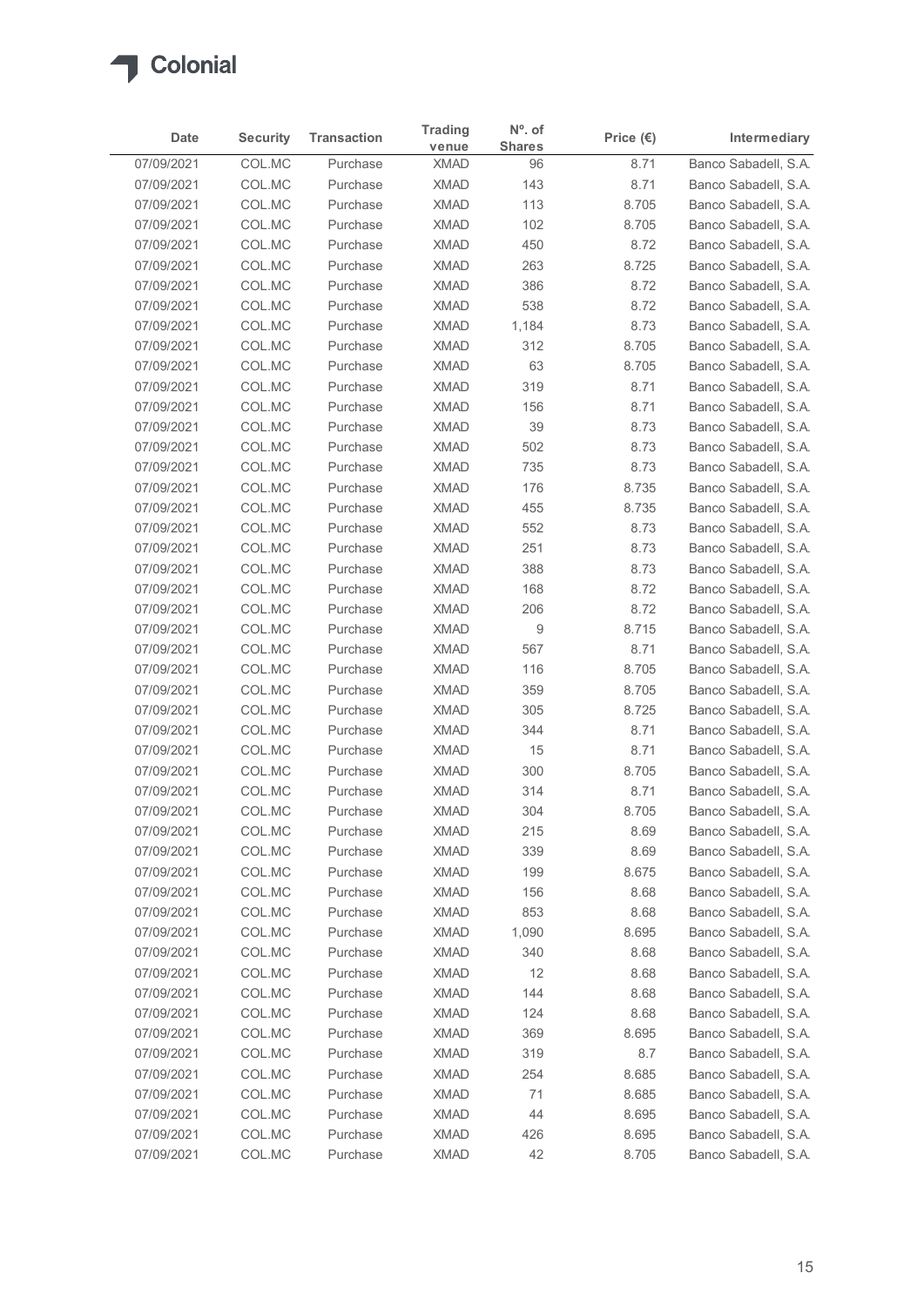

| Date                     | <b>Security</b>  | <b>Transaction</b>   | <b>Trading</b><br>venue    | N°. of<br><b>Shares</b> | Price $(\epsilon)$ | Intermediary                                 |
|--------------------------|------------------|----------------------|----------------------------|-------------------------|--------------------|----------------------------------------------|
| 07/09/2021               | COL.MC           | Purchase             | <b>XMAD</b>                | 219                     | 8.715              | Banco Sabadell, S.A.                         |
| 07/09/2021               | COL.MC           | Purchase             | <b>XMAD</b>                | 268                     | 8.72               | Banco Sabadell, S.A.                         |
| 07/09/2021               | COL.MC           | Purchase             | <b>XMAD</b>                | 256                     | 8.715              | Banco Sabadell, S.A.                         |
| 07/09/2021               | COL.MC           | Purchase             | <b>XMAD</b>                | 318                     | 8.72               | Banco Sabadell, S.A.                         |
| 07/09/2021               | COL.MC           | Purchase             | <b>XMAD</b>                | 672                     | 8.685              | Banco Sabadell, S.A.                         |
| 07/09/2021               | COL.MC           | Purchase             | <b>XMAD</b>                | 467                     | 8.69               | Banco Sabadell, S.A.                         |
| 07/09/2021<br>07/09/2021 | COL.MC<br>COL.MC | Purchase<br>Purchase | <b>XMAD</b><br><b>XMAD</b> | 189<br>171              | 8.69<br>8.7        | Banco Sabadell, S.A.<br>Banco Sabadell, S.A. |
| 07/09/2021               | COL.MC           | Purchase             | <b>XMAD</b>                | 346                     | 8.7                | Banco Sabadell, S.A.                         |
| 07/09/2021               | COL.MC           | Purchase             | <b>XMAD</b>                | 25                      | 8.69               | Banco Sabadell, S.A.                         |
| 07/09/2021               | COL.MC           | Purchase             | <b>XMAD</b>                | 273                     | 8.71               | Banco Sabadell, S.A.                         |
| 07/09/2021               | COL.MC           | Purchase             | <b>XMAD</b>                | 84                      | 8.7                | Banco Sabadell, S.A.                         |
| 07/09/2021               | COL.MC           | Purchase             | <b>XMAD</b>                | 241                     | 8.7                | Banco Sabadell, S.A.                         |
| 07/09/2021               | COL.MC           | Purchase             | <b>XMAD</b>                | 189                     | 8.665              | Banco Sabadell, S.A.                         |
| 07/09/2021               | COL.MC           | Purchase             | <b>XMAD</b>                | 232                     | 8.665              | Banco Sabadell, S.A.                         |
| 07/09/2021               | COL.MC           | Purchase             | <b>XMAD</b>                | 573                     | 8.675              | Banco Sabadell, S.A.                         |
| 07/09/2021<br>07/09/2021 | COL.MC           | Purchase<br>Purchase | <b>XMAD</b>                | 35                      | 8.68               | Banco Sabadell, S.A.                         |
| 07/09/2021               | COL.MC<br>COL.MC | Purchase             | <b>XMAD</b><br><b>XMAD</b> | 288<br>60               | 8.675<br>8.675     | Banco Sabadell, S.A.<br>Banco Sabadell, S.A. |
| 07/09/2021               | COL.MC           | Purchase             | <b>XMAD</b>                | 133                     | 8.675              | Banco Sabadell, S.A.                         |
| 07/09/2021               | COL.MC           | Purchase             | <b>XMAD</b>                | 81                      | 8.675              | Banco Sabadell, S.A.                         |
| 07/09/2021               | COL.MC           | Purchase             | <b>XMAD</b>                | 281                     | 8.675              | Banco Sabadell, S.A.                         |
| 07/09/2021               | COL.MC           | Purchase             | <b>XMAD</b>                | 69                      | 8.675              | Banco Sabadell, S.A.                         |
| 07/09/2021               | COL.MC           | Purchase             | <b>XMAD</b>                | 201                     | 8.675              | Banco Sabadell, S.A.                         |
| 07/09/2021               | COL.MC           | Purchase             | <b>XMAD</b>                | 265                     | 8.68               | Banco Sabadell, S.A.                         |
| 07/09/2021               | COL.MC           | Purchase             | <b>XMAD</b>                | 154                     | 8.68               | Banco Sabadell, S.A.                         |
| 07/09/2021               | COL.MC           | Purchase             | <b>XMAD</b>                | 41                      | 8.68               | Banco Sabadell, S.A.                         |
| 07/09/2021               | COL.MC           | Purchase             | <b>XMAD</b>                | 41                      | 8.68               | Banco Sabadell, S.A.                         |
| 07/09/2021<br>07/09/2021 | COL.MC<br>COL.MC | Purchase<br>Purchase | <b>XMAD</b><br><b>XMAD</b> | 76<br>133               | 8.68<br>8.68       | Banco Sabadell, S.A.<br>Banco Sabadell, S.A. |
| 07/09/2021               | COL.MC           | Purchase             | <b>XMAD</b>                | 34                      | 8.68               | Banco Sabadell, S.A.                         |
| 07/09/2021               | COL.MC           | Purchase             | <b>XMAD</b>                | 237                     | 8.68               | Banco Sabadell, S.A.                         |
| 07/09/2021               | COL.MC           | Purchase             | <b>XMAD</b>                | 802                     | 8.715              | Banco Sabadell, S.A.                         |
| 07/09/2021               | COL.MC           | Purchase             | <b>XMAD</b>                | 646                     | 8.695              | Banco Sabadell, S.A.                         |
| 07/09/2021               | COL.MC           | Purchase             | <b>XMAD</b>                | 445                     | 8.695              | Banco Sabadell, S.A.                         |
| 07/09/2021               | COL.MC           | Purchase             | <b>XMAD</b>                | 137                     | 8.69               | Banco Sabadell, S.A.                         |
| 07/09/2021               | COL.MC           | Purchase             | <b>XMAD</b>                | 161                     | 8.69               | Banco Sabadell, S.A.                         |
| 07/09/2021               | COL.MC           | Purchase             | <b>XMAD</b>                | 110                     | 8.695              | Banco Sabadell, S.A.                         |
| 07/09/2021               | COL.MC           | Purchase             | <b>XMAD</b>                | 44                      | 8.695              | Banco Sabadell, S.A.                         |
| 07/09/2021<br>07/09/2021 | COL.MC<br>COL.MC | Purchase             | <b>XMAD</b><br><b>XMAD</b> | 470<br>26               | 8.7<br>8.7         | Banco Sabadell, S.A.<br>Banco Sabadell, S.A. |
| 07/09/2021               | COL.MC           | Purchase<br>Purchase | <b>XMAD</b>                | 1,000                   | 8.72               | Banco Sabadell, S.A.                         |
| 07/09/2021               | COL.MC           | Purchase             | <b>XMAD</b>                | 132                     | 8.71               | Banco Sabadell, S.A.                         |
| 07/09/2021               | COL.MC           | Purchase             | <b>XMAD</b>                | 126                     | 8.71               | Banco Sabadell, S.A.                         |
| 07/09/2021               | COL.MC           | Purchase             | <b>XMAD</b>                | 119                     | 8.715              | Banco Sabadell, S.A.                         |
| 07/09/2021               | COL.MC           | Purchase             | <b>XMAD</b>                | 17                      | 8.715              | Banco Sabadell, S.A.                         |
| 07/09/2021               | COL.MC           | Purchase             | <b>XMAD</b>                | 23                      | 8.715              | Banco Sabadell, S.A.                         |
| 07/09/2021               | COL.MC           | Purchase             | <b>XMAD</b>                | 729                     | 8.725              | Banco Sabadell, S.A.                         |
| 07/09/2021<br>07/09/2021 | COL.MC           | Purchase             | <b>XMAD</b>                | 225                     | 8.72               | Banco Sabadell, S.A.                         |
|                          | COL.MC           | Purchase             | <b>XMAD</b>                | 144                     | 8.73               | Banco Sabadell, S.A.                         |